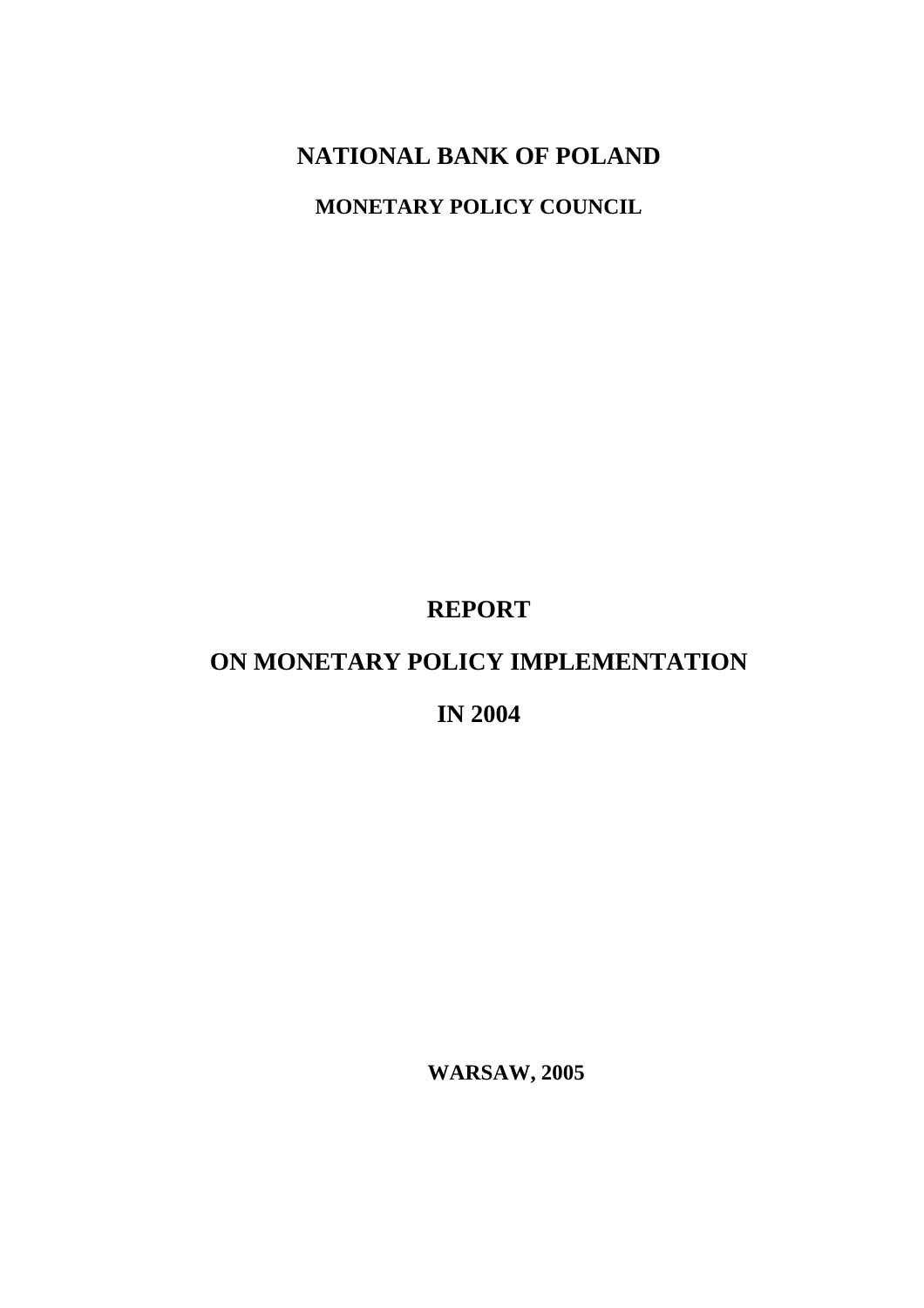**TABLE OF CONTENTS:** 

| <b>INSTITUTIONAL CONDITIONS FOR ECONOMIC GROWTH AND INFLATION IN</b> |
|----------------------------------------------------------------------|
|                                                                      |
|                                                                      |
|                                                                      |
|                                                                      |
|                                                                      |
|                                                                      |
|                                                                      |
|                                                                      |
|                                                                      |
|                                                                      |
|                                                                      |
|                                                                      |
| <b>APPENDIX 6. THE VOTING OF THE MPC MEMBERS ON MOTIONS AND</b>      |
|                                                                      |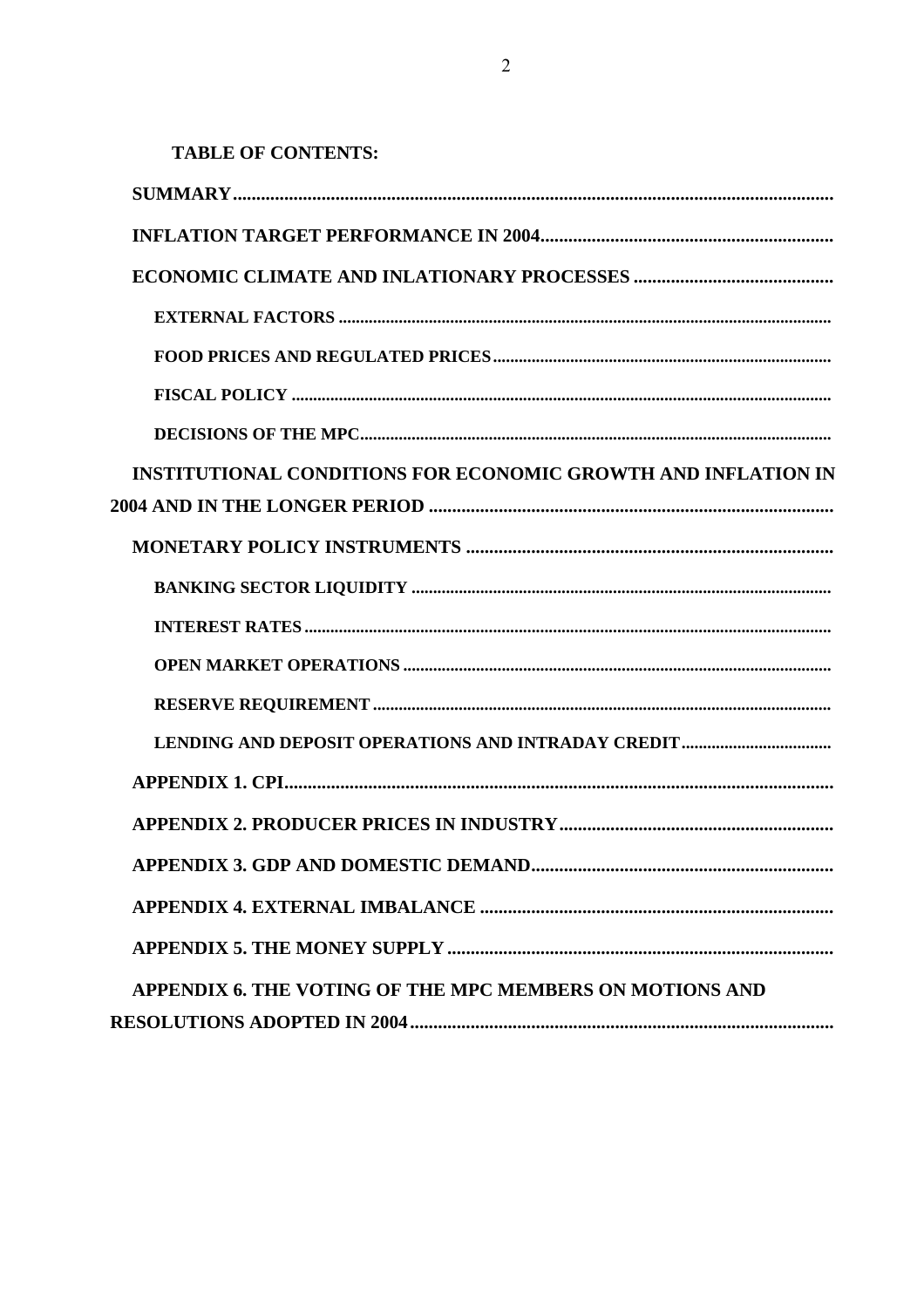## **SUMMARY**

1. Pursuant to Article 227, Paragraph 1, of the Constitution of the Republic of Poland , the central bank of the State shall be the National Bank of Poland. It shall have the exclusive right to issue money as well as to formulate and implement monetary policy. The National Bank of Poland shall be responsible for the value of the Polish currency". The Article 3 of the Act on the National Bank of Poland of 29 August 1997 states that the basic objective of NBP activity shall be to maintain price stability, and it shall at the same time act in support of Government economic policies, insofar as this does not constrain pursuit of the basic objective of the NBP".

In February 2003 the Monetary Policy Council in its first term of office adopted the *Monetary Policy Strategy beyond 2003*, which served as the basis for the *Monetary Policy Guidelines for the Year 2004* prepared by the same Council. In 2004, the second-term Council confirmed the basic principles presented in the *Strategy* in the information from its February meeting by stating that:

- monetary policy shall be pursued within the framework of direct inflation targeting strategy (DIT), and the floating exchange rate regime should be maintained until the entry to ERM II,
- the aim of monetary policy is to stabilise inflation rate at the level of 2.5% with a tolerance band for deviations of +/- 1 percentage point,
- the most favourable course of action for Poland shall be to adopt an economic strategy oriented at securing conditions that would allow Poland to introduce the euro at the earliest possible date.

The pursuit of *permanent* inflation target means that it refers to inflation as measured month against the corresponding month of the previous year, and not, as it used to be the case in 1999- 2003, only in December in relation to December of the previous year. The *Strategy* implies that in the event of unexpected and strong shocks which would be conducive to pushing inflation out of the deviation tolerance band, the Council will take action to ensure its coming back into the band, and then moving close to the target itself. The time that inflation takes to return to the target mainly depends on monetary policy transmission mechanism lags and also the strength and character of the shocks. International experiences and studies on the transmission process in Poland indicate that the effect of most shocks on inflation may be neutralised, without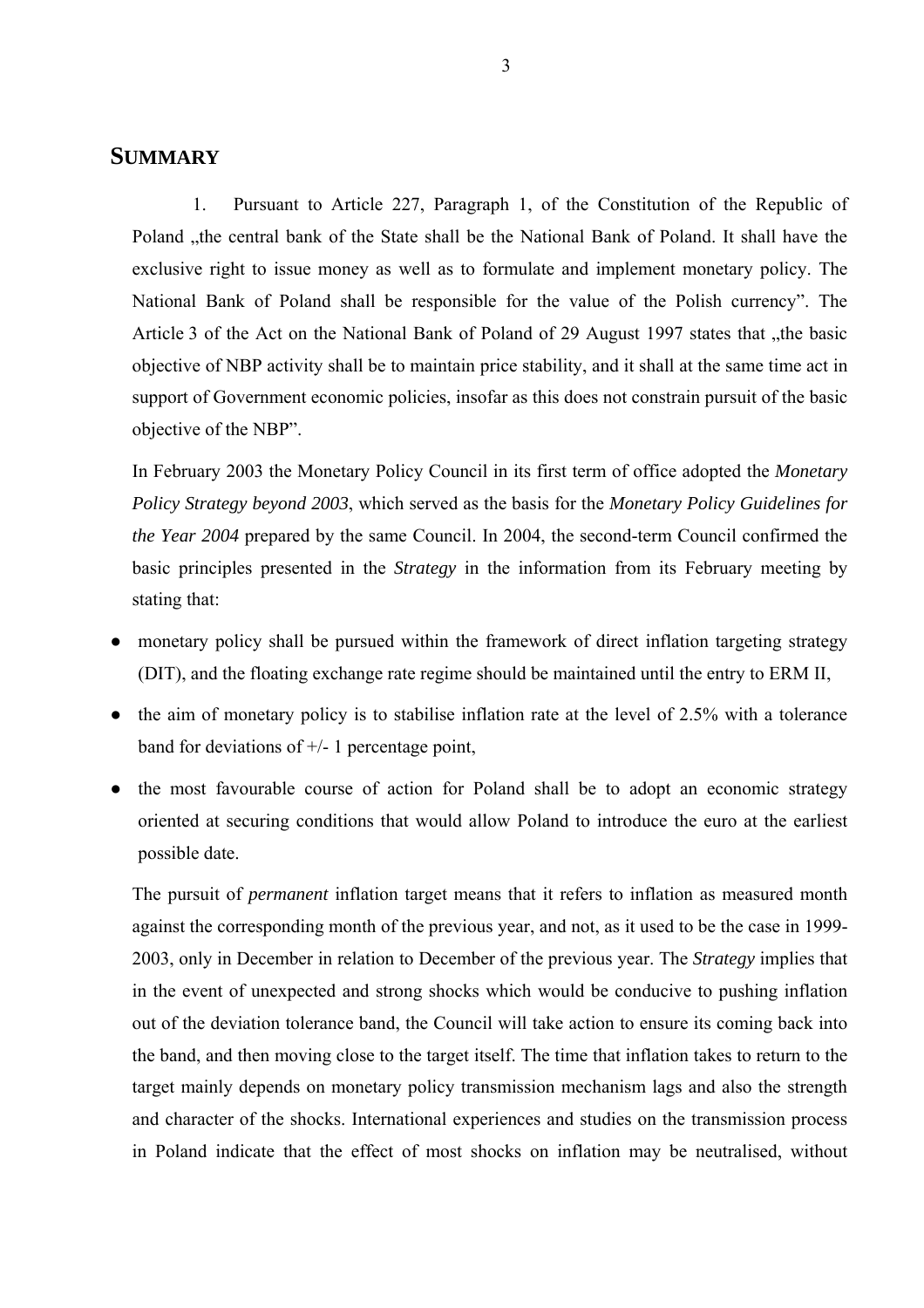leading to excessive output fluctuations, in the horizon of 1 to 3 years after the change of interest rates.

2. In view of the fact that the time elapsing between an interest rate decision and its strongest impact on inflation amounts to about six quarters, inflationary processes in 2004 were affected by the monetary policy pursued in 2002-2003. In spring 2004, the Polish economy witnessed some strong unexpected shocks in the form of food and oil price hikes, which were reflected in a considerable rise in CPI inflation.

3. 2004 brought a continuation to the recovery in the Polish economy which had been started in the previous year. The recovery coincided with a powerful demand stimulus related to Poland's accession to the European Union. The growth rate of GDP in 2004 stood at 5.4%, which means that Polish economy was developing over 2 times faster than EU-25 countries, where GDP growth was estimated at 2.5% per year. However, the economic growth differed in particular quarters of 2004 – it was significantly faster in the first half of the year than in the second. After reaching a very high level (of almost 7%) in 2004 Q1, the growth rate was decreasing and in the last quarter of the year it amounted to approx. 4%.

The rapid growth of GDP in the first half-year pointed to the possibility that the current GDP may reach and in the longer perspective exceed the level of potential GDP, which would mean the closing up of a negative output gap and could invoke inflationary pressure. In particular, a rise in investment growth rate was expected, as could be suggested by positive tendencies in this respect in the enterprise sector, especially in industry. At the same time, at least a continuation of private consumption dynamics was expected, in particular in the face of nominal wage increases that could have occurred as a consequence of growing inflation and inflation expectations (second round effects). In the second half of 2004, as new data were flowing in, it turned out that the fast economic growth recorded in Q1 and Q2 had been triggered by one-off factors and was related to, among others, the transient growth in demand accompanying Poland's EU entry. The released data indicated a weaker than forecast investment revival, while real wage growth rate diminished and the exceptionally high growth rate in inventories recorded in the first half of the year halted. As a result, the considerable stepup in GDP in the first half of 2004 was not of permanent nature and the prospect of the negative output gap's closure was once again delayed.

4. The high 2004 economic growth dynamics resulted from a strong revival in industry and market services, whose contributions to the total value added were equal to 2.4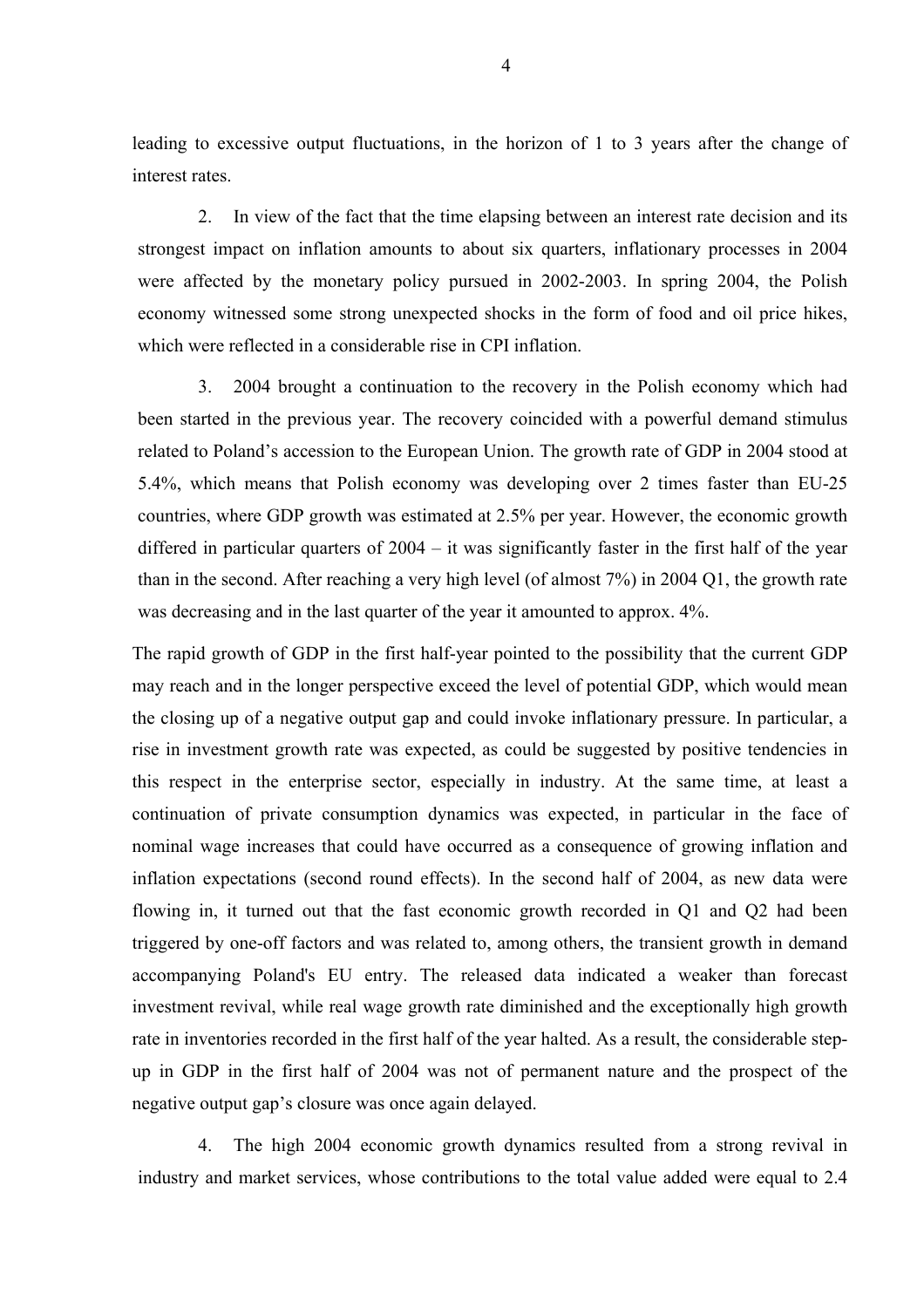and 2.3 percentage points, respectively. A particularly dynamic growth was observed in manufacturing. Its high rate was connected to growing exports and improving competitiveness in the domestic market. In turn, the acceleration in services was due to growing trade turnover (particularly in the period of pre-accession boom) as well as to favourable climate in telecommunications and financial intermediation, which was linked with the overall recovery in economic activity.

The analysis of GDP on the demand side indicates that the greatest contribution to its growth was made by consumption (2.84 percentage points). Following a three-year period of decline, fixed capital formation reported a rebound and its contribution to GDP growth came to 1 percentage point. The surge in economic activity was also accompanied by a gradual rebuilding of inventories, thanks to which their contribution to GDP growth amounted to 1.3 percentage points. Exports also displayed a robust rate of growth, which was driven by the improvement in economic conditions among Poland's main trading partners, the country's accession to the EU as well as the fact that zloty exchange rate was favourable to exporters in the first half of the year. Imports, however, rose more slowly and consequently the contribution of net exports to GDP growth proved positive at 0.3 percentage point. The current account deficit melted to approx. 1.5% of GDP, which is a sign of a further reduction in external imbalance.

5. Inflationary processes in 2004 were to a large extent affected by price shocks related to Poland's accession to the EU and also commodity price hikes in world markets. In the first three months of 2004, inflation as measured with the Consumer Price Index remained at the level of 1.6-1.7% y/y, i.e. a little below the inflation target. Starting from Q2 a significant step-up was felt in the rate of price growth up to 4.6% y/y in July and August 2004. In the second half of 2004 the growth rate of consumer goods and services persisted at a high level of 4.4-4.6%, i.e. above the upper tolerance limit for deviations from the inflation target. Inflation, which stayed above target from May 2004 on, was mainly the effect of price hikes connected to Poland's EU accession (food price rises and indirect tax rate increase) and also oil and other commodity price hikes in world markets. The impact of other factors on inflation is evidenced by the fact that starting from April 2004 net core inflation index, which does not account for food, non-alcoholic beverages and fuel prices, ran considerably lower than the inflation measured with the CPI.

6. One of factors exerting influence on the decisions of the Monetary Policy Council was uncertainty surrounding the situation of public finance. In spite of a better expected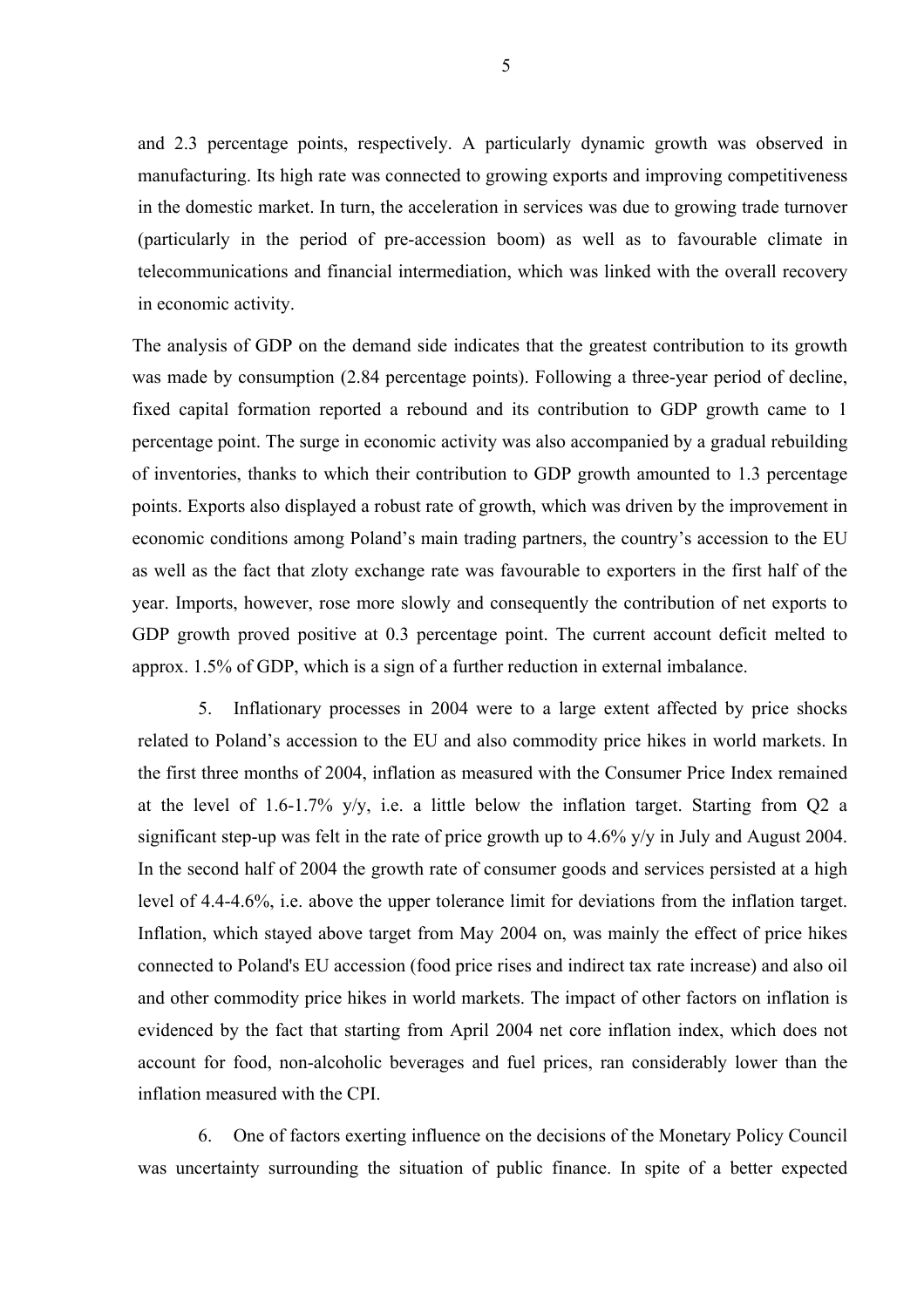implementation of the budget than it had been laid down in the 2004 Budget Act, the structural deficit of the public finance was enlarged. The Council was preoccupied with delays in reforms that were to curb deficit and credit needs of the public finance sector. Putting off the necessary reforms might have caused disruptions in financial markets leading to a steep rise in the yield on Treasury securities and a corresponding weakening of zloty exchange rate, which constitutes an important factor of inflationary risk. Moreover, further public debt accretion could have jeopardised the sustainability of economic growth. In particular, the Council was concerned about:

- little progress in works on a legislative package of bills prepared by the government in February 2004 in terms of *Public Expenditure Reform and Reduction Programme*,
- persisting uncertainty as to the eventual shape of the budget for 2005, among others due to it having optimistically accounted for financial effects of bills raising insurance premiums for entrepreneurs and farmers even before they were actually passed by the Parliament. As feared, in the end the Parliament did not approve all of the government-proposed solutions aimed at reducing the public finance deficit,
- increasing political instability, translating into shrinking probability of passing bills aimed at cutting public expenditure.

7. In 2004 the Monetary Policy Council increased NBP interest rates in three consecutive months – in June, July and August. In total, the reference rate was raised from 5.25% to 6.5%, the rediscount rate – from 5.75% to 7.0%, the lombard rate – from 6.75% to 8.0%, and the deposit rate from 3.75% to 5.0%.

These rate increases were meant to limit the risk of secondary effects of the inflation growth related to Poland's EU accession and the hikes in the prices of oil and other commodities in world markets. The mid-2004 climb in inflation amid strengthening economic recovery might have resulted in a permanent surge in inflation expectations. This would breed the risk of wage pressure building up and, consequently, would be conducive to the fixing of inflation at its higher level, i.e. to the occurrence of the so-called *second-round effects*, even though the assessment of the risk of such occurrence was subject to considerable uncertainty. The risk was primarily raised by the strength of shocks in the economy and also the relatively short period of low inflation in Poland. In turn, the main factor which might have restricted the impact of rising inflation expectations on wage increases was the persistently high level of unemployment.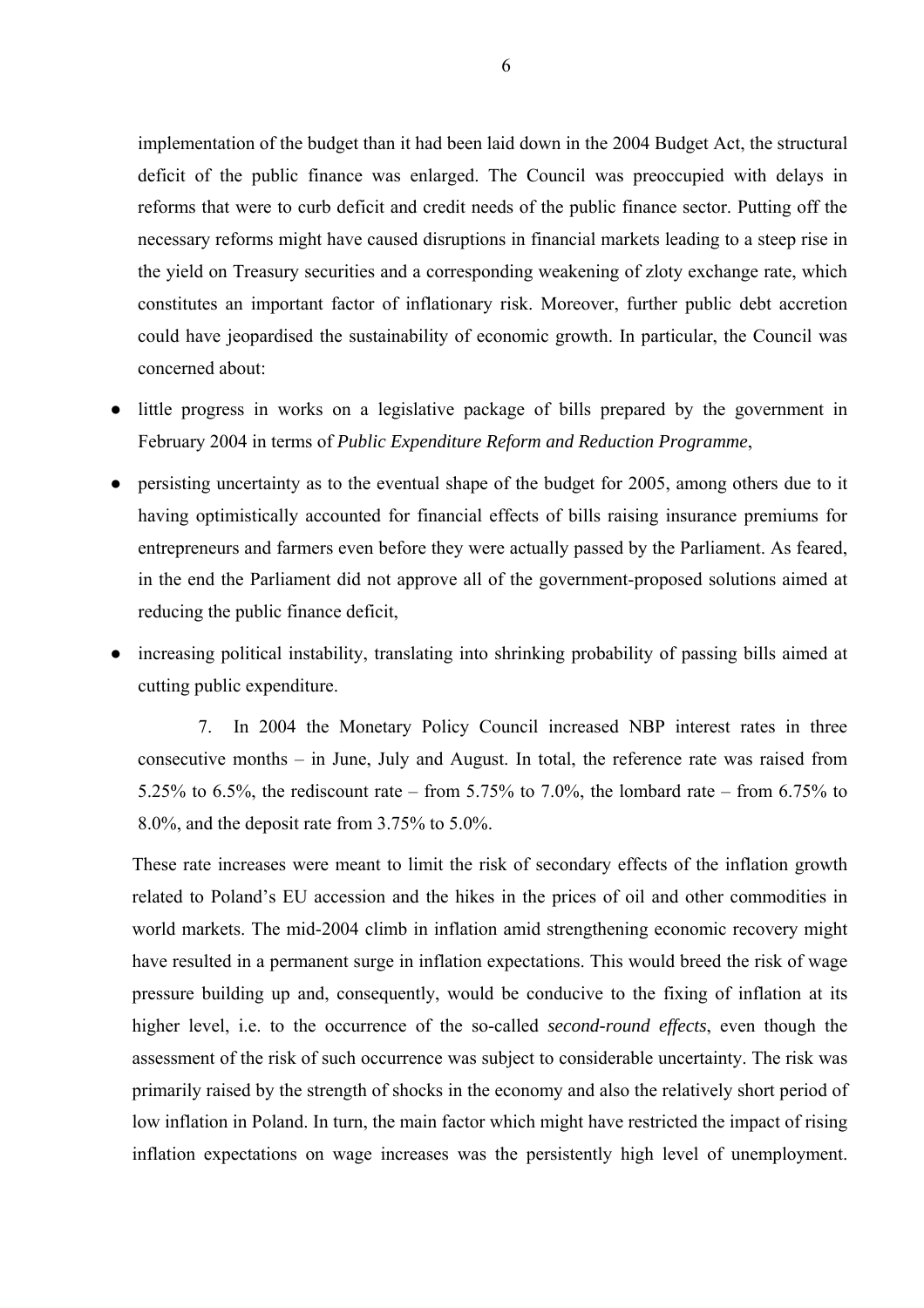Additional impulse towards decreasing inflationary pressure was possibly the impact of supply shocks and the accompanying price rises on the fall in demand.

Through taking decisions to raise the interest rate the MPC intended to send a clear signal to market participants suggesting that the central bank was determined to achieve the inflation target in the mid-term, and so, that inflation rise was transitory in nature. In line with these premises in the *Monetary Policy Guidelines for the Year 2005* the Council declared that it is determined to continue actions aimed at prompt inflation reduction down to the level of 2.5% in 5-7 quarters.

In 2004 Q4 the outlook for inflation in the monetary policy transmission horizon became significantly brighter. Most important factors conducive to limiting future inflation included:

- interest rate increases in the summer months of 2004,
- low growth rate of wages in enterprises, which indicated that the reviewed period did not see any second-round effects primarily in connection to high unemployment,
- abating of the effects of Poland's accession to the European Union,
- strong appreciation trend of the zloty, acting towards diminishing inflation by bringing down prices of imported goods and weakening the economic activity; the trend was mainly the result of reduction in the premium for investment risk in Poland brought about by Poland's accession to the EU and the stabilisation in domestic political situation.

In view of the fact that in 2004 Q4 the outlook for inflation was improving, the Council assessed there was no need for further interest rate increases. However, the pursuit of monetary policy was subject to uncertainty surrounding the exchange rate. At the same time, the inflation projections prepared by the NBP supported the Council's assessment that the probability of inflation staying above target (of 2.5%) in the monetary policy transmission horizon was still higher than the likelihood of inflation sliding below target. That is why, until the end of 2004 the Council maintained its tightening monetary policy bias.

8. In the situation of increased uncertainty the Council thought it particularly important to present the premises for its decisions in a comprehensible and transparent manner. One of the measures taken in 2004 with the intention of improving the central bank's communication with its environment was upgrading the format of the *Inflation Report* and bringing forward its release date. Additionally, since August 2004 the inflation projection has been prepared with the assumption of interest rates remaining unchanged throughout the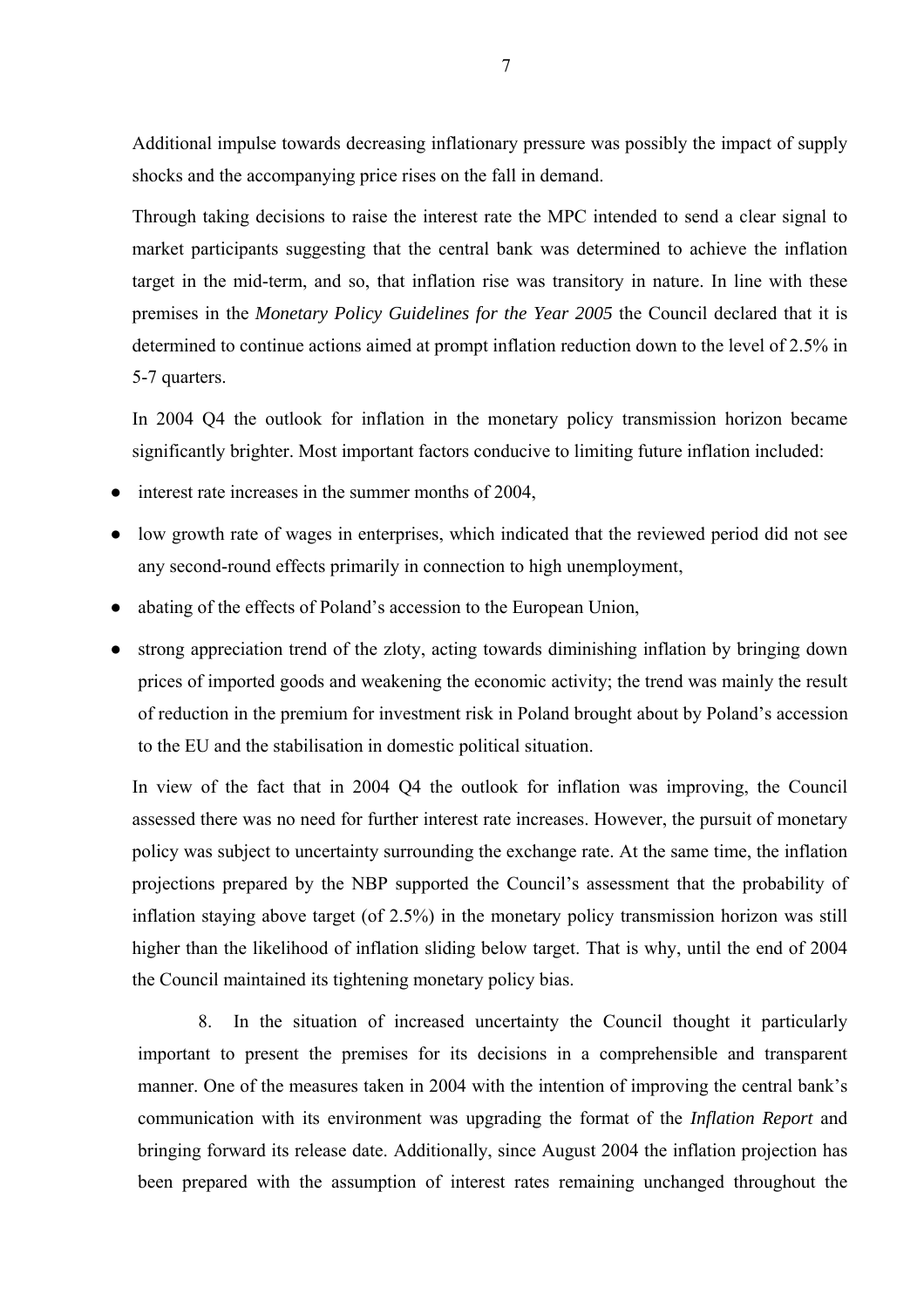projection horizon. Inflation projections are prepared by the team of economists of the National Bank of Poland under the supervision of the NBP Deputy President Krzysztof Rybiński. The inflation projection is one of the premises on the basis of which the Council takes decisions on NBP interest rates. 2004 also brought the modification to the formula of the MPC's statements released after each meeting. The Council strived to make them more forward-looking than it used to be the case and also to include the assessment of the balance of risks for future inflation. All these changes should lead to better understanding and predictability of changes in monetary policy parameters. It is the Council's hope that in the longer period this increased transparency will be conducive to enhancing monetary policy efficiency.

9. In 2004 the Council held three meetings with the representatives of economic ministries of the Government of the Polish Republic. The meetings were devoted to the analysis of the current and future situation of the public finance sector and also to the issue of Poland's future participation in ERM II and the accession to the euro area. The adoption of the single currency is conditional on the compliance with the so called Maastricht criteria. As a result of a temporary surge in inflation in 2004, Poland has not been complying with the price stability criterion since last August. Nevertheless, the expected fall in inflation down to the level consistent with the target of 2.5% y/y should result in a corresponding decrease in the average annual price growth rate down to the value that would enable Poland to re-comply with the criterion of price stability. As a result, the monetary policy in 2004 was aimed at bringing inflation down to target as soon as possible and thus supported the strategy of Poland's prompt accession to the euro area.

10. In 2004 the NBP pursued its monetary policy by affecting the level of inflation with the help of interest rates. The Monetary Policy Council set the level of the official NBP rates which in turn determined the yields on monetary policy instruments. In order to influence the short-term interest rates, the NBP used the following instruments: open-market operations, credit-deposit operations and reserve requirements. By influencing the level of nominal shortterms interest rates of the money market, the MPC strived to attain such level of interest rates in the economy that would be consistent with the set inflation target. In 2004, similarly to the previous years, the rates determining the direction of the NBP's monetary policy were: the reference rate, the lombard rate and the deposit rate.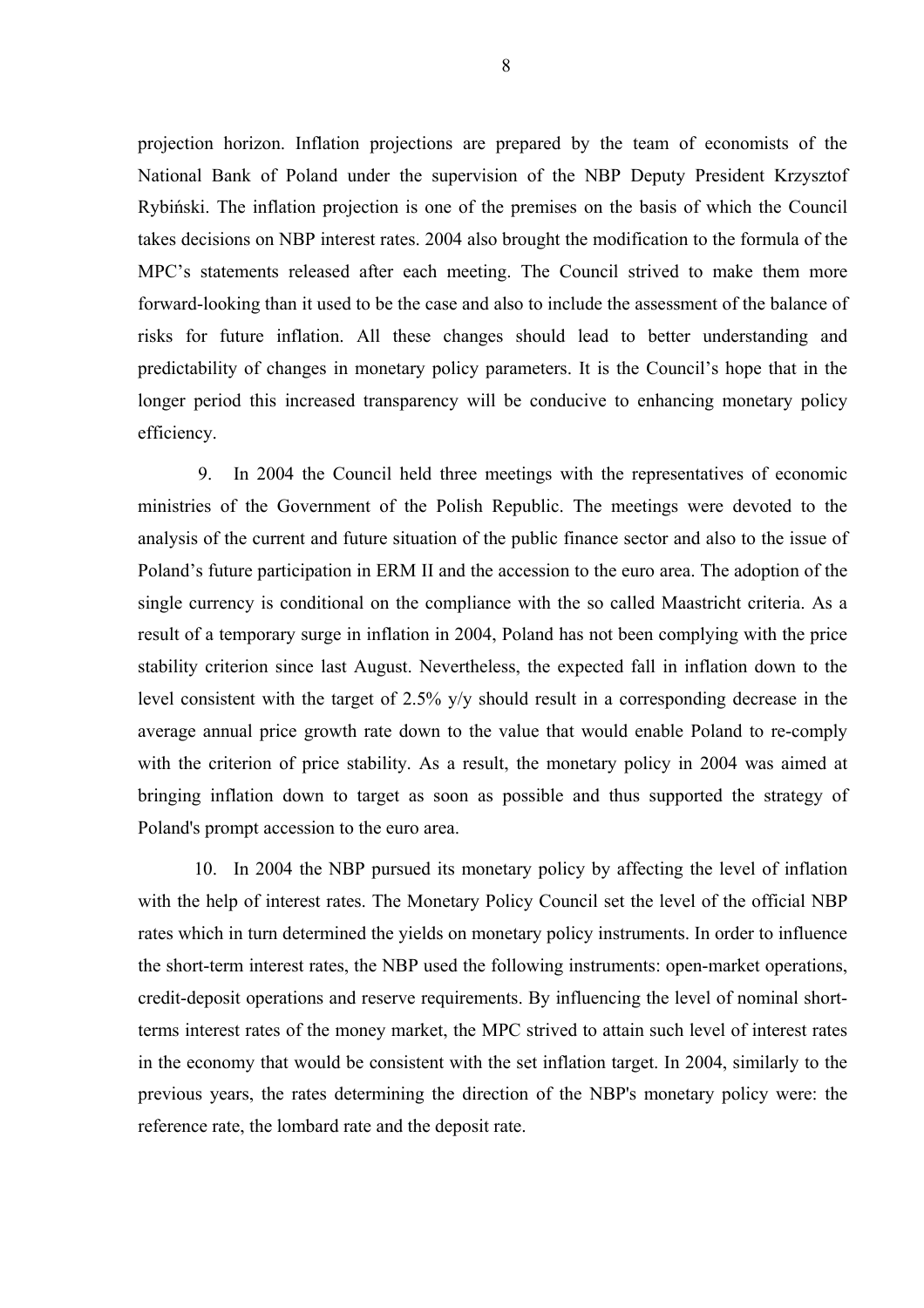In 2004 the banking sector over-liquidity was continued. In average annual terms, overliquidity as measured by the scale of issuance of NBP money bills stood at 5.275 billion zloty in comparison to 6.251 billion zloty in 2003. This decrease in over-liquidity resulted primarily from changes in the structure of banking sector fund absorption – in 2004 the funds absorbed by the Ministry of Finance and held in the form of term deposits at the central bank increased.

2004 saw the introduction of changes to the rules of reserve requirement holding and calculation, which brought NBP reserve requirement closer to Eurosystem standards.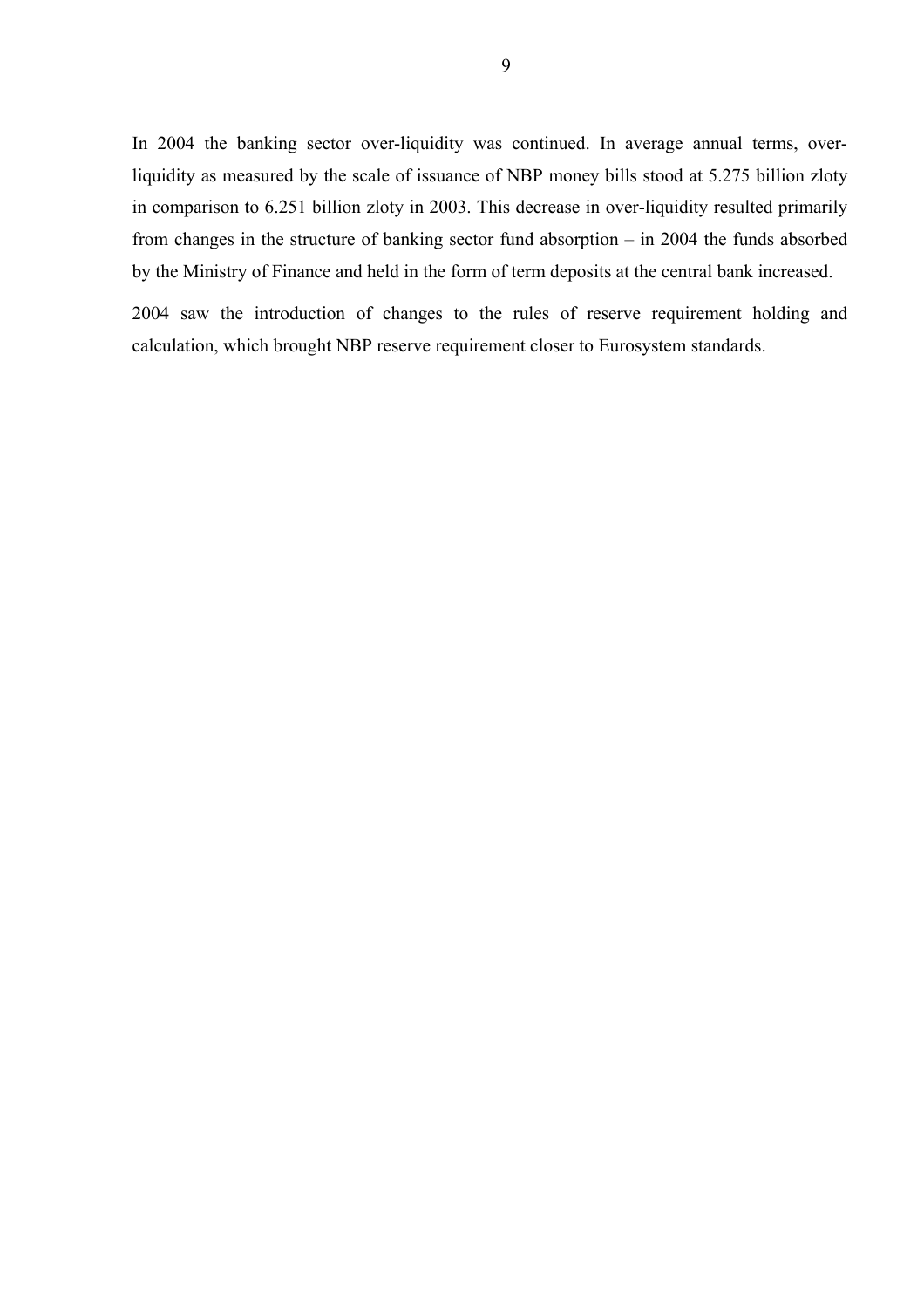### **INFLATION TARGET PERFORMANCE IN 2004**

The present report is concerned with the 2004 pursuit of the monetary policy the guidelines for which had been formulated by the Monetary Policy Council in the first term in office. The starting point for the *Monetary Policy Guidelines for the Year 2004* were the rulings of the *Monetary Policy Strategy beyond 2003*. Its basic elements were confirmed by the current MPC in February 2004.

In accordance to the *Strategy* and *Guidelines* under the direct inflation targeting strategy since January 2004 a permanent inflation target of 2.5% has been pursued in year-on-year terms, with a symmetrical tolerance band for deviations of  $+/-1$  percentage point.

The implementation of a *permanent* target means that it refers to inflation as measured month to the corresponding month of the previous year and not as it used to be the case in 1999- 2003 – only in December in relation to the December of the previous year. In case some unexpected and strong shocks occur that would be conducive to pushing inflation out of the tolerance band for deviations, the Council will take measures to ensure inflation returns back to the acceptable deviation range and then close to the target itself. The period that inflation takes to move back close to the target is conditional on the length of lags characterising the mechanism of monetary policy impulse transmission in Poland and also on the strength and nature of the shocks themselves. International experiences and studies on the transmission process in Poland both indicate that the effects of most shocks on inflation may be successfully neutralised, without triggering off excessive fluctuations in output, in the horizon of 1-3 years after the given change of interest rates.

Due to the fact that the lag between the time of interest rate decisions and their most powerful impact on inflation extends to approx. six quarters, the inflationary processes in 2004 were affected by the monetary policy pursued back in 2002-2003. In the spring of 2004, the Polish economy experienced some strong unexpected shocks in the form of food and oil price hikes, which were in turn reflected in a substantial growth in CPI inflation.

#### **Economic climate and inflationary processes**

2004 brought a consolidation of the economic recovery in the Polish economy initiated in the previous year. GDP growth rate amounted to 5.4%, which means that the Polish economy was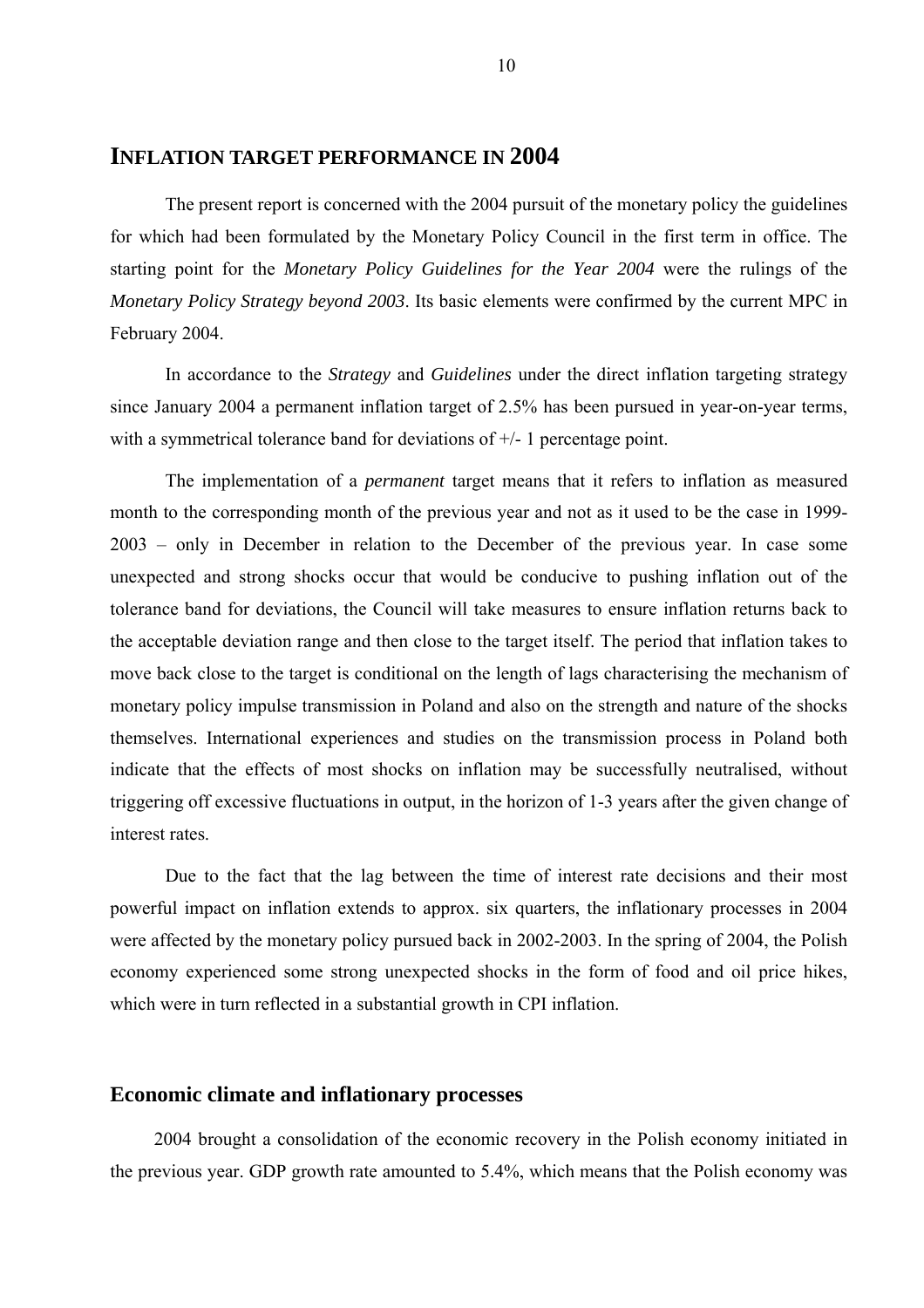expanding at a rate over two times faster than that of the UE-25 countries, where GDP growth is estimated at 2.5% per annum. The economic growth, however, differed in particular quarters of 2004 – it was substantially faster in the first half of the year and slower in the second. After having achieved a very high level in 2004 Q1 (almost 7%) the growth rate of GDP started to decline steadily and in the last quarter of the same year stood at approx. 4%.

Rapid growth of GDP in the first half of the year pointed to the possibility of current GDP reaching and, in the longer perspective, even crossing the level of potential GDP, which would mean the closing-up of the negative output gap and could be conducive to inflationary pressure. In particular, a soar in the growth rate of investment outlays was expected, which could be suggested by some positive tendencies in this respect observed in the enterprise sector and particularly in industry. At the same time it was expected that private consumption growth rate would be at least sustained, particularly in case of nominal wage growth occurred in the wake of growing inflation and increased, inflationary expectations (second-round effects). In the second half of the year, as new data was flowing in, it became clear that the rapid economic growth recorded in Q1 and Q2 had resulted from one-off factors and had been connected with, among others, a transitory growth in demand which accompanied Poland's EU accession. The released data pointed to a weaker than expected investment revival, a slide in real wage growth rate and also a halt to the exceptionally strong growth rate of inventories in the first half of 2004. As a result, the significant step-up in GDP growth in the first half of 2004 did not prove permanent and, consequently, the prospect of closing the negative output gap was once again postponed.

Inflationary processes in 2004 remained under a strong influence of price shocks connected with Poland's entry to the EU and also with commodity price hikes in world markets. In the first three months of 2004, inflation measured with the Consumer Price Index remained at the level of 1.6%-1.7% y/y, which was slightly below the inflation target. Starting from Q2 there was a considerable acceleration in the price growth rate up to 4.6% y/y in July and August 2004. In the middle of 2004, the growth rate of prices of consumer goods and services remained high at 4.4- 4.6%, i.e. above the upper tolerance limit for deviations from the inflation target (see Appendix 1).

Among inflationary impulses which appeared in the period preceding the accession and in the first months of Poland's EU membership should be listed: increased demand, both domestic and external, for some domestic commodities and goods, introduction of EU regulations related to indirect taxes, customs policy, agricultural policy and also the effects of disturbances which were then troubling the world markets of energy and industrial commodities. The heaviest inflationary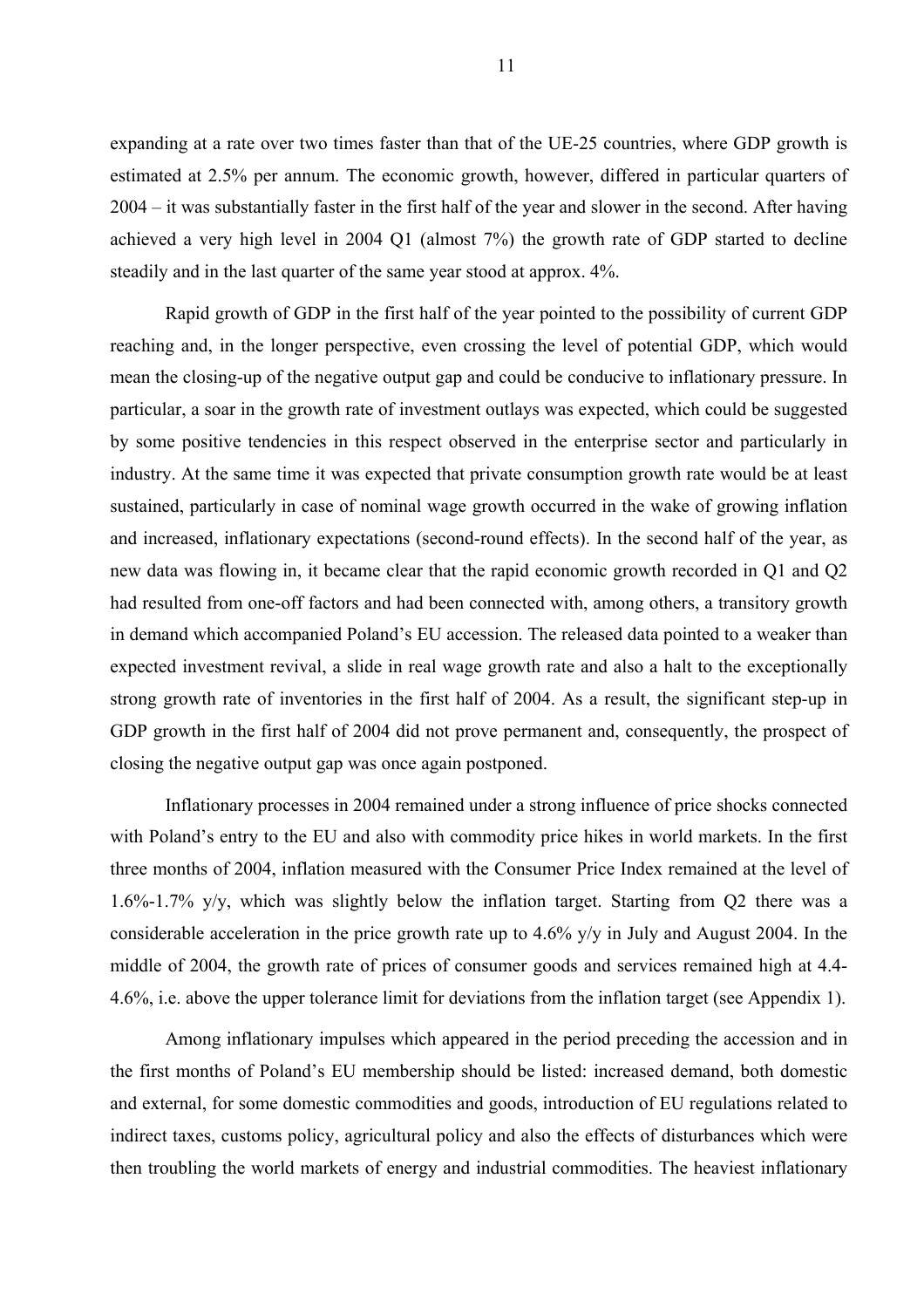impact was exerted by unexpectedly powerful price shocks in the form of food and oil price hikes. The great strength of these shocks was among others revealed by the size of the spread which appeared between the CPI and net core inflation index not accounting for changes in food and fuels (Table 1).

**Table 1**

|               | <b>Excluding food</b><br>and fuel prices<br>("net" inflation) | 15% trimmed<br>mean | <b>CPI</b> |
|---------------|---------------------------------------------------------------|---------------------|------------|
| $Sep-03$      | 0.9                                                           | 1.2                 | 0.9        |
| <b>Oct-03</b> | 1.2                                                           | 1.2                 | 1.3        |
| <b>Nov-03</b> | 1.3                                                           | 1.4                 | 1.6        |
| <b>Dec-03</b> | 1.4                                                           | 1.5                 | 1.7        |
| $Jan-04$      | 1.2                                                           | 1.5                 | 1.6        |
| <b>Feb-04</b> | 1.1                                                           | 1.5                 | 1.6        |
| Mar-04        | 1.1                                                           | 1.5                 | 1.7        |
| Apr-04        | 1.2                                                           | 2.0                 | 2.2        |
| $May-04$      | 2.0                                                           | 2.7                 | 3.4        |
| $Jun-04$      | 2.3                                                           | 3.2                 | 4.4        |
| <b>Jul-04</b> | 2.3                                                           | 3.1                 | 4.6        |
| Aug-04        | 2.3                                                           | 3.2                 | 4.6        |
| $Sep-04$      | 2.4                                                           | 3.1                 | 4.4        |
| <b>Oct-04</b> | 2.4                                                           | 3.1                 | 4.5        |
| <b>Nov-04</b> | 2.4                                                           | 3.2                 | 4.5        |
| Dec-04        | 2.4                                                           | 3.1                 | 4.4        |

**Selected annual core inflation indicators and CPI** 

Source: GUS data, NBP calculations.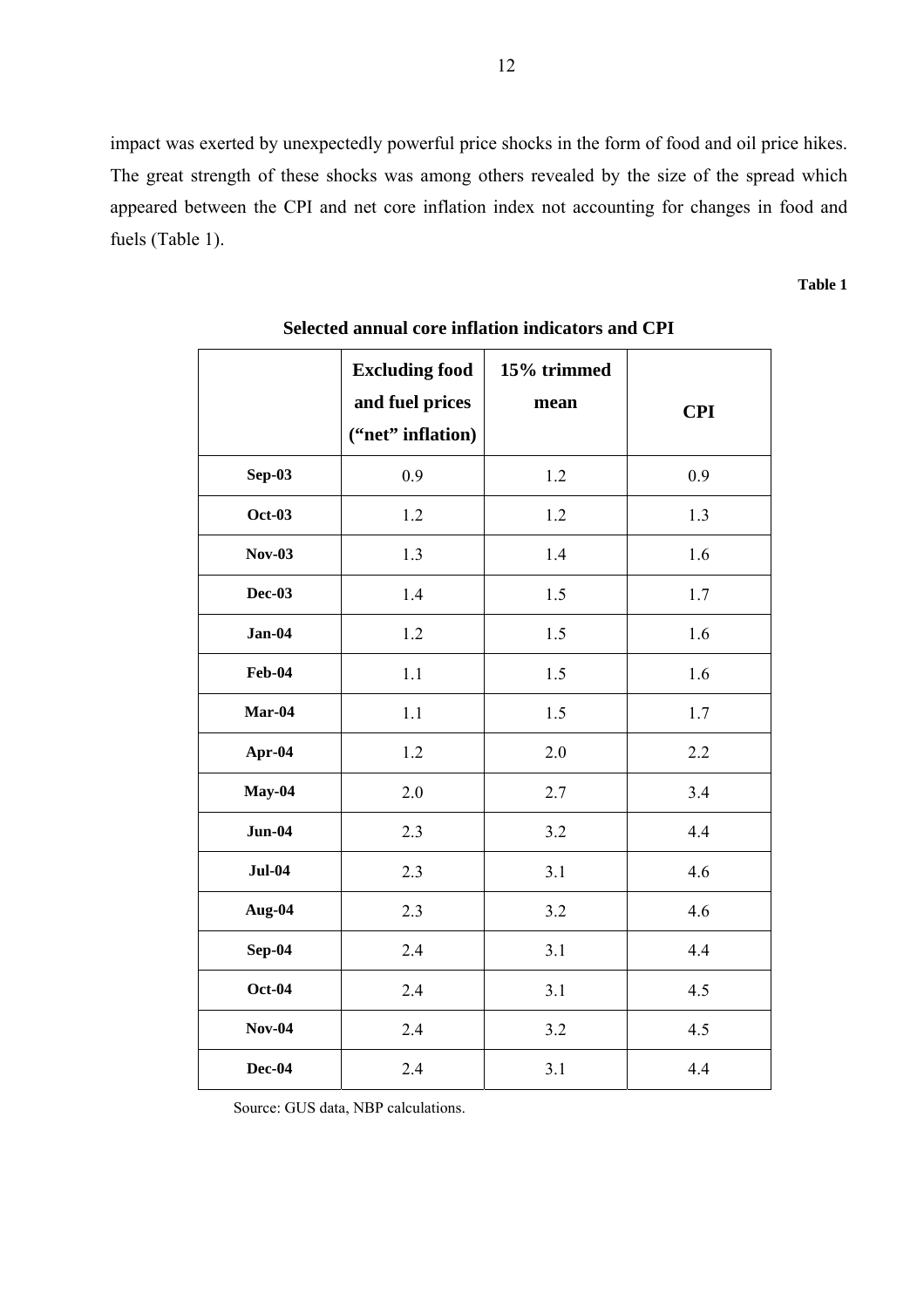Inflation was accelerating in conditions of strengthening economic recovery. The growth in inflation, which in June crossed the upper tolerance limit for deviations from the target, was accompanied by a significant increase in inflation expectations. This was true both about private individuals and bank analysts (Tables 2 and 3). According to GUS surveys, the price expectations in retail trade and manufacturing were also increasing (Table 4). The development of inflation expectations in 2004 was rather alarming not solely because of the growth in the rate of inflation expected by households as in Poland these expectations are broadly adaptive in nature and usually follow the current inflation. Symptomatic for the first half of 2004 was a substantial deterioration in the structure of responses, among others a considerable increase in the share of respondents expecting inflation in one-year horizon to be higher than the current inflation. Additional factor acting towards increasing inflationary pressure was the depreciation of the nominal effective exchange rate of the zloty started in 2003, which in the situation of a closing output gap could be conducive to enhancing the inflationary pressure.

**Table 2** 

**Inflation expectations of individuals (inflation in 12 months)** 

|     | Dec-03   Jan-04   Feb-04   Mar-04   Apr-04   May-04   Jun-04   Jul-04   Aug-04   Sep-04   Oct-04   Nov-04   Dec-04 |           |             |                                                      |                                         |  |  |  |
|-----|--------------------------------------------------------------------------------------------------------------------|-----------|-------------|------------------------------------------------------|-----------------------------------------|--|--|--|
| 1.6 | 2.1                                                                                                                | $2.2$ 2.4 | $\vert$ 2.5 | $\begin{array}{cccccc} 1 & 2.4 & \ldots \end{array}$ | 2.7   4.0   4.5   4.6   4.4   4.0   4.3 |  |  |  |

Source: Ipsos survey, NBP calculations.

**Table 3** 

#### **Inflation forecasts of bank analysts (inflation in 11 months)**

|  |  | Dec-03   Jan-04   Feb-04   Mar-04   Apr-04   May-04   Jun-04   Jul-04   Aug-04   Sep-04   Oct-04   Nov-04   Dec-04 |  |  |  |  |
|--|--|--------------------------------------------------------------------------------------------------------------------|--|--|--|--|
|  |  | 2.5   2.6   2.6   2.8   2.9   2.9   2.7   2.8   2.8   2.7   2.5   2.7   2.7                                        |  |  |  |  |

Source: Reuters survey, NBP calculations.

**Table 4** 

#### **Economic climate indicators (seasonally adjusted)**

#### **(Forecast – prices)**

| Jan- |    | Feb-   Mar-   Apr-   May-   Jun-   Jul-   Aug-   Sep- |    |    |    |    |    |    |    | Oct- $\vert$ Nov- $\vert$ | Dec- |
|------|----|-------------------------------------------------------|----|----|----|----|----|----|----|---------------------------|------|
| 04   | 04 | 04                                                    | 04 | 04 | 04 | 04 | 04 | 04 | 04 | 04                        | 04   |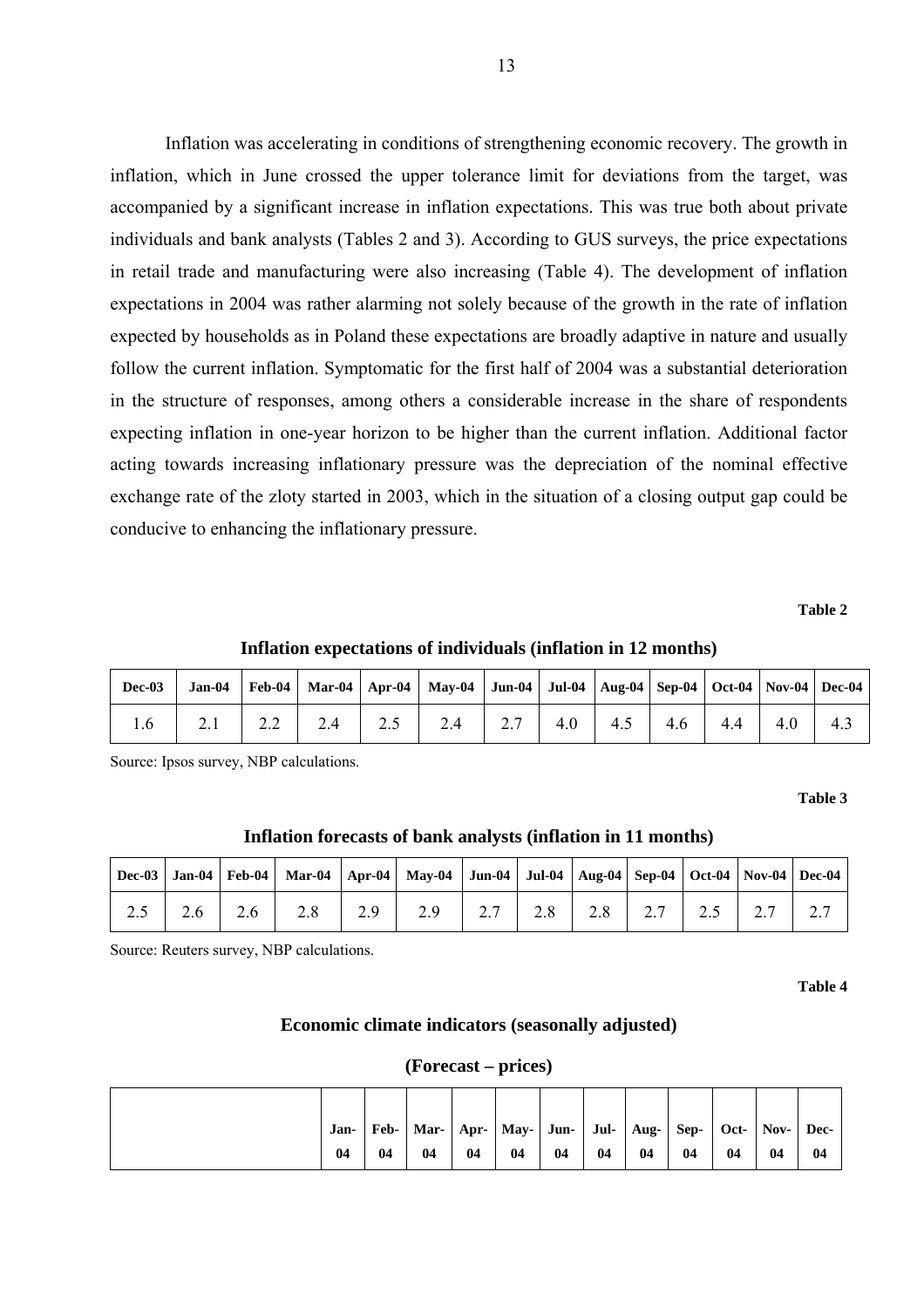| <b>Manufacturing</b> |  | $11.7$   10.6   16.1   26.6   25.1   26.2   20.4   13.3   10.3   10.9   -1.7   -6.1 |  |  |  |  |  |
|----------------------|--|-------------------------------------------------------------------------------------|--|--|--|--|--|
| <b>Retail trade</b>  |  | $15.9$   23.7   29.9   38.5   43.0   45.8   43.5   32.1   30.0   27.3   25.2   23.6 |  |  |  |  |  |

The indices are calculated in the form of balances produced as differentials between positive and negative responses. Source: GUS

As the temporary inflationary impulses were abating, also the growth of the current rate of inflation and inflation expectations of individuals was halted. Despite the expectations remaining at a higher level in 2004, no signals suggesting the rise of wage demands were recorded. There was a continuation of the tendency, observed from the mid-2002, for real and nominal wage growth rate to stay well behind the growth rate in real productivity per employee. High wage discipline in enterprises raised their competitiveness and prepared ground for achieving a high rate of economic growth in the longer term.

In 2004 Q4 the outlook for inflation in the monetary policy transmission horizon was significantly improved. The main factors that helped curb future inflationary pressure included:

- interest rate increases made in the summer months of 2004,
- high wage discipline in enterprises amid the persistently high growth rate in labour productivity, which indicated that there did not appear any second-round effects in the analysed period, which was primarily associated with high unemployment figure.
- fading out of price effects brought about by Poland's accession to the European Union,
- strong appreciation trend of the zloty with interest rates at stable level, acting towards lowering inflation by lowering the prices of imported goods and also by dampening economic activity.

### **External factors**

2004 saw an acceleration in world economy growth. In line with expectations the improvement of economic climate extended to all major regions of the world (Tables 5 and 6). GDP growth rate in the euro area settled at 2.0%, which was consistent with expectations. However, significantly faster than expected growth was seen in the US and Chinese economies. A high increase in both investment and consumption demand in these countries was a fundamental factor operative in the robust price growth in international commodity markets, especially as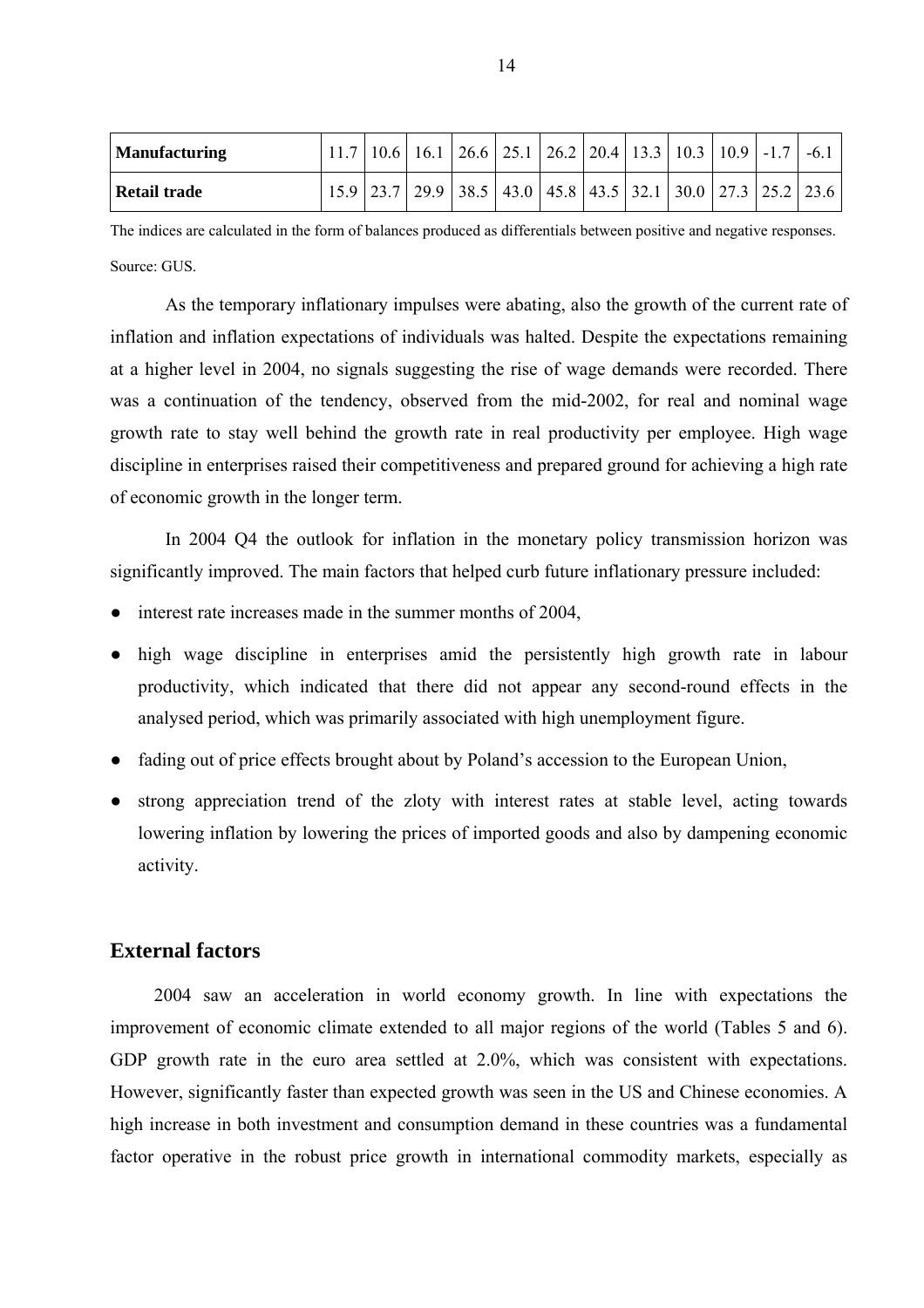regards fuels<sup>1</sup> and metals. Amid soaring demand and the proceeding depreciation of the American dollar, dollar prices of commodities, including oil prices, increased in 2004 by over  $30\%$ <sup>2</sup>.

#### **Table 5**

|                                                        | 2003<br>2004 |        |      |              |      |      |
|--------------------------------------------------------|--------------|--------|------|--------------|------|------|
|                                                        | $I-IV$       | $I-IV$ |      | $\mathbf{I}$ | III  | IV   |
| United States – GDP growth $(in \%)^1$                 | 3.0          | 4.4    | 5.0  | 4.8          | 4.0  | 3.9  |
| Euro area – GDP growth $(in \%)^1$                     | 0.5          | 2.0    | 1.6  | 2.2          | 1.9  | 1.6  |
| of which Germany                                       | $-0.1$       | 1.6    | 1.6  | 1.9          | 1.2  | 1.5  |
| Crude oil prices (Brent, $\text{USS}/b$ ) <sup>2</sup> | 28.8         | 38.3   | 32.0 | 35.3         | 41.5 | 43.9 |
| United States – CPI inflation (in $\%$ ) <sup>3</sup>  | 2.3          | 2.7    | 1.8  | 2.9          | 2.7  | 3.3  |
| Euro area – CPI inflation (in $\%$ ) <sup>3</sup>      | 2.1          | 2.2    | 1.7  | 2.3          | 2.2  | 2.3  |
| United States -                                        | 1.00         | 2.25   | 1.00 | 1.25         | 1.75 | 2.25 |
| Federal Funds rate <sup>4</sup>                        |              |        |      |              |      |      |
| Euro area – refinancing rate <sup>4</sup>              | 2.00         | 2.00   | 2.00 | 2.00         | 2.00 | 2.00 |

**External conditions of monetary policy in 2003-2004** 

 $<sup>1</sup>$  in relation to the corresponding period of the previous year</sup>

 $\frac{2}{3}$  period average

<sup>3</sup> period average in relation to the corresponding period of the previous year  $4<sup>4</sup>$  at the end of the period

Source: Bloomberg, Eurostat, International Energy Agency.

The rise in the commodity and material prices in world markets found reflection in the behaviour of the Producer Price Index in Poland. In 2004, a dynamic growth was observed in the PPI in industry, which was mainly the result of supply factors. Average annual growth rate of producer prices came to 7%, while the largest leap in prices was recorded in section mining and quarrying (a growth of 23.7%). In divisions less dependent on raw materials and also those focused on export production, in 2004 inflationary pressure was moderate.

#### **Table 6**

 $1$  In 2004, the joint share of the USA and China in total growth of the demand for crude oil amounted to 60%.

<sup>2</sup> Source: HWWA.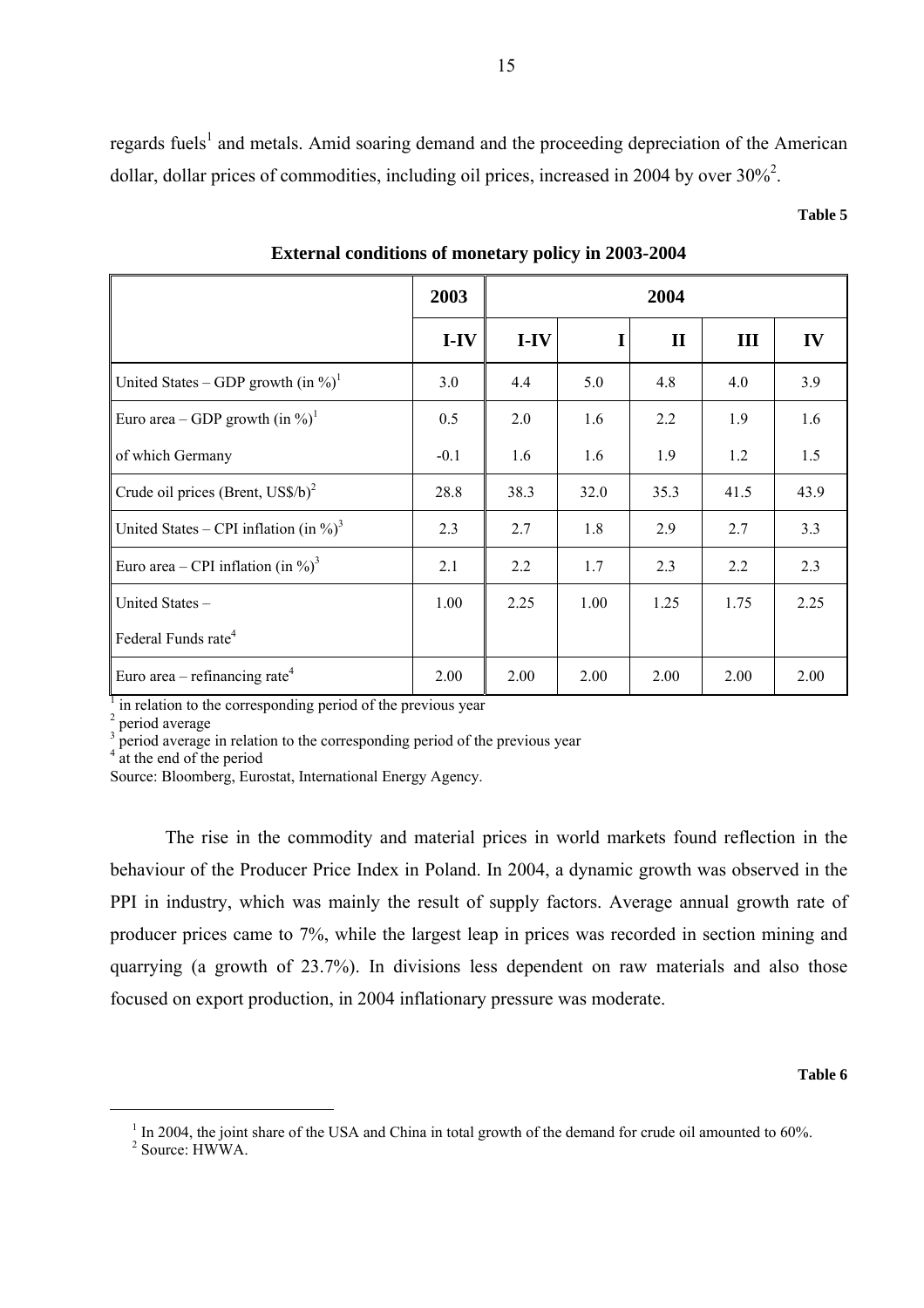|             | Spring 2003 | <b>Autumn 2003</b> | Spring 2004 | <b>Autumn 2004</b> | <b>Actual GDP</b> |
|-------------|-------------|--------------------|-------------|--------------------|-------------------|
| $\big $ USA | 2.5         | 3.8                | 3.4         | 4.4                | 4.4               |
| Germany     | 2.0         | 1.6                | 1.5         | 1.9                | 1.6               |
| $ EU-15$    | 2.4         | 2.0                | 2.0         | 2.3                | 2.2               |
| Euro area   | 2.3         | 1.8                | 1.7         | 2.1                | 2.0               |

**GDP growth forecasts for 2004** 

Source: European Commission.

 The recovery in world economy contributed to the acceleration in Polish foreign trade turnover in connection to the increased demand for Polish goods (which was reflected by the rise in the volume of exports) and also to price hikes in international market (leading to the increase in transaction prices). At the same time, the high growth rate in the exports of processed products brought about an increase in imports, especially supply imports. The impact of the significantly higher oil prices on domestic inflation was mitigated by the zloty appreciation persisting from 2004 Q2, in particular in relation to the American dollar, as world prices of commodities are most often expressed in this currency.

**Table 7** 

| <b>Effective zloty</b><br>exchange rate index | $2003$ Q2 |         | 2003 Q3   2003 Q4   2004 Q1   2004 Q2   2004 Q3 |         |         |        | 2004 O4 |
|-----------------------------------------------|-----------|---------|-------------------------------------------------|---------|---------|--------|---------|
|                                               |           |         |                                                 |         |         |        |         |
| Nominal                                       | $-10.8$   | $-4.7$  | $-10.1$                                         | $-9.9$  | $-6.8$  | 0.8    | 10.1    |
| CPI deflated                                  | $-11.9$   | $-5.4$  | $-10.1$                                         | $-9.7$  | $-5.7$  | 3.1    | 12.4    |
| PPI deflated                                  | $-9.8$    | $-3.4$  | $-7.8$                                          | $-5.9$  | $-0.3$  | 6.7    | 13.8    |
| Deflated by unit labour<br>$costs*$           | $-19.5$   | $-11.9$ | $-23.2$                                         | $-23.3$ | $-18.4$ | $-5.3$ | $8.6**$ |

**Effective zloty exchange rate index (% change in relation to the corresponding quarter of the previous year)**

"\*" – calculated as the relationship of wage cost per one employee to labour productivity measured with output in industrial manufacturing (volume) in relation to one employee in the sector

"\*\*" – estimate based on ECB and NBP data (prepared using GUS monthly data).

Source: Own calculations on the basis of NBP, ECB and GUS data.

In the first four months of 2004, the exchange rate of the zloty continued on its depreciation tendency from years 2002-2003 and ranged between 4.66 and 4.91 in relation to the euro, and 3.65 and 3.98 against the American dollar. However, in the period between May and the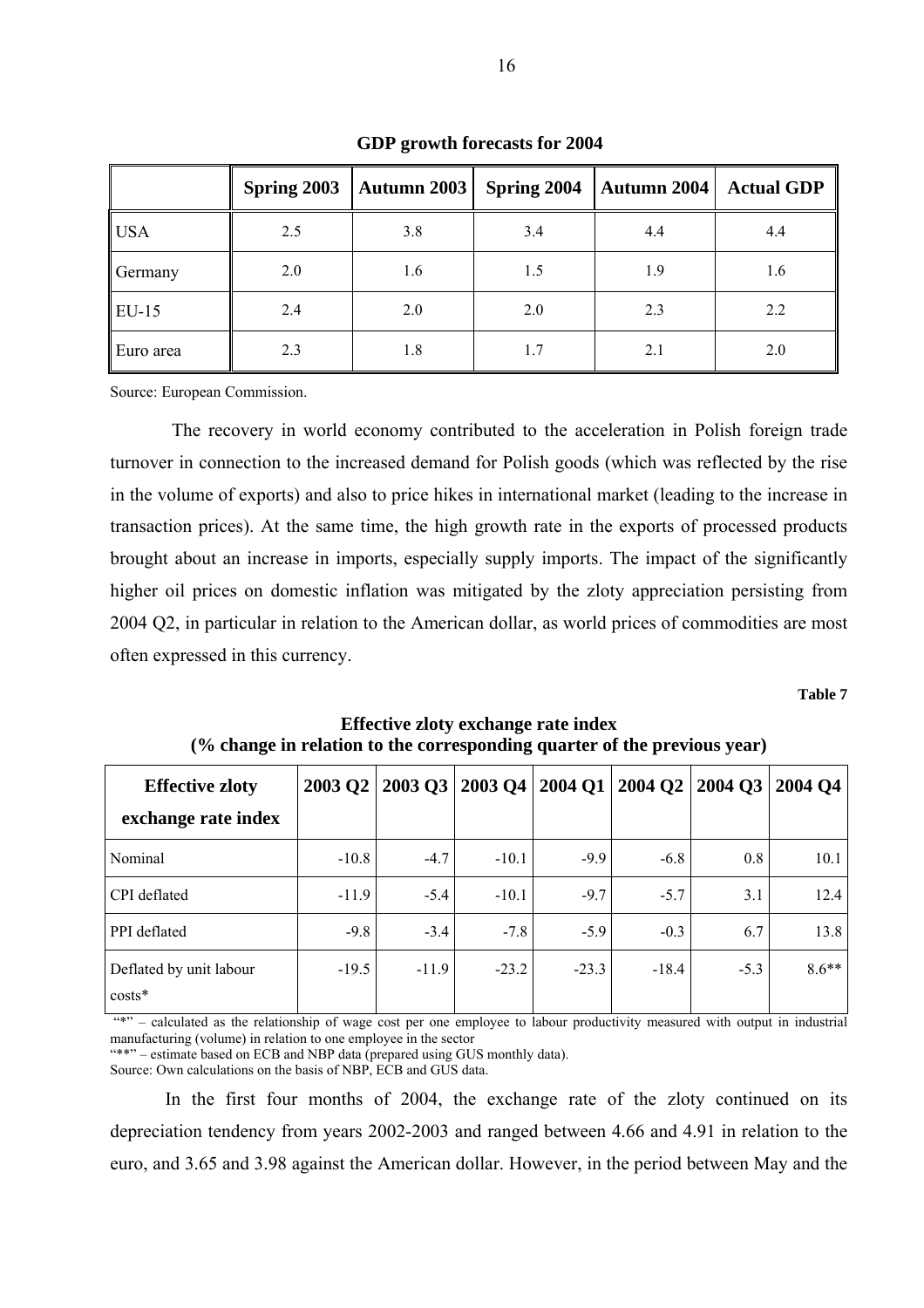end of 2004 zloty exchange rate was consolidating, with the scale of the appreciation markedly exceeding the expectations of financial markets. In consequence, in 2004 the zloty strengthened by 13.5% and 21.1% against the euro and American dollar, respectively<sup>3</sup>.

Exchange rate forecasting is subject to large uncertainty. Even the explanation of present tendencies in the exchange market with the use of economic variables is only possible to a very limited extent. An e*x post* hypothesis might by formulated that the zloty appreciation, whose scale came as a shock to currency market participants, occurred primarily as the result of decline in the premium for the risk of investment in Poland in connection with the country's EU accession and the temporary stabilisation of the internal political situation. At the same time, a strengthening might have been favoured by the continuing improvement in the current account balance, low unit labour costs and a high rate of economic growth. Also conducive to the appreciation of zloty exchange rate were the interest rate increases introduced by the Council.

The appreciating tendency of the Polish currency and also other currencies of the region was further consolidated by international developments such as: decrease in the risk of investing in the emerging markets and low interest rates in the markets for the major world currencies. These factors, coupled with a high supply of Polish Treasury securities, bolstered an increased inflow of foreign portfolio capital.

#### **Food prices and regulated prices**

In average annual terms the prices of food and non-alcoholic beverages rose by 6.3% in 2004, i.e. almost 4 percentage points more than anticipated in *Monetary Policy Guidelines for the Year 2004* (2.4%). The largest deviations of the actual price moves from their forecasted values took place in the prices of sugar, butter, milk and meat, and they occurred in the period before and immediately after Poland's EU entry.

In analysing the reasons behind this discrepancy between forecasted and actual price increases we have to bear in mind that food and non-alcoholic beverage prices are among the most volatile components of consumer price basket, among others because they are largely dependent on unpredictable weather conditions. In 2004 this yearly uncertainty was accompanied by additional, not fully predictable, price movements connected with Poland's entry to the EU.

<sup>&</sup>lt;sup>3</sup> Change in the exchange rate value as measured by relating its level at the end of December 2004 to the level at the end of December 2003.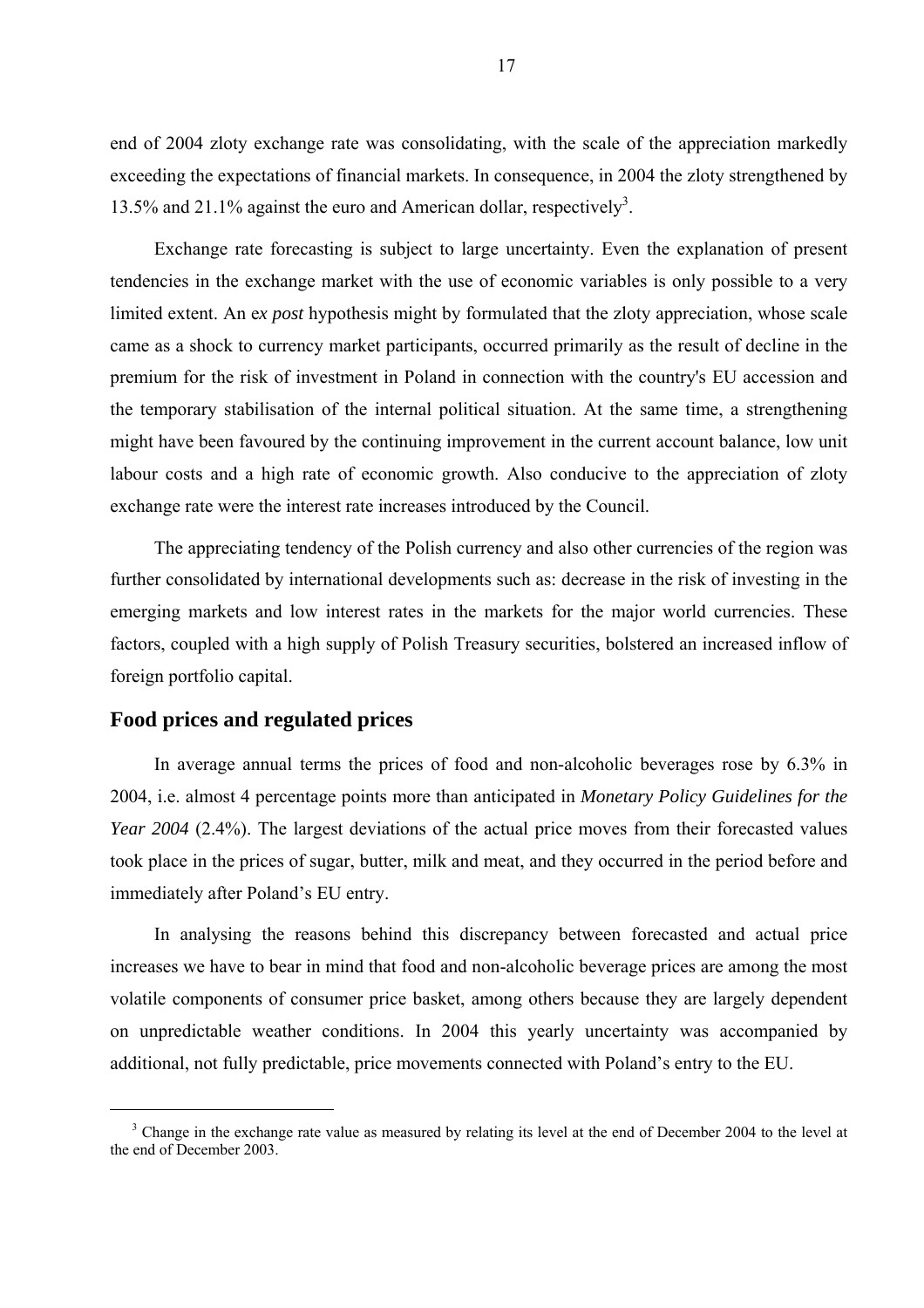A more detailed analysis of the reasons behind the growth in the prices of food and nonalcoholic beverages in 2004 points to the emergence of an external demand shock related to EU accession (this was particularly true about the rising demand for Polish meat and milk products in the European Union) and also to the continuation in the negative supply shock of 2003, brought about by lower supply of many agricultural products (especially grains). It has to be emphasised that the National Bank of Poland does not forecast agricultural commodity prices, which are the main indications for the forecast of food prices, by itself. Instead, it takes into consideration all available external sources of information published by specialised institutes and agencies on the level of commodity prices and on the factors that can influence them (such as demand, competitiveness, supply, climate conditions etc.). The above mentioned discrepancies between the forecast and the actual prices mainly followed from difficulties in estimating the scale of price movements in the agricultural market in connection with the accession, including the changes in the external demand for Polish agricultural products. It is important to realise that at the time the *Guidelines* were being prepared the external forecasts from the first half of 2003 were available. Although the external forecasts assumed some export recovery stirred up by the adoption of the Common Customs Tariff, but its actual extent far outpaced the expectations. The opening of agricultural market within the EU in the first few months following the accession contributed to a robust growth in the external demand for Polish food. What is more, the elimination of all the limitations in the food trade between Poland and the EU revealed a remarkably higher than expected competitiveness of many Polish food products, primarily beef, poultry and milk produce. Beef makes a good example here. Before the accession the prices of beef in Poland had been markedly lower than in EU countries and so was expected that its imports would attract interest of consumers in the common market. However, due to the lower quality of the meat if compared to that in the old Union, it was expected that its prices will grow at a relatively slow pace. Contrary to expectations, the actual growth in beef prices proved much faster. In the first half of 2004 the rise in price competitiveness in international markets was further consolidated by the exporterfriendly exchange rate of the euro against the zloty.

Another factor causing food price to grow more dynamically in February-April 2004 was the rise in demand for some food articles related to the general public's fears as to the growth in their prices after the accession. The growing demand brought about a temporary but significant soar of prices, which was particularly prominent in the case of sugar.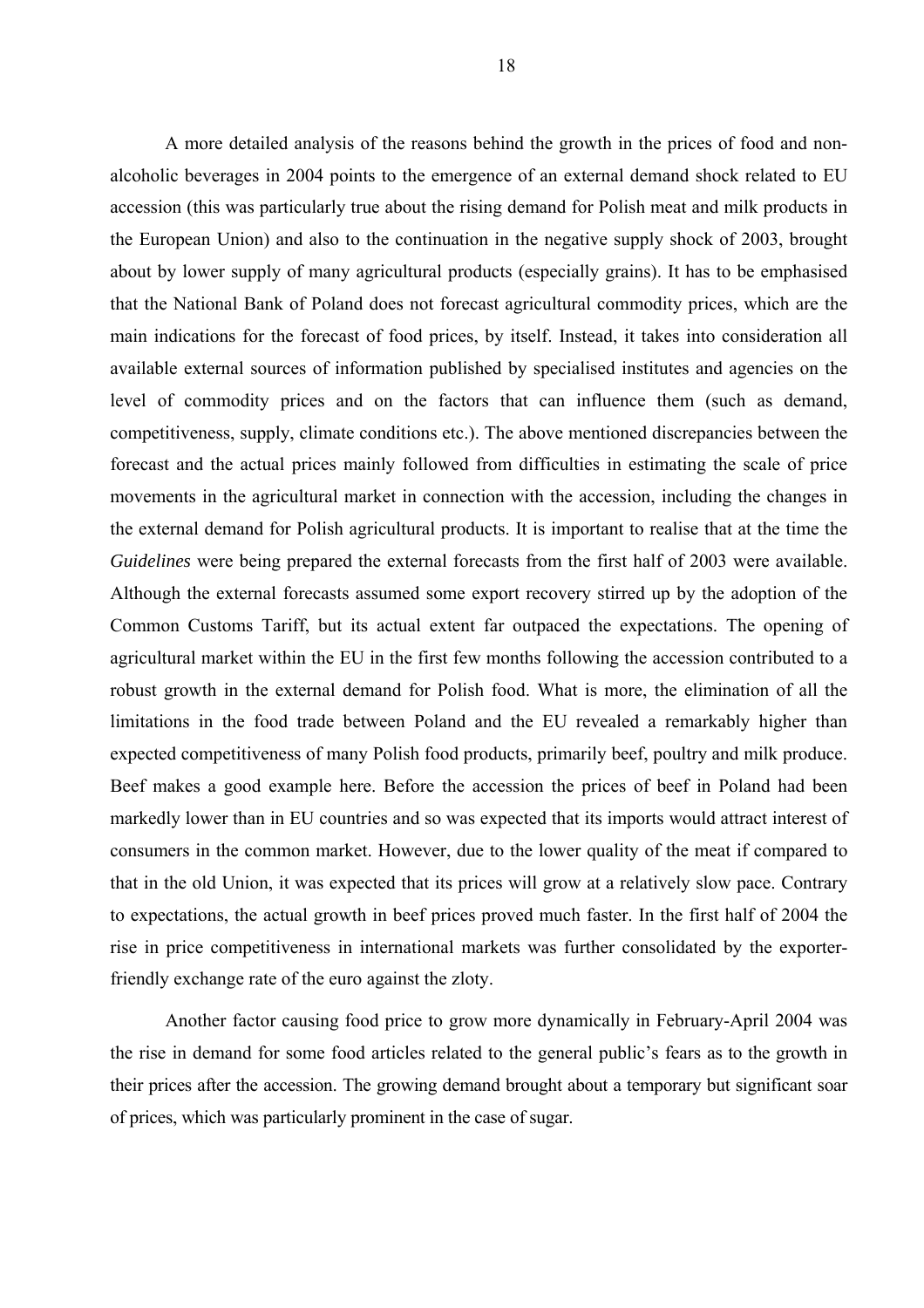The total rise of regulated prices in 2004 in average annual terms amounted to 3.2%, while in August 2003 it was expected to stand at mere 1.9%. This higher than expected growth in regulated prices was mainly the result of fuel price increases underpinned by the unexpectedly high growth of oil prices in world markets. Fuel price increase amounted to 1.7 percentage point (i.e. 53.8%) of the growth in regulated prices.

#### **Fiscal policy**

 An important factor influencing the conditions of the pursuit of monetary policy and also the longer-term economic growth is the situation in the public finance. By excreting its impact on global demand, fiscal policy also affects inflation. A loose fiscal policy necessitates maintaining higher real exchange rates in order to achieve a low and stable inflation. Higher interest rates lead to curbing private investment, but high level of inflation that is not addressed with an adequate monetary policy reaction has a negative effect on investment. Thus, the non-optimal macroeconomic policy mix which couples a restrictive monetary policy with a loose fiscal policy, increases the cost of price stability maintenance in the form of lower GDP growth (in relation to the optimal mix).

In 2004 some growth in the public finance sector deficit was anticipated, accompanied by a large probability of the public debt crossing the second prudential threshold (i.e. 55% of GDP), and a vague fiscal outlook in the mid-term. The Council was concerned about delays in deficitcurbing reforms and credit needs in the public finance sector. The lags in the necessary reforms might have brought about some disruptions in financial markets leading to an increase in the yields on Treasury securities and a weakening of zloty exchange rate, which constituted an important factor of inflationary risk. Moreover, further public debt accretion might have jeopardised the sustainability of economic growth. In particular, the Council was concerned about:

- little progress in works on a legislative package of bills prepared by the Government in February 2004 in terms of *Public Expenditure Reform and Reduction Programme*,
- persisting uncertainty as to the eventual shape of the budget for 2005, among others due to it having optimistically accounted for financial effects of bills raising insurance premiums for entrepreneurs and farmers even before they were actually passed by the Parliament. As feared, in the end the Parliament did not approve all of the government-proposed solutions aimed at curbing the public finance deficit,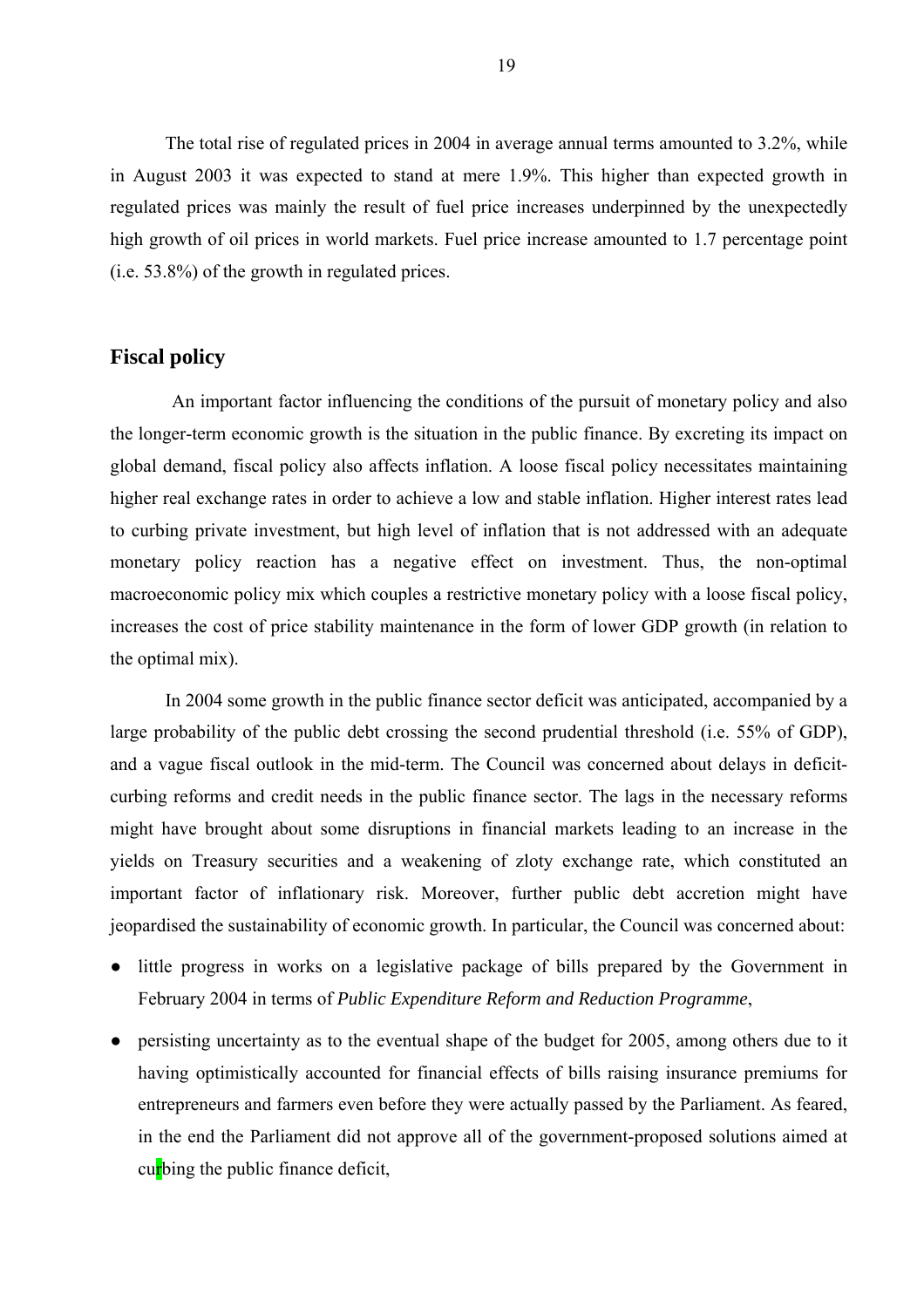● growing political instability, translating into shrinking probability of passing bills aimed at cutting public expenditure.

In line with the *Budget Act*, in 2004 a considerable growth was envisaged in the imbalance of the public sector and, consequently, also in the credit needs of the state. The planned deficit of the sector at approx. 2% of GDP in relation to 2003 largely resulted from a soar in public expenditure related to Poland's EU accession. This increase in public spending was the sum of the following elements: net payment<sup>4</sup> of membership contribution to EU budget, expenditure on cofinancing EU structural funds, among others through increasing the contribution of local governments in income taxes and expenditure on supplementing of direct subsidies for farmers from the central budget. What is more, due to the change in the indirect tax settlement principles at the moment of EU accession, one-off drop in the inflows from these taxes was anticipated in 2004..

In 2004 the state budge deficit was still very high and in relation to 2003 it rose by 0.2% of  $GDP<sup>5</sup>$ . According to the data of the Ministry of Finance, the deficit of the total public finance sector (in cash terms) came to 4.8% of GDP in 2004 (which after adjusting the expenditure for transfers to open pension funds represents a growth at 0.6 percentage point of GDP against its 2003 value). Thus, cash deficit landed below the value planned for 2004, which resulted partly from a lower than assumed central budget deficit and a better then expected result of the remaining public finance sector units. In 2004 the Social Security Fund and local governments recorded a positive balance and not deficit as it had been assumed.

The lack of improvement in the condition of the public finance sector in 2004 is attested by a rise in the structural deficit. The deficit, by definition unaffected by cyclical factors, grew in 2004 by 0.9% of GDP<sup>6</sup> in relation to 2003, i.e. more than the public finance sector deficit.

**Table 8**

#### **Measures of fiscal imbalance**

<sup>&</sup>lt;sup>4</sup> Expenditure on membership contribution diminished by funds received by the central budget from the EU (among others special cash flow facility for the purpose of improving liquidity). 5

 $<sup>5</sup>$  In comparable terms (i.e. after adjusting central budget expenditure for the subsidies to the Social Security Fund</sup> by way of compensation for social security premiums transferred to open pension funds, which in 2004 were excluded from *expenditure* and classified as *below the line*) central budget deficit increased in relation to 2003 by 1.4% of GDP. 6

Since 2004 the structural deficit has been permanently increased by the net payment of membership contribution to EU budget.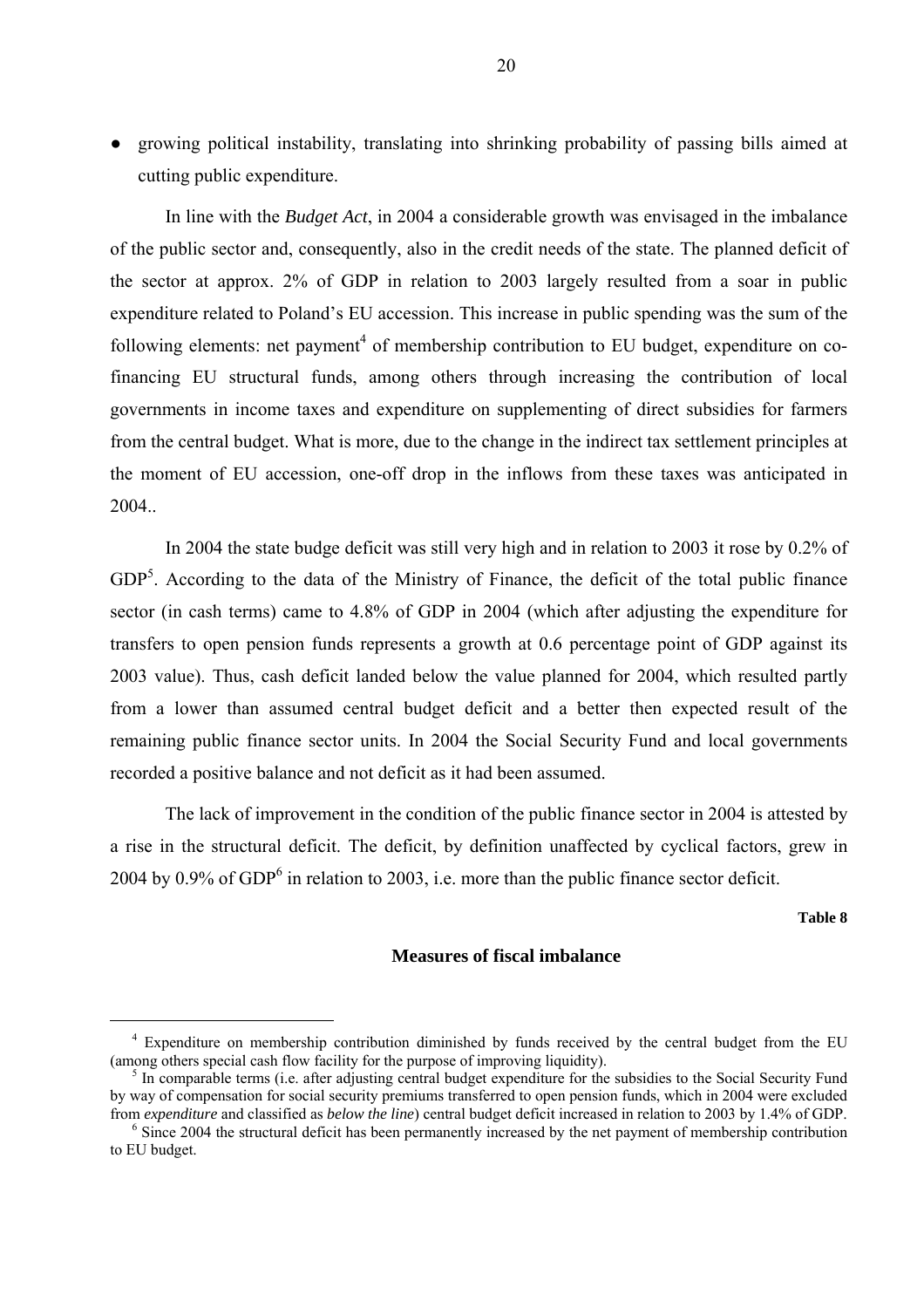|                                                     | 2003               | 2004              |                    |
|-----------------------------------------------------|--------------------|-------------------|--------------------|
|                                                     | <b>Performance</b> | <b>Budget Act</b> | <b>Performance</b> |
|                                                     |                    | billion zloty     |                    |
| Central budget deficit                              | $-37.0$            | $-45.3$           | $-41.4$            |
| Cash deficit of the public finance sector           | $-44.6$            |                   |                    |
| Adjusted cash deficit of the public finance sector* |                    |                   |                    |
|                                                     | $-34.7$            | $-54.3$           | $-42.0$            |
|                                                     |                    |                   |                    |
|                                                     |                    | % of GDP          |                    |
| Central budget deficit                              | $-4.5$             | $-5.3$            | $-4.7$             |
| Cash deficit of the public finance sector           | $-5.4$             |                   |                    |
| Adjusted cash deficit of the public finance sector* | $-4.2$             | $-6.3$            | $-4.8$             |

**\*** In line with the methodology adopted in 2004, the cash deficit of the public finance sector **in 2003** was decreased by the transfer of funds to cover insurance premiums handed over to open pension funds.

As a result of higher than expected revenue from privatisation and also the strong zloty appreciation (conducive to a reduction in the value of foreign liabilities expressed in zloty), the ratio of state public debt (with guarantees) to GDP at the end of 2004 settled at the level of 50.3%, i.e. below its 2003 value.

2004 brought a significant change in public debt financing structure. There was a steep rise in the contribution of foreign investors in financing the debt (from 16.4% in 2003 up to 21.4% at the end of 2004)<sup>7</sup>, while the financing contribution of domestic banking sector saw a decline (from 34.1% in 2003 down to 29.4% in 2004). The involvement of domestic non-banking sector in public debt financing remained broadly stable in relation 2003, at the level of 49.2%.

 $<sup>7</sup>$  The value of investments of non-residents in government Treasury securities increased from 41.1 billion zloty in</sup> December 2003 to 62.3 in December 2004.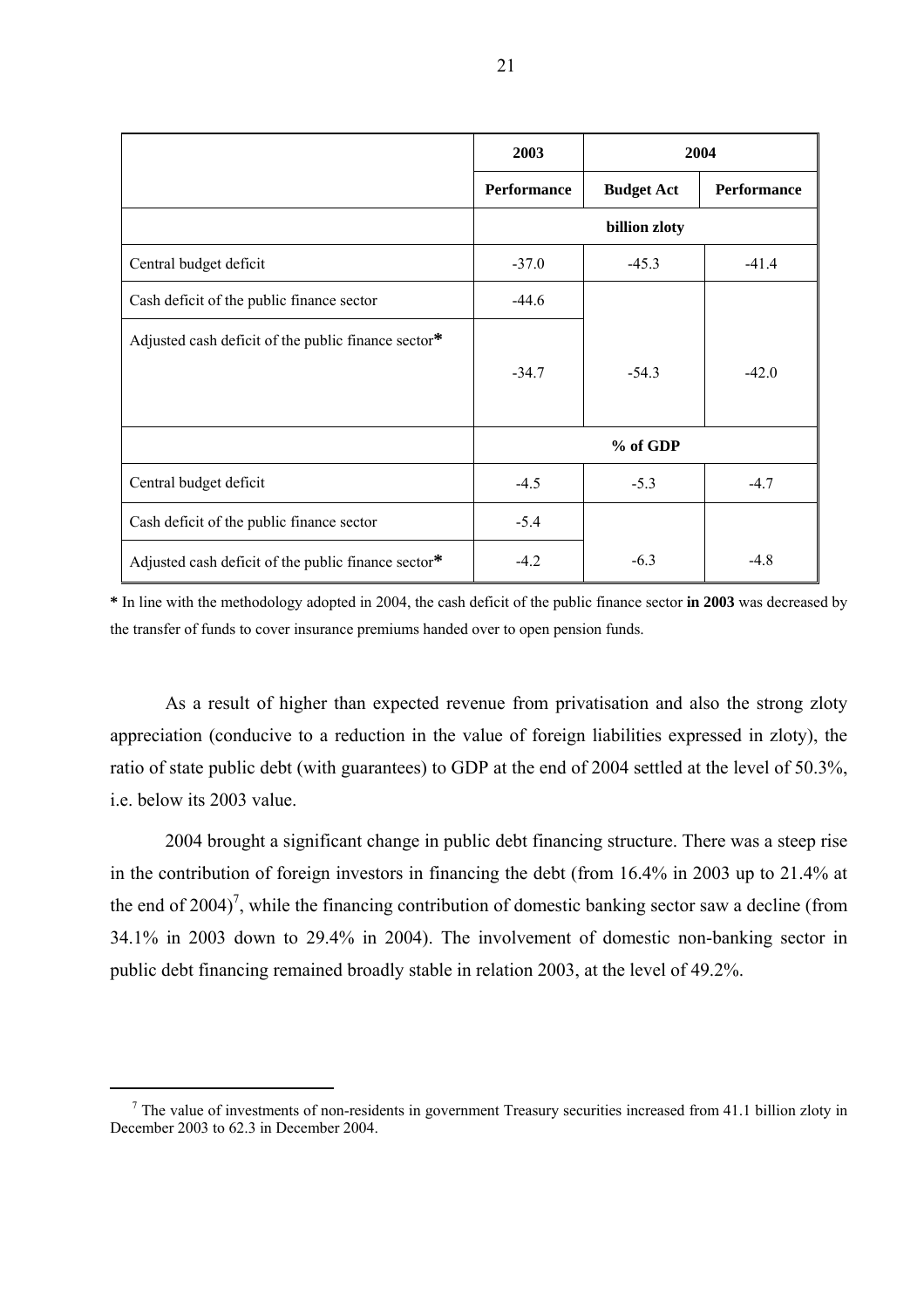## **Decisions of the MPC**

The inflation acceleration in the situation of a strengthening economic recovery and also expected continuation to rising tendencies in the economy conducive to a gradual build-up in inflationary pressure persuaded the Council to signal, in February 2004, a possibility of tightening its monetary policy bias. This change was indeed effected in April 2004. In its justification for the decision the Council pointed to facts attesting to a considerable risk of inflation acceleration and crossing the upper tolerance limit for deviations from the inflation target, including in the first place the rise in inflation expectations, the risk of their perpetuation and the depreciation of the nominal effective exchange rate of the zloty.

Even though the majority of shocks which affected Polish economy in the spring of 2004 proved to be of transitory nature, some uncertainty existed as to the way in which these shocks would impact inflationary pressure growth. Amid a sizeable growth of inflation expectations there existed a risk of the emergence of higher wage demands and, consequently, of permanent inflation settling at the level considerably higher than the inflation target established by the Council at 2.5%. The risk of the rise of *second-round effects* was signalled, among others, by the strength of shocks observed in the economy as well as a short period of low inflation in Poland. What is more, in the assessment of the Council heightened wage demand could be more easily satisfied due to the strengthening economic recovery and high profits of enterprises. In turn, the main factor that could potentially check the impact of growing inflation expectations was persistently high unemployment. Additionally, supply shocks accompanied by price growths could be conductive to curbing demand and thus to bringing inflationary pressure down.

In June-August 2004 the Monetary Policy Council raised the key NBP rates on three occasions – in June by 0.5 percentage point, in July by 0.25 pp and in August again by 0.5 pp. Such sequence of interest rate increases reflects the flow of information from the economy, which was affecting the balance of risks for future inflation path in the period of a markedly heightened uncertainty accompanying Poland's EU accession. It has to be emphasised, however, that what matters most from the perspective of the impact on inflationary processes is the total scale of the increases rather than their sequence.

Through its decisions on interest rate increases the Council intended to send market participants a clear signal that the central bank is determined to meet the inflation target in the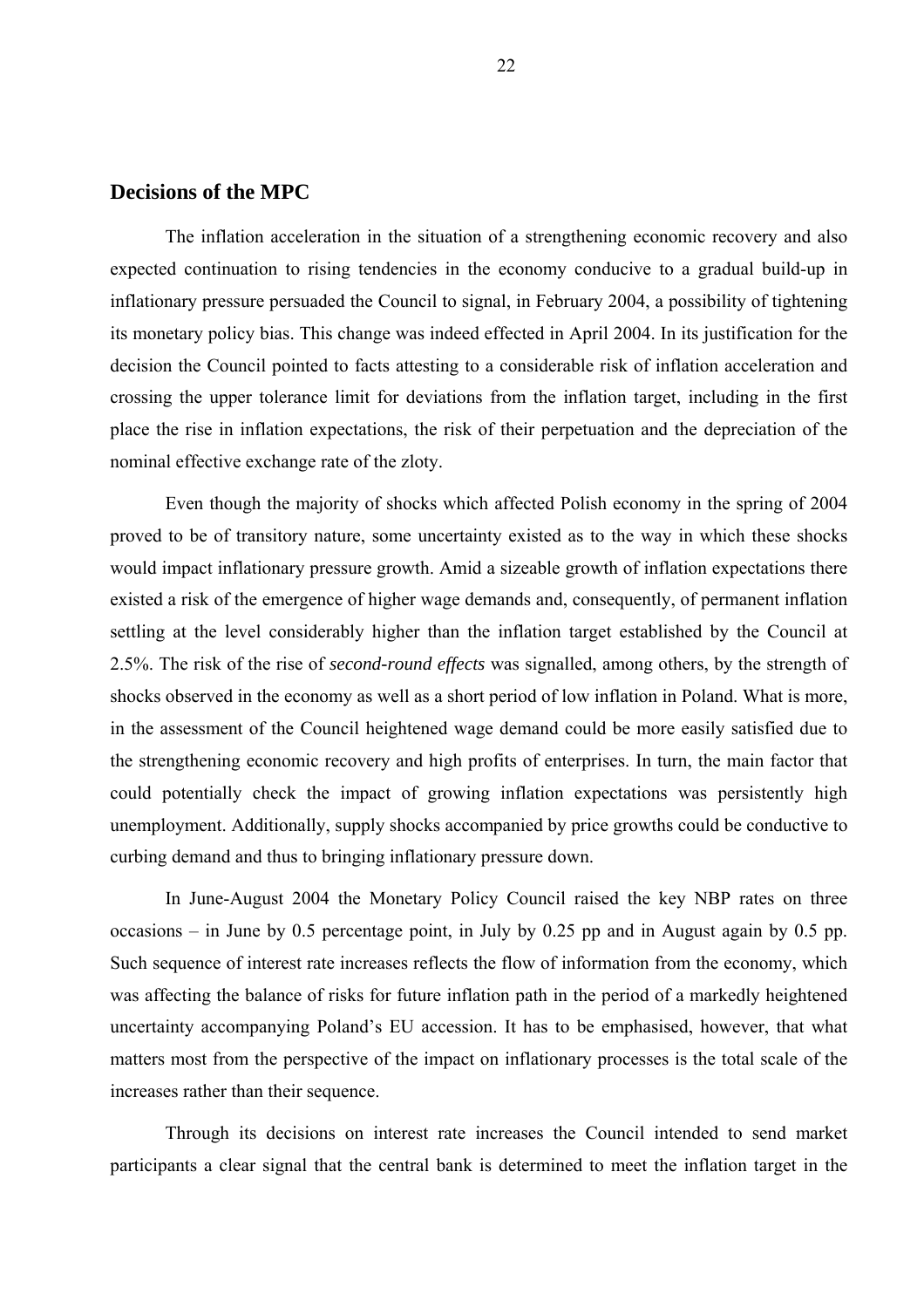mid-term and the rise in inflation is of transient nature. On the basis of these premises the Council declared in its *Monetary Policy Guidelines for the Year 2005* that it would continue its actions towards ensuring prompt inflation reduction down to the level of 2.5% in 5 to 7 quarters. The MPC's decisions were meant to counteract a permanent rise in inflation expectations. Although it is true that these expectations in Poland are largely adaptive, still in period preceding the country's accession to the EU and also in a few subsequent months they ranked higher than it was suggested by current inflation indicators. This shows that in certain periods inflation expectations can also be forward looking.

As the outlook for inflation was improving in 2004 Q4, the Council did not think it necessary to introduce further rate increases. Nevertheless, the Council perceived considerable uncertainty surrounding the development of zloty exchange rate. Thanks to pursuing its monetary policy within the BCI strategy and the system of floating exchange rate, the NBP can intervene in the currency market. In 2004, however, the NBP did not recourse to such interventions.

In 2004, while both inflation and nominal NPB interest rates were growing, there occurred a slump in real interest rates. In January 2004, the reference rate deflated by inflation expectations of households stood at 3.1%. In the following months of the year, it fell down to 1.4% in August. In the final months of the year the rate rose again to reach the value of 2.1% in December.

Supply and demand shocks which affected Polish economy in 2004 coupled with significant fluctuations of the exchange rate, greatly increased the scope of uncertainty accompanying monetary policy implementation. In the situation of increased uncertainty the Council deemed it especially important to present the premises for its decisions in a comprehensible and transparent way. According to research, transparent and credible monetary policy contributes to better anchoring of inflation expectations at the target level and, consequently, facilitates bringing inflation back to target after shocks and reduces the cost of adjustment process.

Within the framework of actions taken in 2004 oriented at improving communication of the central bank with the environment, the formula of the *Inflation Report* was modified. This document presents the current assessment of inflationary processes and inflation determinants, and also describes the pursued monetary policy. Bringing forward the publication date of the *Inflation Report* and the inclusion of latest available data allowed a better explanation of the premises behind the current monetary policy decisions. Also, starting from August 2004 the *Report* was fitted with inflation projection prepared with the assumption of unchanged interest rates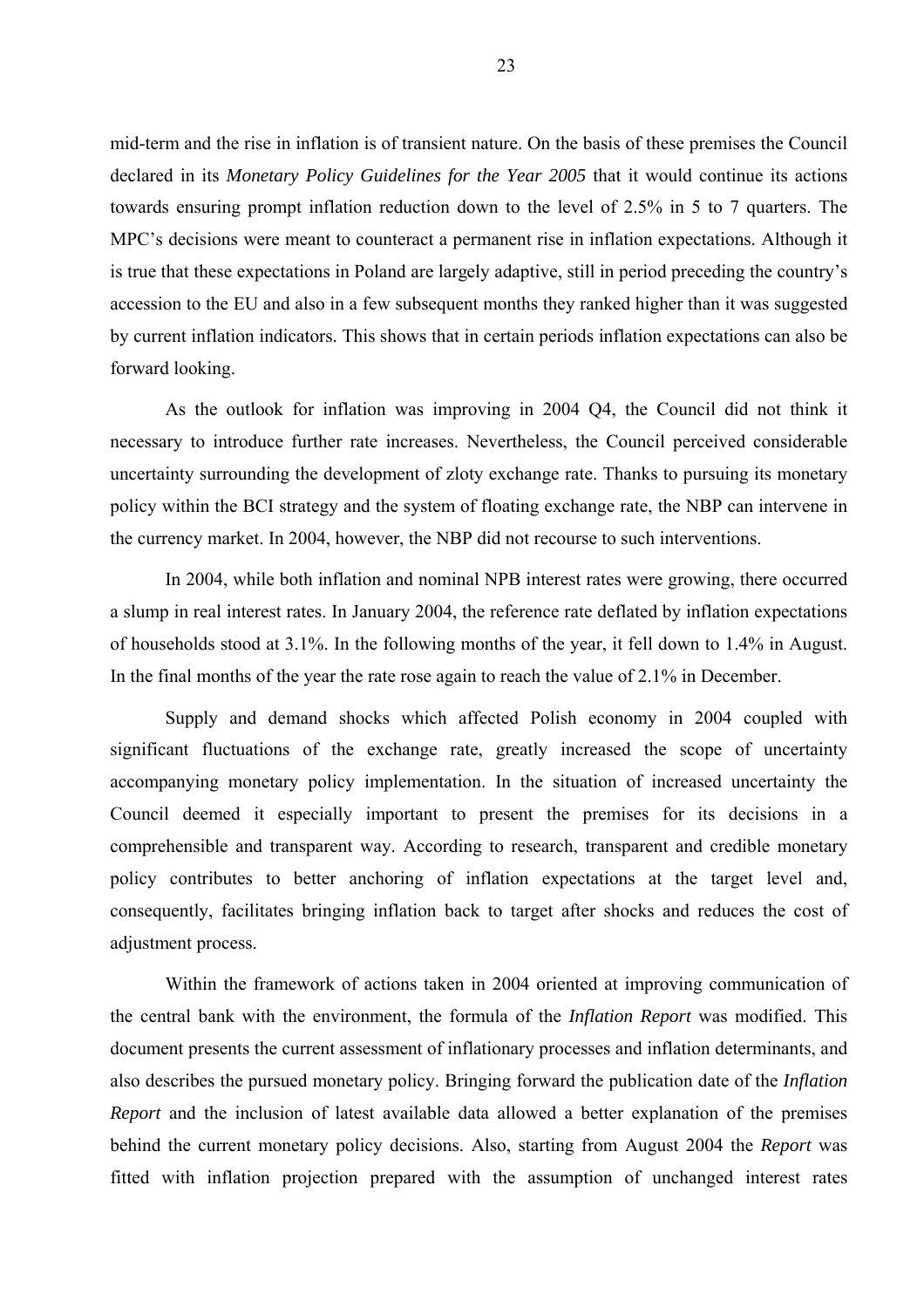throughout the projection horizon. Inflation projections are prepared by a team of economists of the National Bank of Poland under the supervision of Krzysztof Rybiński, Deputy President of the NBP. The projection is one of the premises on the basis of which the Council decides on NBP interest rates. Starting from August 2004, each release of the *Inflation Report* is accompanied by press conference and meeting with financial market analysts, which are meant to further improve communication between the central bank and the environment. 2004 also saw a change in the formula of statements of the MPC. The Council strived to make them more forward-looking than before and also wanted them to present the assessment of the balance of risks for future inflation. These modifications should lead to better understanding and predictability of monetary policy parameter shifts. The Council expects that in the long term the increased transparency will contribute to greater effectiveness of monetary policy.

In 2004 three meetings of the MPC with the representatives of Polish government economic ministries were held. This meetings were devoted to the analysis of the current and future condition of the public finance sector and to the issues related to Poland's future participation in the Exchange Rate Mechanism II and its accession to the euro area. The adoption of the common currency is conditional on the compliance with the so-called Maastricht criteria. In the aftermath of last year's temporary rise in inflation, since August 2004 Poland has not been complying with the price stability criterion. Nevertheless, the expected drop of inflation down to the level consistent with the target of 2.5 y/y should also be coupled with the average annual price growth rate slowing down to the level that would allow Poland to re-comply with the price stability criterion. As a result, the monetary policy in 2004, oriented at bringing inflation down to the target as soon as possible, favoured the pursuit of the strategy of Poland's acceding to the euro area at the earliest possible date.

Due to the lags in monetary policy transmission to the economy, the complete assessment of the monetary policy pursued in 2004 will only be possible in 2006.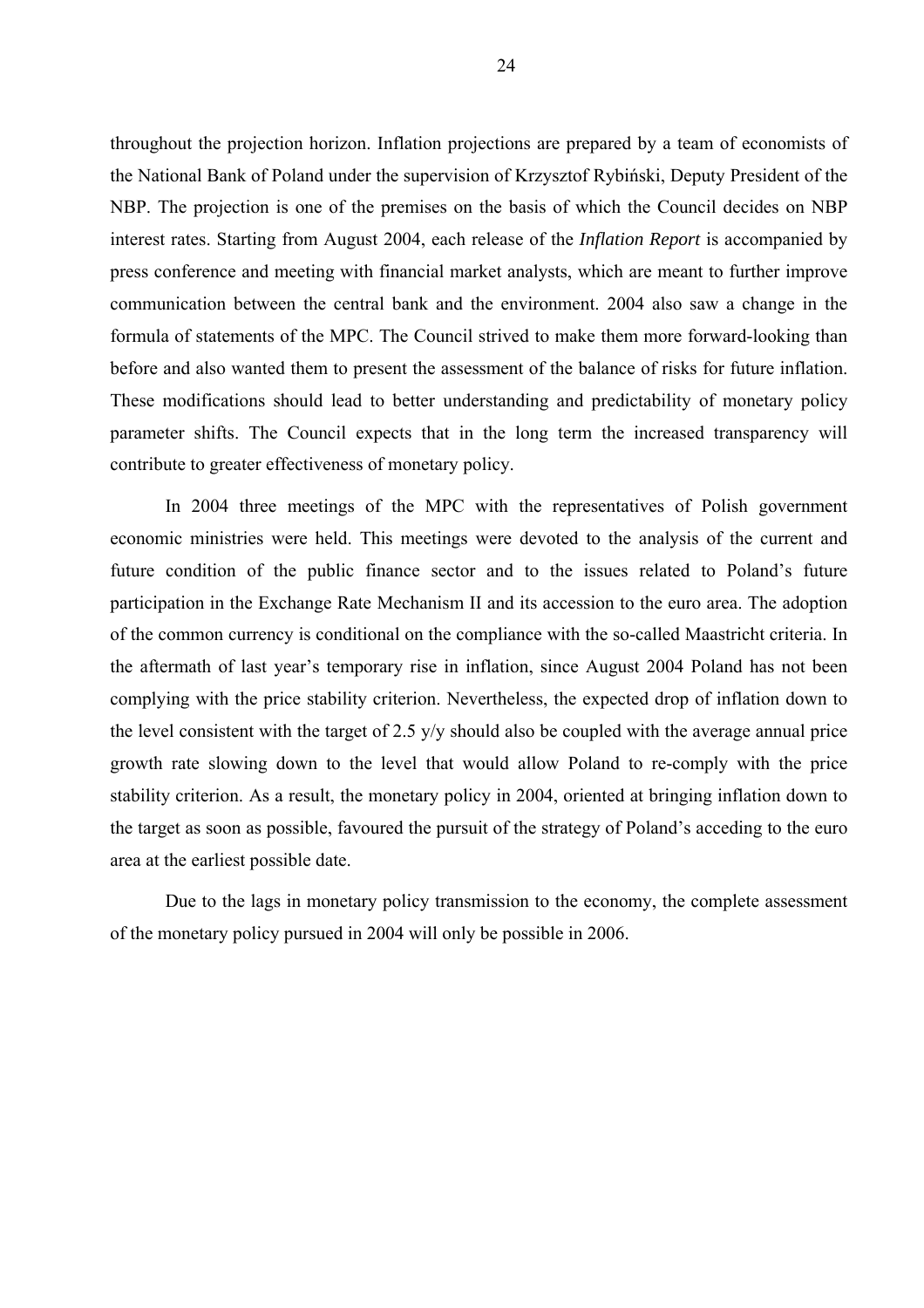# **INSTITUTIONAL CONDITIONS FOR ECONOMIC GROWTH AND INFLATION IN 2004 AND IN THE LONGER PERIOD**

Economic growth analyses indicate that the traditional model of its explanation, limited to the observation of shifts in the inputs of production factors: labour, capital and land, and the evolution of utilised technologies is not sufficient to explain the differences in the pace of growth and the level of development across countries. Having deposits of raw materials and demographic potential is neither a sufficient nor necessary requirement to achieve a high and sustainable rate of economic growth. Contemporary models of economic growth treat technological and organisational progress as a fundamental growth factor, which in turn above all depends on institutional factors defining the entire institutional framework for business activity in a particular country.

Institutional weaknesses, by creating barriers to economic activity for enterprises at the microeconomic level and by restricting the competition mechanism, decrease the effectiveness of production factor utilisation for the economy as a whole. This weakening of the supply-side of the economy has far reaching consequences for the pursuit of monetary policy; there is a slowdown in the growth rate of potential GDP consistent with the adopted inflation target. This means that successful reforms reducing systemic barriers would allow the economy to enter a higher, noninflationary path of growth without the need to increase interest rates. What is more, lower efficiency of the supply-side of the economy linked with low flexibility of markets, means greater fluctuations of actual GDP around its trend and, consequently, greater cost of its stabilising.

What is meant by "institutional factors" are in the main the formal (i.e. sanctioned by law) and informal rules which govern the activity of individuals and other economic agents, including enterprises. These primarily include:

- legal regulations and bureaucratic procedures concerning the start and termination of economic activity,
- type and level of property right protection,
- rules of contracting and enforcement of liabilities,
- scope and type of labour market regulation,
- tax regulations,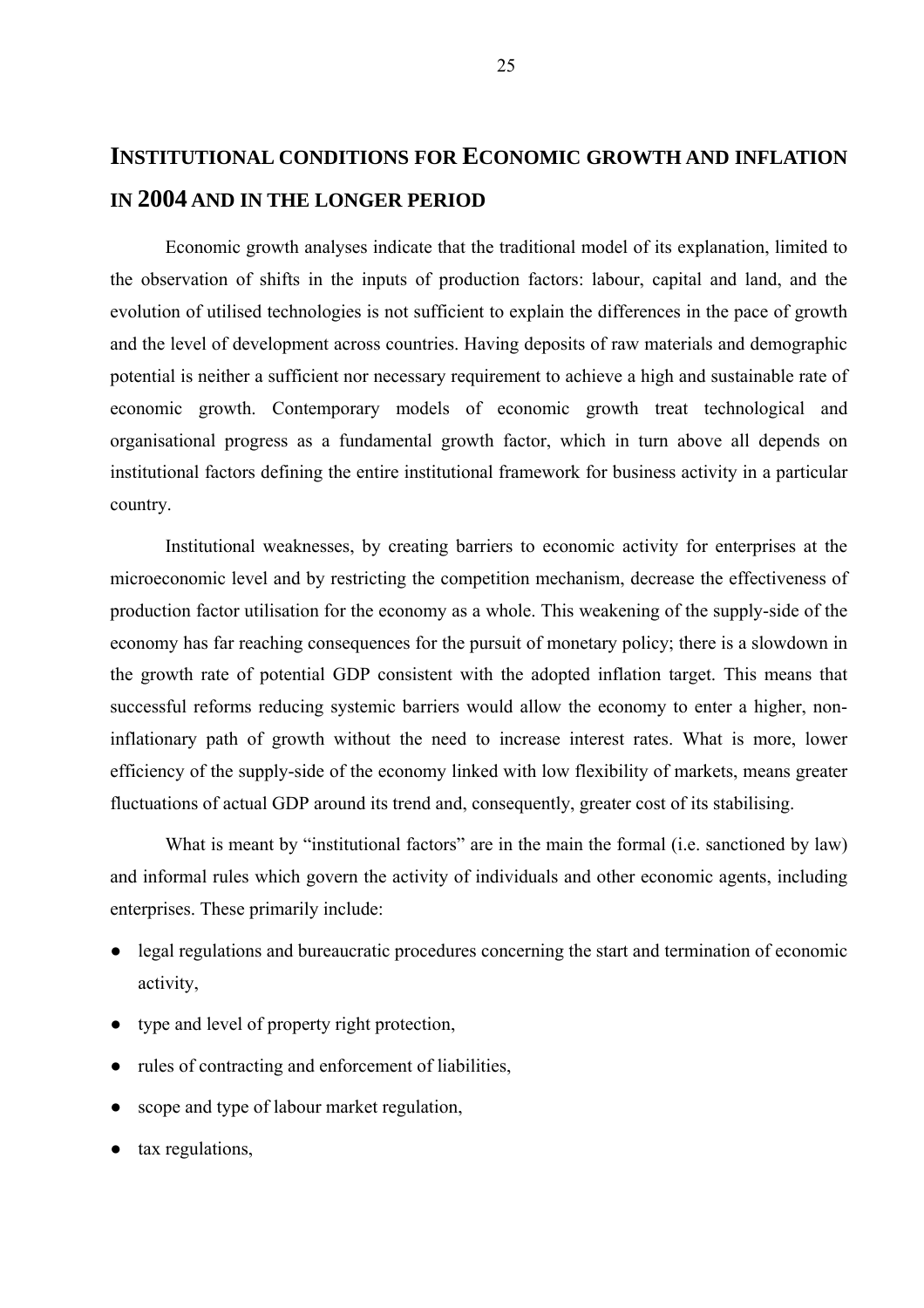- development stage and rules of operation of the financial system,
- legislation related to the prevention against monopolist practices,
- degree of liberalisation of foreign trading,
- independence of the central bank.

Well-functioning institutions bolster the economic activity of individuals and ensure that they can retain profits from this activity. For instance, economic activity is favoured by the freedom to establish a company coupled with possibly simple and cheap registration procedures. Property guarantees encourage development of companies, as owners who can be sure of their rights to generated profits will invest them in physical and human capital. Also, the development of companies will be supported by: the financial system that is tailored to their needs, Labour Code regulations that allow flexible employment decisions, protection of intellectual property and free competition. Vague regulations on property rights and ineffective methods of its enforcement lead to the waste of funds and ineffectiveness, and also politicisation of the economy.

Comparisons of different countries indicate that institutional factors explain to a large extent their differences in terms of:

- the level of economic development.
- the rates of growth,
- the stability of the economic growth.

Institutional reforms constituted a fundamental factor of economic growth in Poland in the transition period. It is thanks to these reforms that Poland managed to secure its membership in the OECD and the European Union. Despite the fact that currently Polish law and institutions do not diverge from the solutions adopted in EU countries, the proper enforcement of the existing legislation and the smooth operation of institutions remains a fundamental challenge. There still exist institutional barriers that are the main reason behind social and economic problems, halt the currently observed recovery and raise concerns about it sustainability. The studies by many analytical centres (OECD, World Bank, EBRD and domestic research institutes) and the NBP all point to the following weaknesses of the institutional sphere in Poland:

- far more complicated process of new business registration in Poland than in the old EU member states,
- long period of the execution of contract obligations,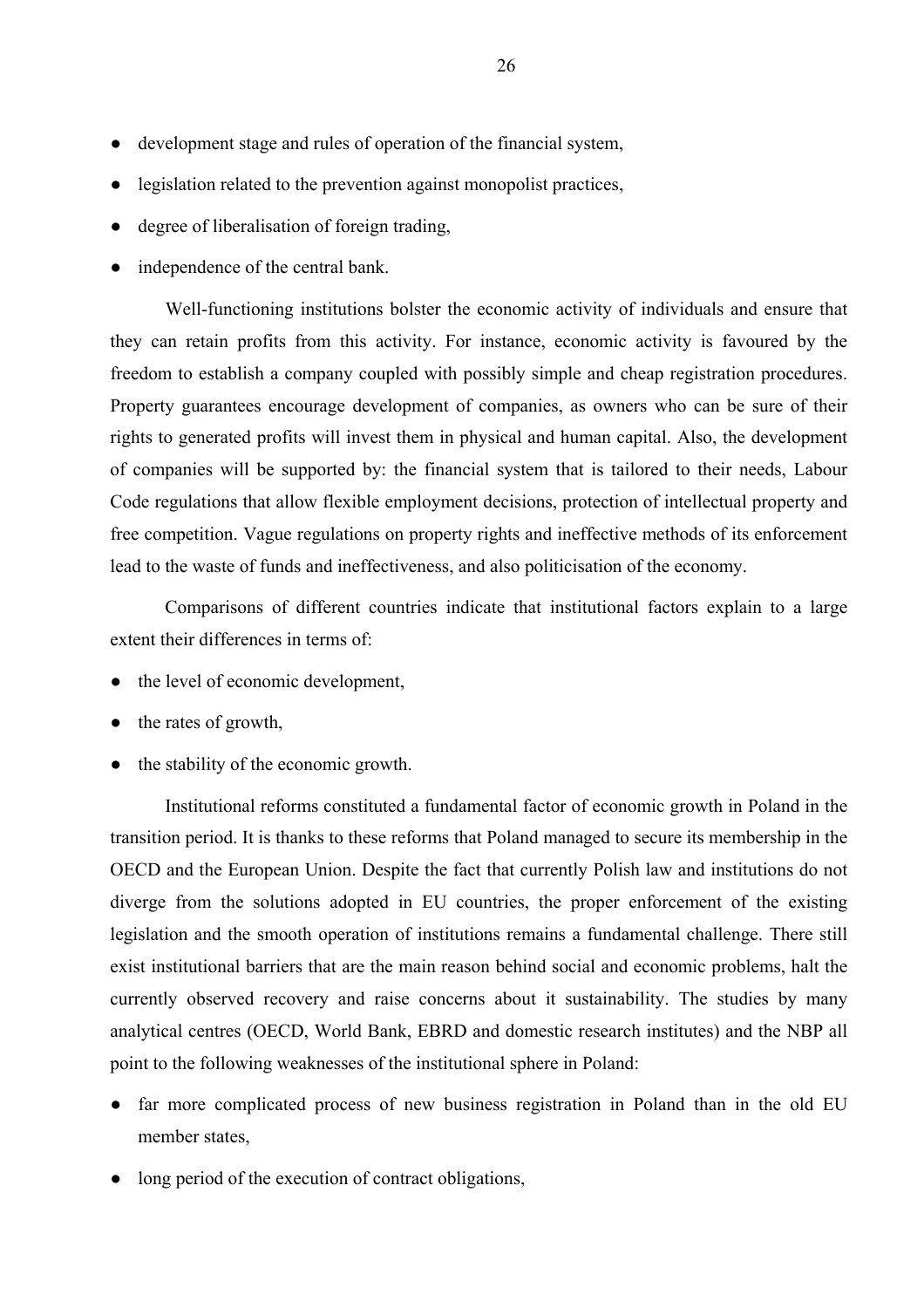- high degree of regulation of labour relationships effectively hampering the creation of new jobs,
- high burdens on labour costs, which are one of the major factors restricting the rise in the demand for labour in the economy and persuading the jobless to seek employment in the grey economy instead,
- significant share of the public sector in the economically important industries and a significant scope of public support for some of them, meaning a waste of funds and a curb on the development of free competition in those markets.

In 2004 a number of systemic changes were introduced bearing on the conditions for economic growth and inflation in the long term. The most important of these changes include:

- reduction of the rate of the Corporate Income Tax (CIT) from 27% to 19%,
- introduction of the option for individuals conducting economic activity to be taxed at the 19% rate,
- change in the system of local governments' financing consisting in a rise of the share of the local government in Personal Income Taxes (PIT) (from 30.1% to 45.74%) and CIT (from 5.5% to 24.01%),
- re-introduction of a Labour Code regulation which restricts the maximal number of consecutive fixed-term employment contracts entered with the same employee to two. From the end of November 2002 to the end of April 2004 a temporary regulation was in force allowing employers to make any number of fixed-term contracts with particular employees. The return to the reglamentation of these contracts was necessitated by harmonization of Polish law with EU legal regulations .

It could be asserted that 2004 brought some improvement in the institutional environment for economic growth. However, some institutional weaknesses that still persist in Poland and the high structural deficit of the public finance sector still constitute a stumbling block to faster bridging the development gap between Poland and the developed countries, and also to a significant improvement in the labour market.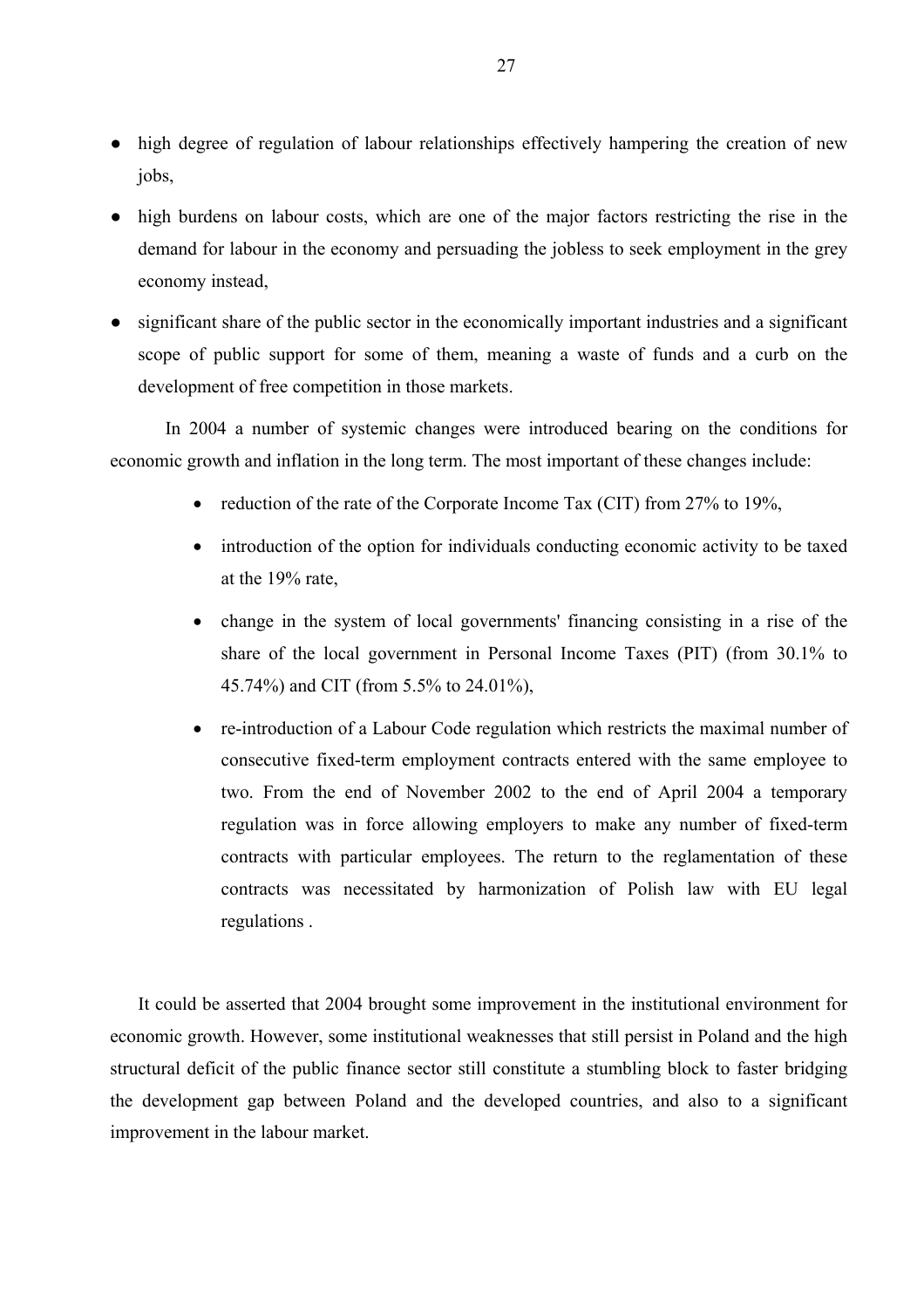## **MONETARY POLICY INSTRUMENTS**

 In 2004, the NPB pursued its monetary policy influencing the inflation level through interest rate. The Monetary Policy Council set the NBP's official interest rates which determined the yield of monetary policy instruments. In order to influence the short-term interest rates, the NBP had recourse to the following combination of instruments: open market operations, lending and deposit operations and reserve requirements. Influencing the level of nominal short-term interest rates, the Monetary Policy Council attempted to achieve a level of interest rate which would be consistent with the adopted inflation target.

## **Banking sector liquidity**

 Banking sector liquidity in 2004 was affected by a variety of factors. Reduction of liquidity surplus measured as a monthly average balance of NBP money bills was mainly driven by increased balance of budget deposits held at the central bank, increased amount of currency in circulation, higher reserve requirements and sale of net currencies by the NBP. The increase in the scale of liquidity surplus was driven, among others, by the transfer of the NBP's profit to the central budget, payment of interest on NBP bonds, payment of discount on NBP money bills and payment of interest on required reserve.

 The strongest factor affecting the level of banking sector liquidity were central budget deposits held at the central bank. The level of funds held by the Ministry of Finance at the NBP was highly volatile. The biggest reduction in the liquidity level was recorded in April – May 2004 when the majority thereof was absorbed from the market by the Ministry of Finance and then deposited at the central bank. This situation changed only after the Ministry of Finance started in May 2004 to deposit part of the budget surpluses in the banking sector and transferred part of the NBP's profit for 2003 to the central budget at the end of June 2004.

 The average level of liquidity surplus measured by the scale of issuance of the NBP's money bills dropped in 2004 down to the level of 5.275 billion zloty as compared with 6.251 billion zloty in 2003.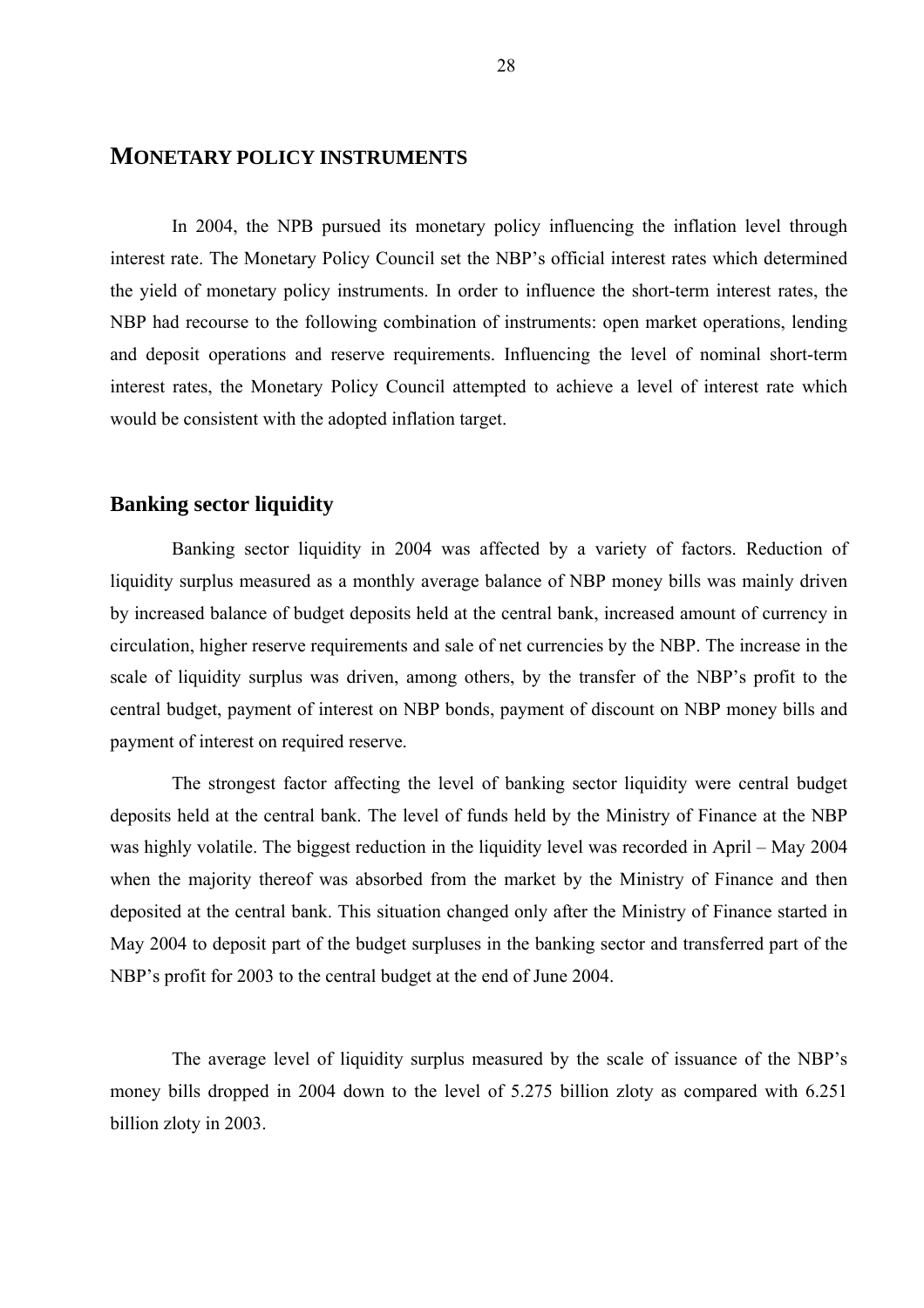## **Interest rates**

The implementation of the monetary policy under the direct inflation targeting regime means that the NBP's official interest rates are maintained at the level consistent with the adopted target. Open market operations and lending and deposit operations influence the level of interbank interest rates and indirectly affect deposit and credit rates offered by commercial banks. This, in turn, has an impact on the decisions of households related to savings and consumption and the level of corporate investment.

Like in the previous years, the rates which defined the direction of the monetary policy pursued by the NBP in 2004 were the reference rate, the lombard rate and the deposit rate.

**The reference rate** set the minimum yield on money market bills sold in open market operations. The maturity of the NBP bills issued in 2004 was 14 days. The minimum interest rate on the liquidity-absorbing short-term open market transactions defined the current direction of the monetary policy and influenced the level of interbank interest rates with similar maturity.

**The lombard rate** determined the cost incurred by banks to obtain money from the central bank for overnight deposits.

**The deposit rate** specified the price offered by the central bank to commercial banks for overnight deposits at the NBP.

The deposit rate and the lombard rate constituted the fluctuation band for short-term interbank interest rates with its centre determined by the reference rate. The band of +/- 1.5 percentage point was maintained.

In 2004, the Monetary Policy Council raised the reference rate and the lombard and the deposit rate on three occasions (Table 9). These rates were increased by 1.25 percentage point during the year.

The reference rate increases were followed by increases of short-term interest-rates in the interbank market. WIBOR 2W rate influenced directly by the central bank through open market operations oscillated around the reference rate within the band of fluctuations of short-term interest rates.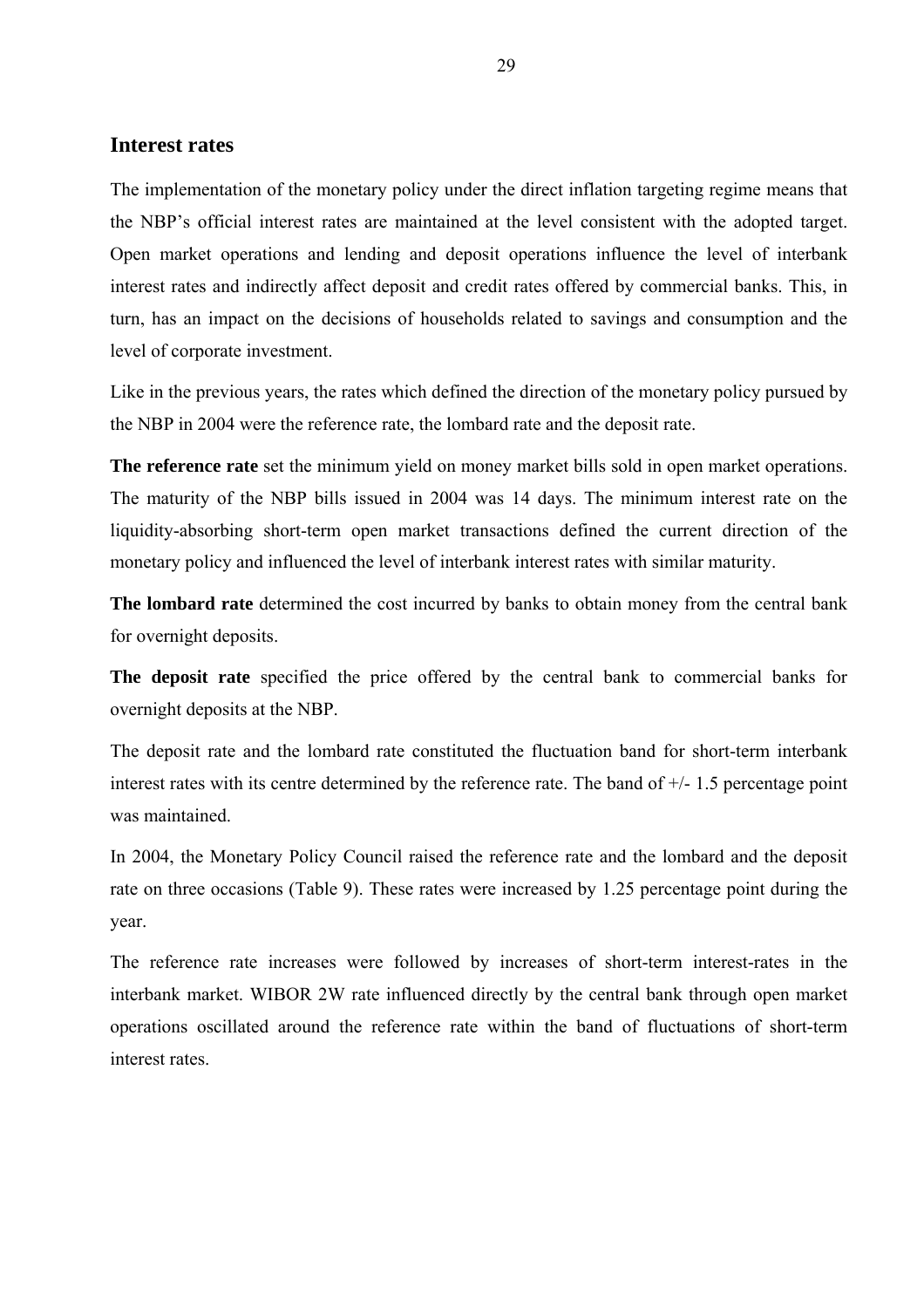Decisions of the Monetary Policy Council regarding changes in the official interest rates in 2004.

| Decision date* | <b>Decision:</b>                                                                                                    |
|----------------|---------------------------------------------------------------------------------------------------------------------|
|                | Raising of the minimum yield on the 14-day open market operations from<br>5.25% to 5.75%                            |
| 30 June        | Raising of the lombard rate from 6.75% to 7.25%                                                                     |
|                | Raising of the rediscount rate from 5.75% to 6.25%                                                                  |
|                | Raising of the deposit rate from 3.75% do 4.25%.                                                                    |
| 28 July        | Raising of the minimum yield on the 14-day open market operations from<br>$\overline{\phantom{0}}$<br>5.75% to 6.0% |
|                | Raising of the lombard rate from 7.25% to 7.5%                                                                      |
|                | Raising of the rediscount rate from 6.25% to 6.5%<br>L,                                                             |
|                | Raising of the deposit rate from 4.25% to 4.5%<br>$\overline{\phantom{0}}$                                          |
|                | Raising of the minimum yield on the 14-day open market operations from<br>-<br>$6.0\%$ to $6.5\%$                   |
| 25 August      | Raising of the lombard rate from 7.5% to 8.0%                                                                       |
|                | Raising of the rediscount rate from 6.5% to 7.0%<br>$\overline{a}$                                                  |
|                | Raising of the deposit rate from 4.5% to 5.0%                                                                       |

Source: NBP data

\*Decisions came into force on the following business day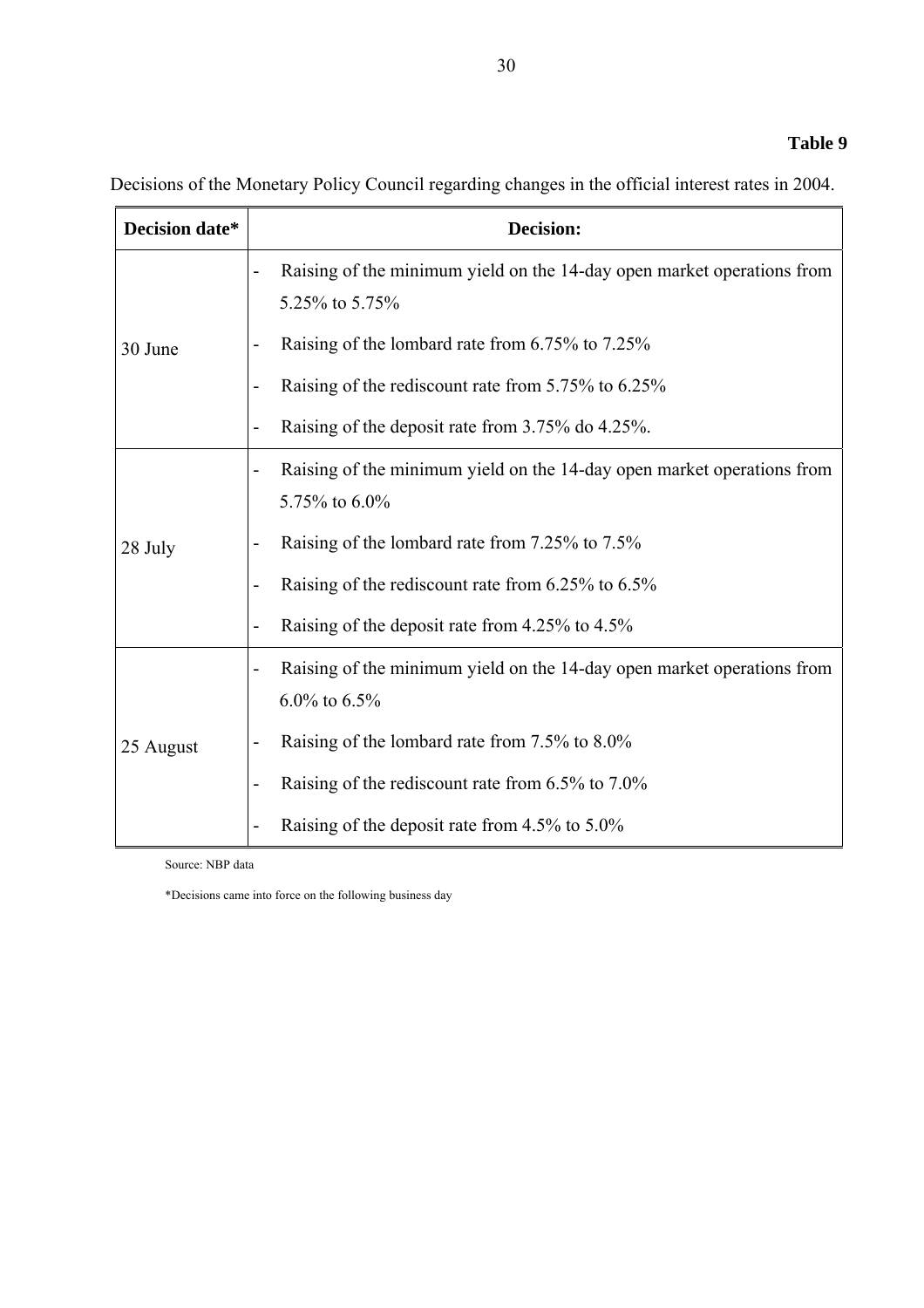

## **Official NBP rates and 14-day interest rate in the interbank market WIBOR 2W in 2004**

Source: NBP data

## **Open market operations**

In 2004 like in the previous year, the NBP had recourse to the following categories of open market operations: basic, fine-tuning and structural operations.

The NBP conducted **basic open market operations** on a regular basis, once a week. They were used to absorb the liquidity surplus in the banking sector and involved the issuance of the NBP money market bills with 14-day maturity.

The scale of liquidity-absorbing operations conducted in order to adjust the level of liquidity in the banking sector is depicted in the figure below.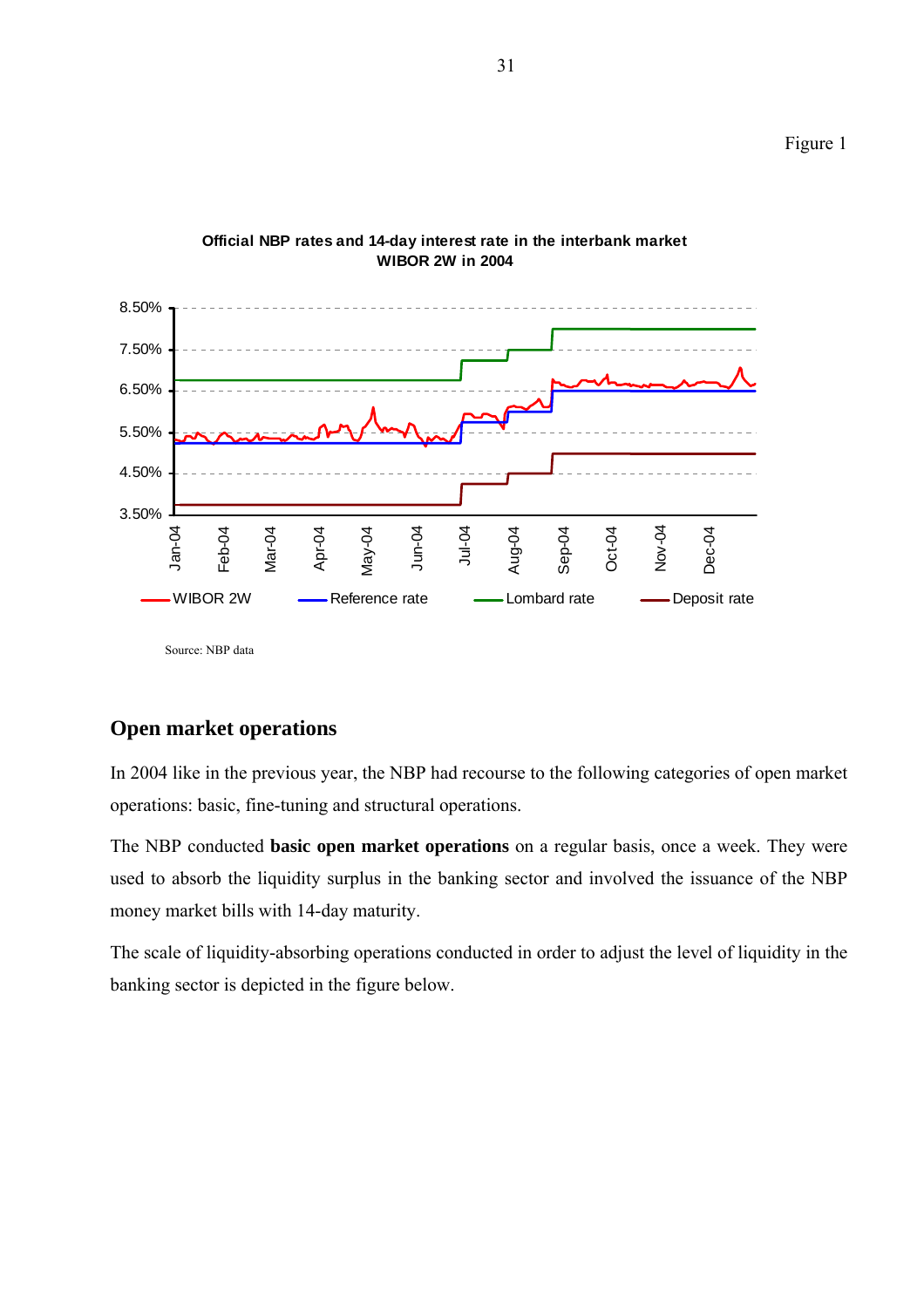



**Average monthly balance of basic open market operations 1998-2004** 

Source: NBP data

The level of issuance of NBP money market bills decreased throughout 2004 by PLN 1.8 billion to reach the average of PLN 2.3 billion in December 2004. The drop resulted from reduced liquidity in the banking sector mainly due to the increased amount of zloty budget funds held at the NBP, increased amount of cash in circulation and increased reserve requirements.

In exceptional situations (e.g. in the case of significant disruptions in liquidity or in the case of threat to the payment system operations), the NBP could use **fine-tuning operations**. These operations could take the form of both liquidity-providing and liquidity-absorbing operations, their maturity depending on the duration of disruption. The instrument was not used in 2004.

 In 2004 the market conditions did not require changes in long-term liquidity structure of the banking sector and the use of **structural operations.**

In 2004, open market operations were carried out with a group of 13 entities i.e. 12 banks – money market dealers and the Bank Guarantee Fund. Banks – dealers were selected in accordance with uniform qualification criteria of the Dealer Activity Index. The banks were active in the FRA and IRS markets and held large shares in the market of Treasury securities (bills and bonds), NBP money market bills, interbank deposits and FX swaps.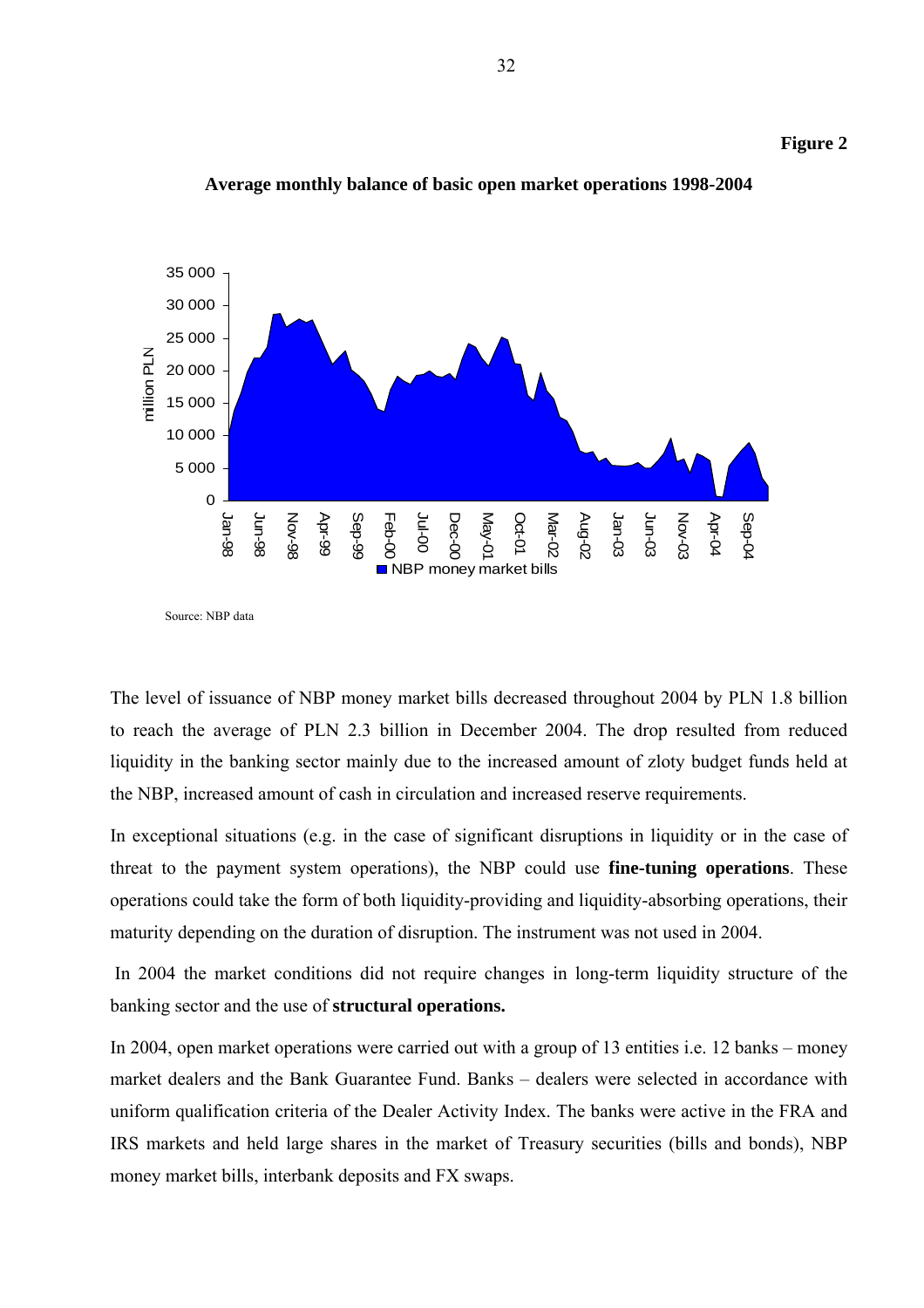#### **Reserve requirement**

Banks hold required reserves with the NBP on current accounts and on required reserve accounts. Required reserves are calculated on the basis of bank's collected deposits and funds received from the sale of securities $8$ .

The funds taken from other domestic banks, as well as funds obtained from abroad for at least two years are excluded from the basis for reserve calculation. Required reserves are calculated and held in Polish zloty. The reserve ratio for all types of liabilities except for funds received from repo transactions is 3.5%. All banks reduce the amount of calculated required reserves by the equivalent of EUR 500 thousand.

The banks are obliged to maintain an average balance of funds on accounts with the NBP during the reserve period at the level not lower than the required reserve. Such system mitigates the impact of liquidity fluctuations in the banking sector on interest rate movements.

2004 brought the following changes in the principles of calculation and holding of required reserves:

- Since 1 May 2004 under art. 38 section 4 and 5 of *The Act on the NBP* interest has been charged on required reserve funds. The Monetary Policy Council set the interest rate at the level of 0.9 bill rediscount rate. 80% of interest charged on the required reserves i.e. PLN 334.7 million was transferred by the NBP to the EU Guarantee Fund established in 2004, and the remaining 20% in the amount of PLN 83.7 million increased the banks' revenues<sup>9</sup>.
- On 30 June 2004, the Monetary Policy Council set a zero required reserve ratio on funds received by banks from repo transactions. The zero required reserve ratio set by the Monetary Policy Council – as in the Eurosystem – has had a positive impact on extending

 $8$  Until 30 April 2004 the principles of calculation and holding of required reserves were set forth in Resolution no. 64/2001 of the NBP Management Board dated 21 December, 2001 as amended and since 1 May 2004 in Resolution no. 14/2005 of the NBP Management Board dated 13 April 2004 as amended.

 $9$  On 30 October 2003 the Vice President of the Council of Ministers, the Minister of Finance and the Polish Banks' Association signed, in the presence of the President of the NBP, an agreement establishing the EU Guarantee Fund and allocating part of resources coming from interest on required reserve to this Fund.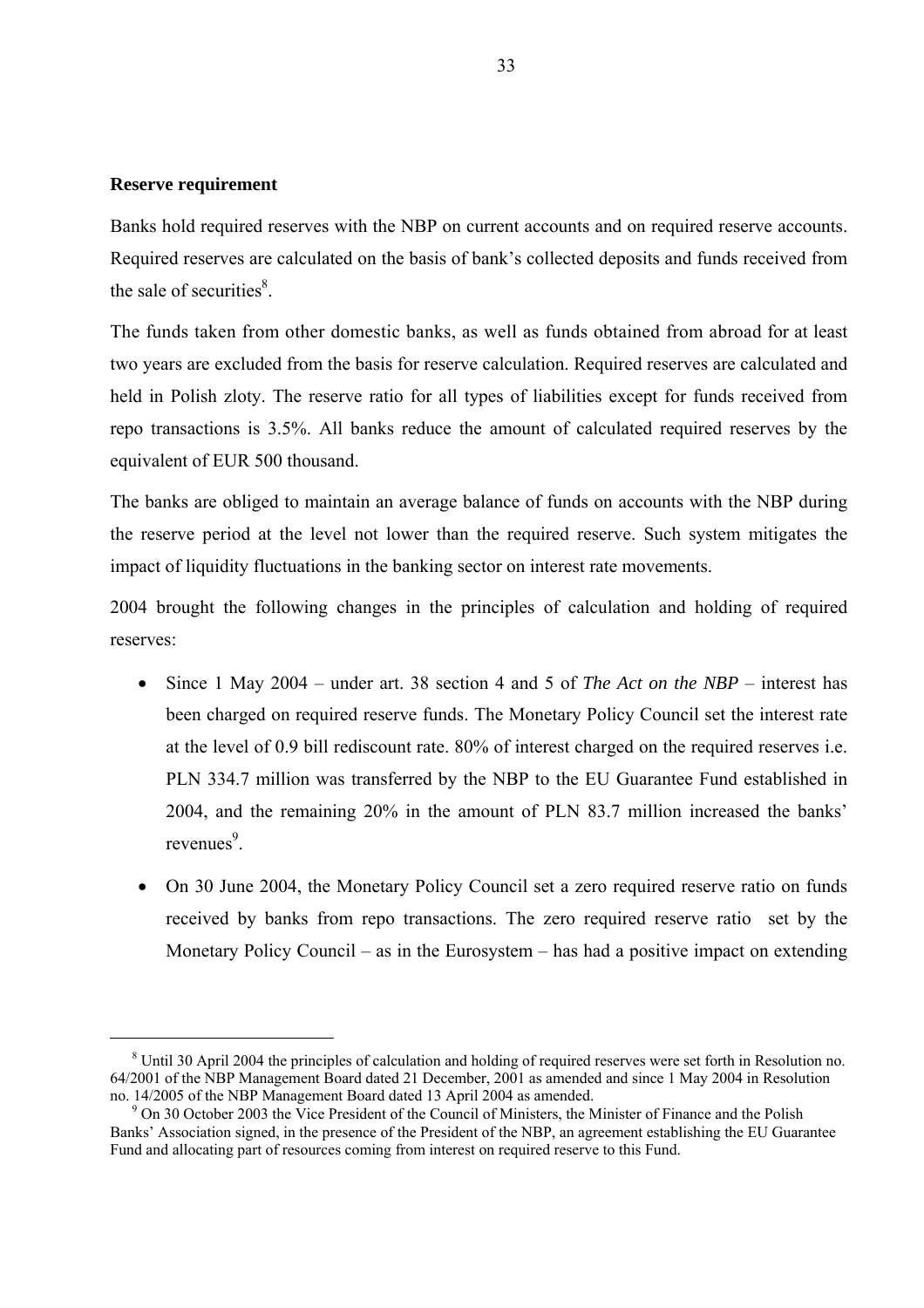scope of the repo transactions to the non-banking sector and on improving the competitive position of Polish banks against the euro area banks.

• On 1 September 2004 – pursuant to art. 38 section 2 – funds received under individual pension account agreements were exempted from the required reserves calculation basis.

These changes, apart from the last one, brought the NBP required reserve system closer to the Eurosystem standards.

The amount of required reserves is PLN 11,097 million as of 31 December, 2004 showing an increase of PLN 876 million (8.6%) as compared with 31 December, 2003. The change in the amount of reserves in 2004 was driven by the increase in deposits constituting the basis for required reserves calculation  $-7.6\%$  on an annual scale.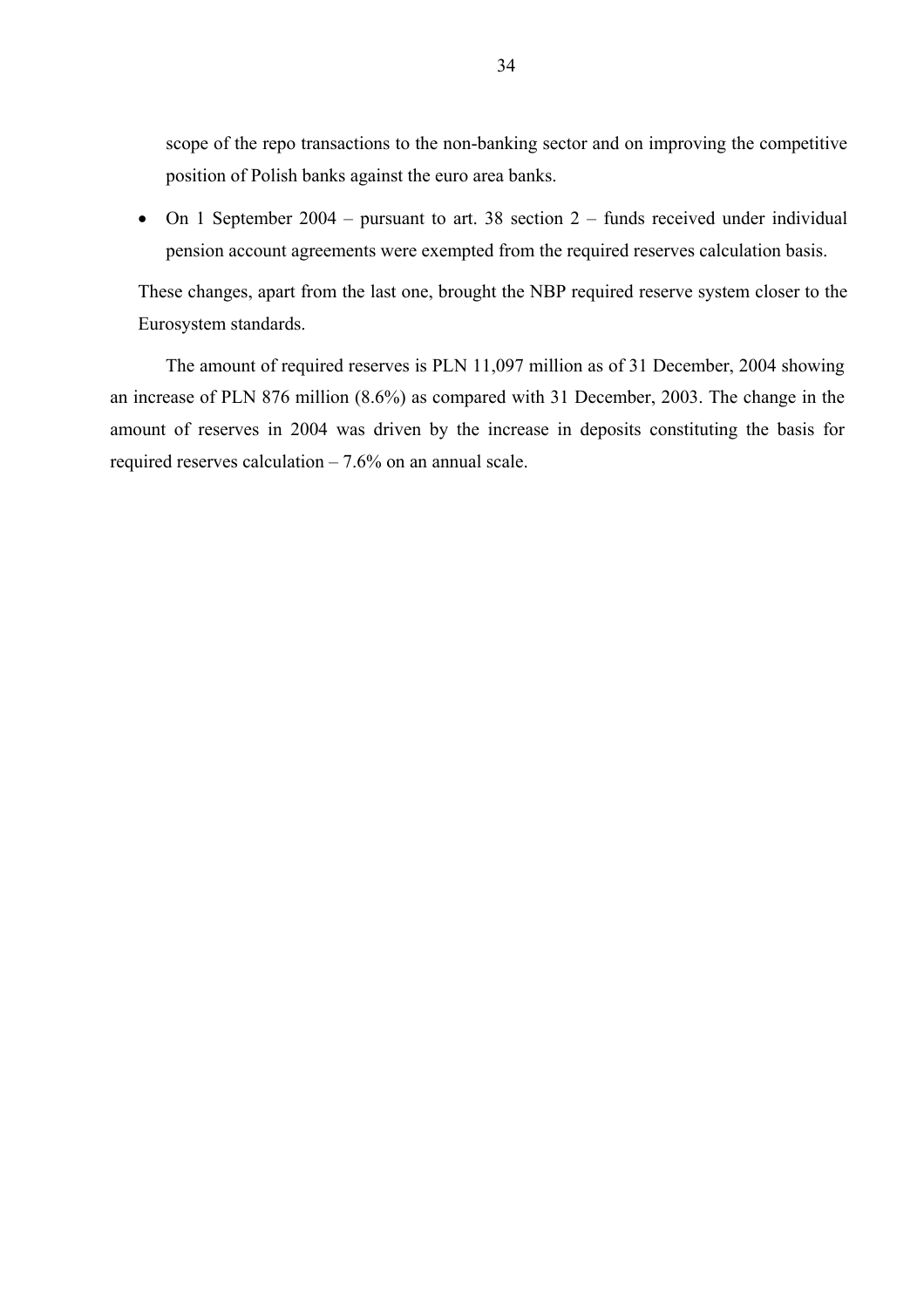



 All reserve periods marked a slight surplus of the average balance of funds held by banks on accounts with the NBP as compared with the level of the required reserves due<sup>10</sup>. In particular periods this surplus ranged from PLN 7 million in July (0.06%) to PLN 34 million in May (0.3%). Average positive deviation of the reserves hold in 2004 in the banking sector – as compared with the required reserves due – amounted to PLN 23 million (0.2% of required reserves) and was lower by PLN 2 million than the corresponding value in 2003.

 The minimum differences between the required reserves hold and due persisting in 2004 resulted from the improvement in asset management at banks, the use of instruments facilitating asset management at the NBP (open market operations, and standing facilities) and the charging of interest on required reserve funds. An additional driving force behind more efficient management of banks' assets was NBP's information published daily on the level of required reserves and balance of funds on accounts held at the NBP the previous day (NBPM page at Reuters Website).

 $10$  This was connected with the system of calculating the reserve ratio with reference to average monthly bank balances. Banks hedged in this way against the risk of determining incorrectly the average monthly level of required reserve and thus against default interest charged for failure to meet the reserve requirement.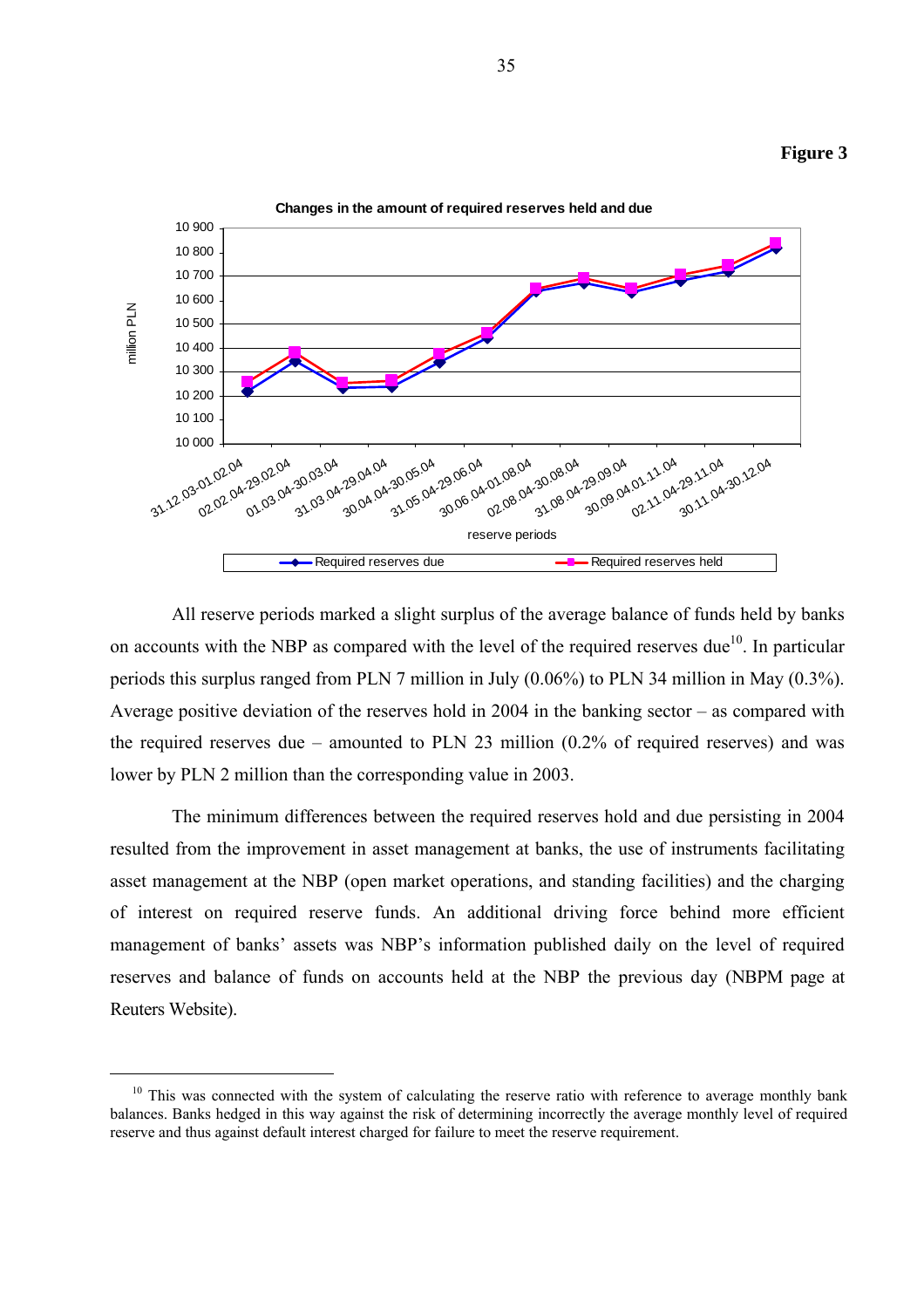#### **Lending and deposit operations and intraday credit**

Lending and deposit operations performed with the central bank initiated by commercial banks were aimed at short-term supplementing of the banking sector liquidity or overnight deposits of the banks' surplus of free funds with the NBP. Lending and deposit operations include lombard facility and deposit facility. These operations are aimed to prevent excessive fluctuations of the interbank interest rates.

The lombard facility used by banks supplemented their current liquidity. The lombard facility interest rate determined the maximum cost of funding with the NBP by setting a ceiling on fluctuations of the inter-bank rates $^{11}$ .

Lombard facility was collaterised with Treasury securities. The total amount of the lombard facility used throughout the year was PLN 8.0 billion as compared with PLN 11.6 billion in 2003. The banks took credits mainly at dates ending the required reserve maintenance periods.

The banks placed their liquidity surplus on the NBP's term deposit accounts as overnight deposits reimbursable on the following business day. The deposit rate determining the instrument's yield constituted the lower limit for movements in short-term market rates.

In 2004, the total amount of term deposits placed by the banks with the NBP equalled PLN 113.6 billion. They increased by 67.6% as compared with the previous year's corresponding period. The value of a single deposit ranged from PLN 370 thousand to PLN 7.9 billion. The highest amounts were deposited by the banks on the last days of the required reserve maintenance periods, in the period April – May (liquidity disturbances caused by changes in the level of the central budget funds with the NBP) and during the PKO BP privatisation transaction.

 $11$  Overnight market rate may be higher than the lombard rate in case the bank does not have a required collateral to take a lombard credit.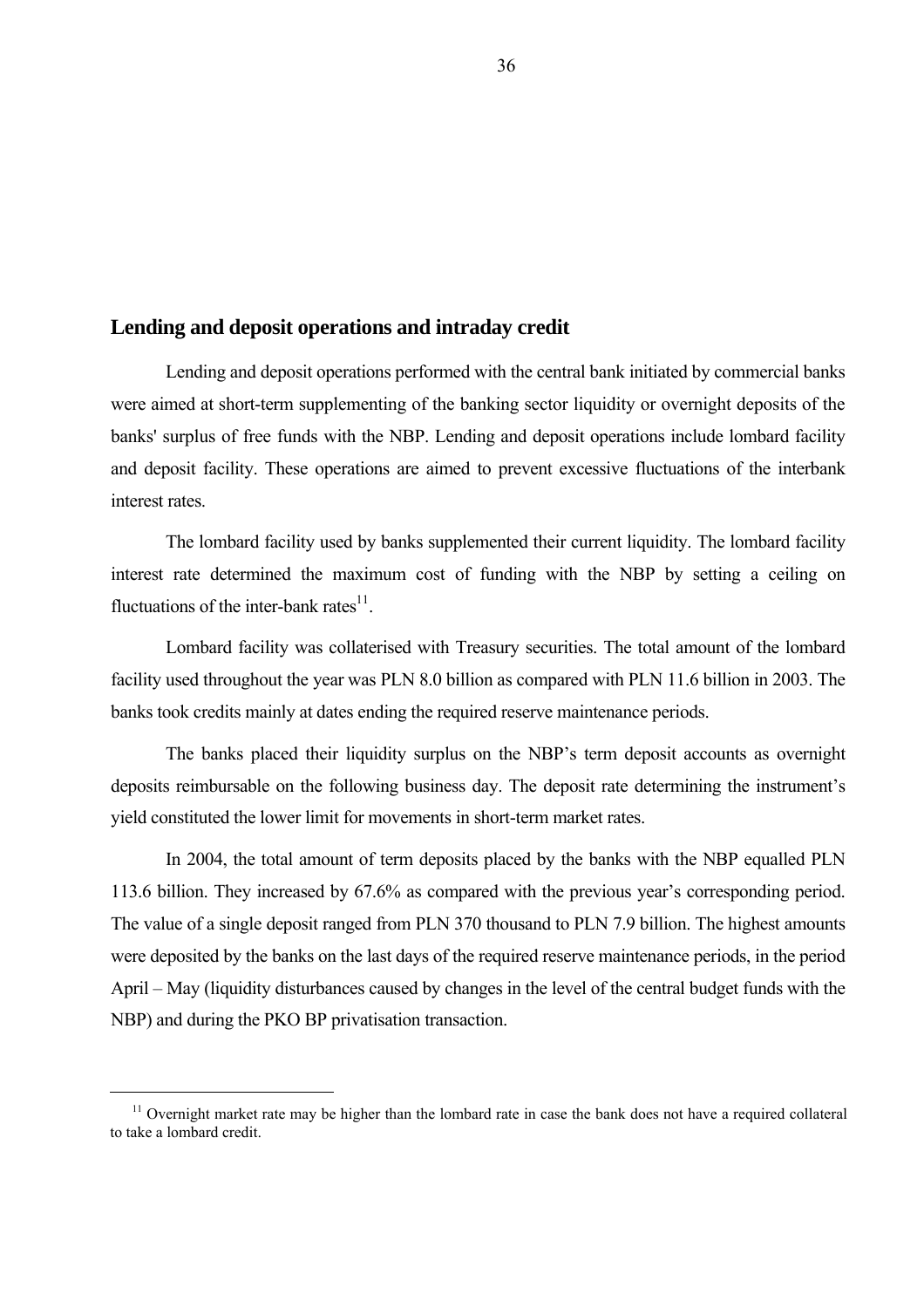In 2004, the banks used the intraday credit facility every day. It was taken and repaid during the same business day. It is a non-interest bearing credit which is collateralised with Treasury securities. Such a credit facility serves to facilitate settlements and liquidity management in the banking system during the business day. The banks' daily debt under credit facility ranged from PLN 4.0 billion to PLN 8.7 billion.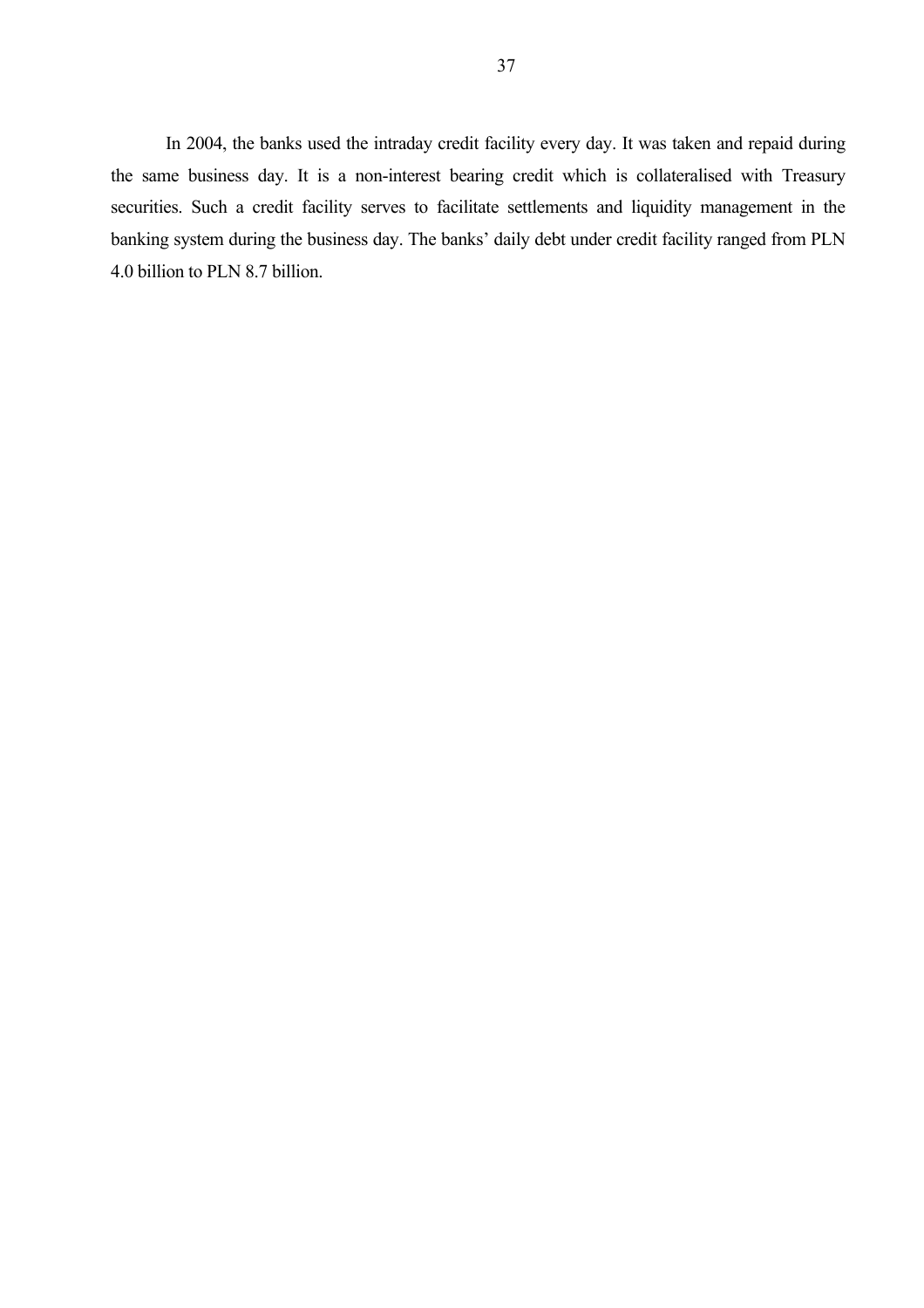# **APPENDIX 1. CPI**

In December 2004 the annual CPI (Consumer Price Index) growth stood at 4.4% y/y. Several sub-periods may be distinguished in terms of the inflationary processes developments in 2004. In Q1 inflation was kept at a steady level  $(1.6 - 1.7%)$ , close to the level recorded in 2003 Q4. In the period directly preceding Poland's accession to the EU and in the first months of Poland's membership in the EU, the CPI growth accelerated considerably to reach 4.6% in July. The growing pressure on price increases resulted, among others, from increased internal and external demand for certain domestic raw materials and goods, introduction of EU regulations relating to indirect taxes, customs policy and agricultural policy. Moreover, the world markets experienced a strong increase in energy and industrial raw materials (mainly crude oil, coal and copper). Those factors pushed inflation upwards to the level of  $4.4 - 4.6%$ .

The CPI growth in 2004 resulted mainly from:

- 7.8% growth in prices of food and non-alcoholic beverages accounting for 48% of total growth in consumer prices,
- 3.7% growth in regulated prices increasing the CPI by approximately 24%
- 2.6% growth in prices of other consumer goods and services, contributing in 28% to the overall price increase.

#### **Table 10**

|                                     | 2003          | 2004         |                                                   | 2003   |                  |     |     | 2004 |     |     | 2003    | 2004 |
|-------------------------------------|---------------|--------------|---------------------------------------------------|--------|------------------|-----|-----|------|-----|-----|---------|------|
|                                     | Weight        |              | Ш                                                 | VI     | IX               | XII | III | VI   | IX  | XII | $I-XII$ |      |
|                                     | $\frac{6}{9}$ | structure in | Corresponding period of the previous year $= 100$ |        |                  |     |     |      |     |     |         |      |
| <b>CPI</b>                          | 100.0         | 100.0        | 0.6                                               | 0.8    | 0.9 <sup>°</sup> | 1.7 | 1.7 | 4.4  | 4.4 | 4.4 | 0.8     | 3.5  |
| Food and non-alcoholic<br>beverages | 28.16         | 26.95        | $-3.5$                                            | $-0.6$ | 0.5              | 2.1 | 3.3 | 8.1  | 8.1 | 7.8 | $-1.0$  | 6.3  |
| <b>Regulated prices</b>             | 27.22         | 27.28        | 3.5                                               | 1.7    | 1.2              | 2.3 | 1.7 | 4.1  | 3.7 | 3.7 | 2.1     | 3.2  |

#### **Changes in the basic groups of CPI and weight structure in 2003-2004 (y/y)**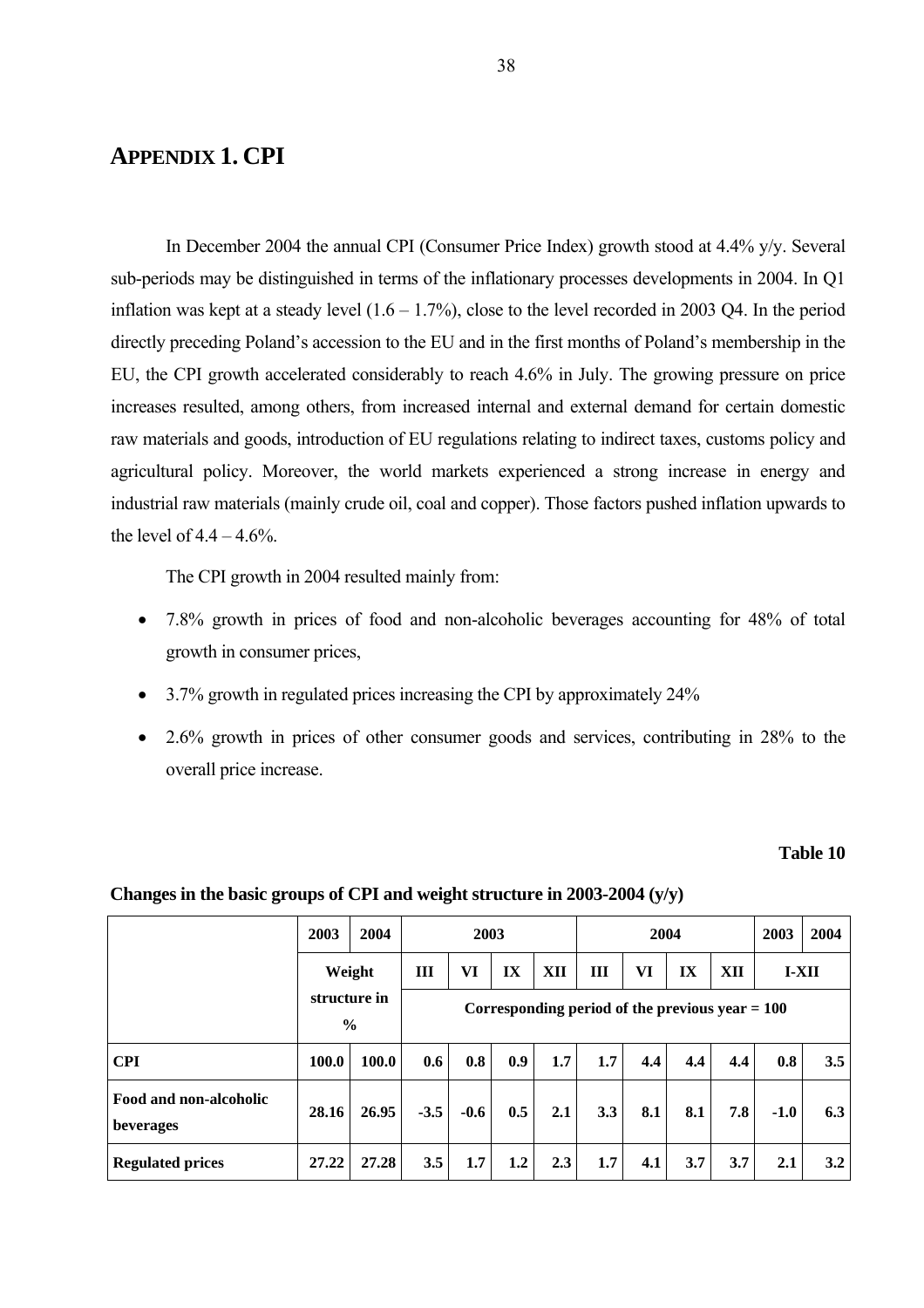| Fuel                     | 3.65  | 3.80  | 17.4 | 5.5 | 5.1    | 4.4    | 1.3    | 17.8 | 15.9 | 17.0          | 7.9     | 12.4 |
|--------------------------|-------|-------|------|-----|--------|--------|--------|------|------|---------------|---------|------|
| Other goods and services | 44.62 | 45.77 | 1.4  | 1.1 | 1.0    | 1.0    | 0.7    | 2.3  | 2.6  | 2.6           | $1.1\,$ | 1.9  |
| Non-food products        | 26.72 | 27.29 | 0.5  | 0.1 | $-0.1$ | $-0.1$ | $-0.2$ | 2.1  | 2.4  | $2.2^{\circ}$ | 0.1     | 1.4  |
| <b>Services</b>          | 17.90 | 18.48 | 2.7  | 2.6 | 2.6    | 2.6    | 2.1    | 2.7  | 3.0  | 3.4           | 2.7     | 2.7  |

Source: GUS data, NBP calculations

# **Figure no. 4**

# **Changes in CPI and main price categories (y/y)**

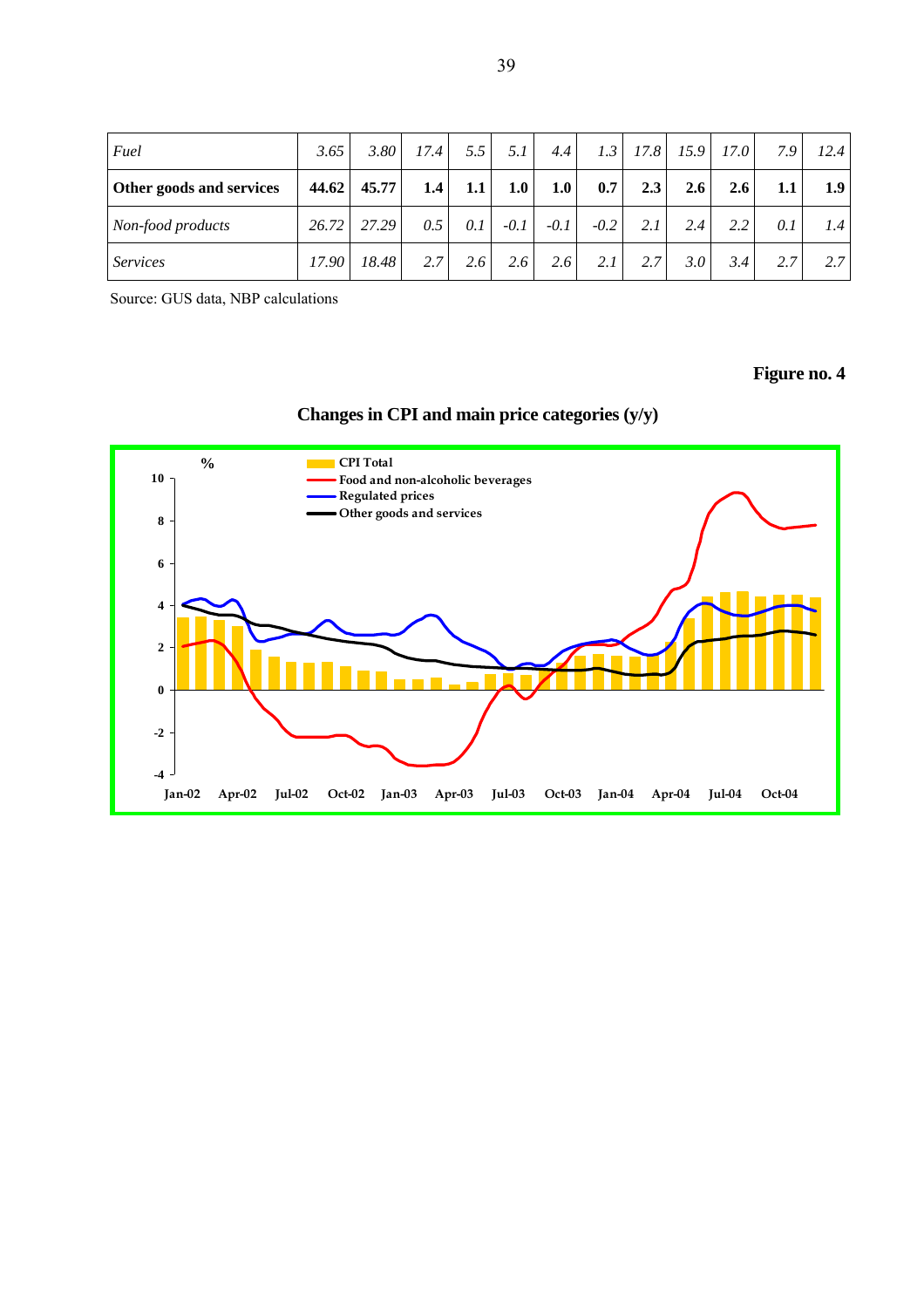#### **Figure 5**

#### **CPI breakdown (y/y)**



**Prices of food and non-alcoholic beverages** 

2004 saw a further strong growth in prices of food and non-alcoholic beverages which was the key driving force behind accelerated inflation as measured with the CPI index. Due to the strong price growth in the first months of Poland's membership in the EU, the annual growth of this price category in 2004 stood at a high level of 7.8 % y/y (against 2.1% y/y in the previous year) significantly outpacing the general price growth.

The prices of food and non-alcoholic beverages in 2004 increased faster than in the previous year. In the period January to December 2004, an accelerated growth of retail prices was reported in almost all groups of food products, except for vegetables. The highest growth was recorded in the prices of sugar, honey and chocolate products (24.8%) with sugar experiencing the highest price increase of 67.1%. Pre-accession period experienced the highest price increases in this group of prices (in April 2004, sugar prices rose by 48.5%). They were driven by intensified purchases of consumers concerned about price increases following Poland's accession to the EU. Price increases in 2004 were strongly affected by meat prices which rose by 15.6% during the twelve months' period of 2004 mainly as a result of pork production being reduced for many months and free trade in the EU's single market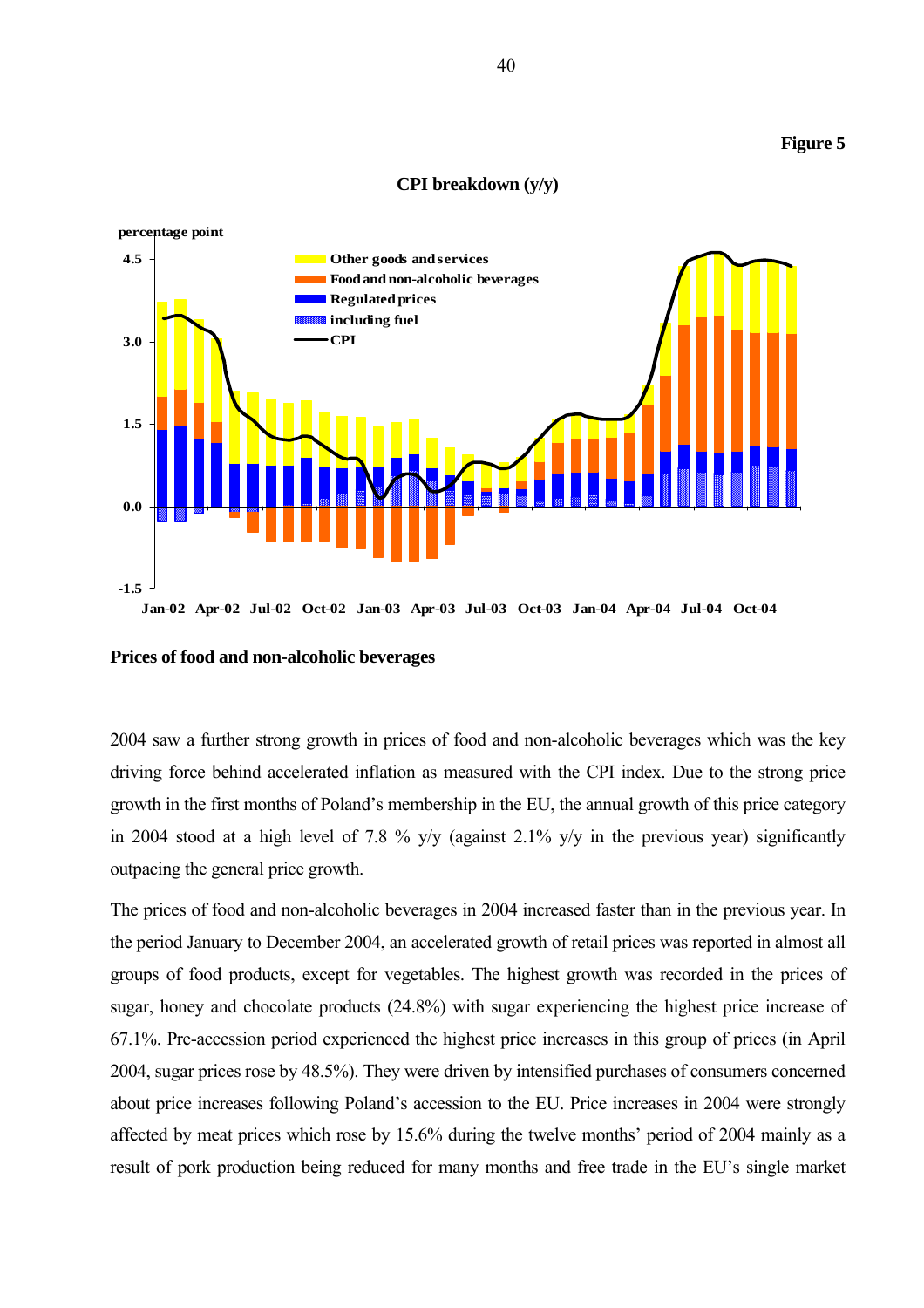since 1 May 2004. Meat prices, after marking an accelerated growth in the pre- and post-accession period (between May to July 2005 – 13% growth) stayed at a high annual level until the end of 2004. Oil and fat prices increased by 10.4%, mainly as a result of limited supply of animal fats and increased foreign demand for Polish butter. Low supply resulting from lower cereal crops in 2003 and weaker than expected response of retail prices to very good crops in 2004 contributed to a 12-month price increase in the group "bread and cereal products" (by 5.8%).

The table below presents forecasts of prices of food and non-alcoholic beverages of August 2003 and the actual prices in 2004.

### **Table 11**

| Specification                    | <b>Forecast of</b><br>August 2003 | <b>Actual prices</b><br><b>Annual average</b> | <b>Main reasons for differences</b>                |  |  |
|----------------------------------|-----------------------------------|-----------------------------------------------|----------------------------------------------------|--|--|
|                                  |                                   | $(2003=100)$                                  |                                                    |  |  |
| Food and non-alcoholic beverages | 102.4                             | 106.3                                         |                                                    |  |  |
|                                  |                                   |                                               | As a result of steep decline in cereal output in   |  |  |
|                                  |                                   |                                               | Poland, the 2003/2004 season was marked with       |  |  |
|                                  |                                   |                                               | high increase in prices paid to producers.         |  |  |
|                                  |                                   |                                               | Forecasts of retail prices of bread and cereal     |  |  |
|                                  |                                   |                                               | products were based on the forecasts of cereal     |  |  |
|                                  |                                   |                                               | prices of agricultural exporters who predicted     |  |  |
|                                  |                                   |                                               | an increase in this group of prices in the first   |  |  |
|                                  |                                   |                                               | half of 2004, however, on a smaller scale.         |  |  |
|                                  |                                   |                                               | According to forecasts, the second half of 2004    |  |  |
|                                  |                                   |                                               | was to experience a fall in cereal prices starting |  |  |
|                                  |                                   |                                               | from July 2004 as a result of expected high        |  |  |
|                                  |                                   |                                               | crops in 2004 and the adoption of the EU           |  |  |
|                                  |                                   |                                               | intervention system and price regulations.         |  |  |
|                                  |                                   |                                               | Purchase prices of main cereals were               |  |  |
|                                  |                                   |                                               | considerably reduced (in line with the             |  |  |
|                                  |                                   |                                               | expectations) which did not drive down retail      |  |  |
| Bread and cereal products        | 103.0                             | 105.3                                         | prices of cereal-based products.                   |  |  |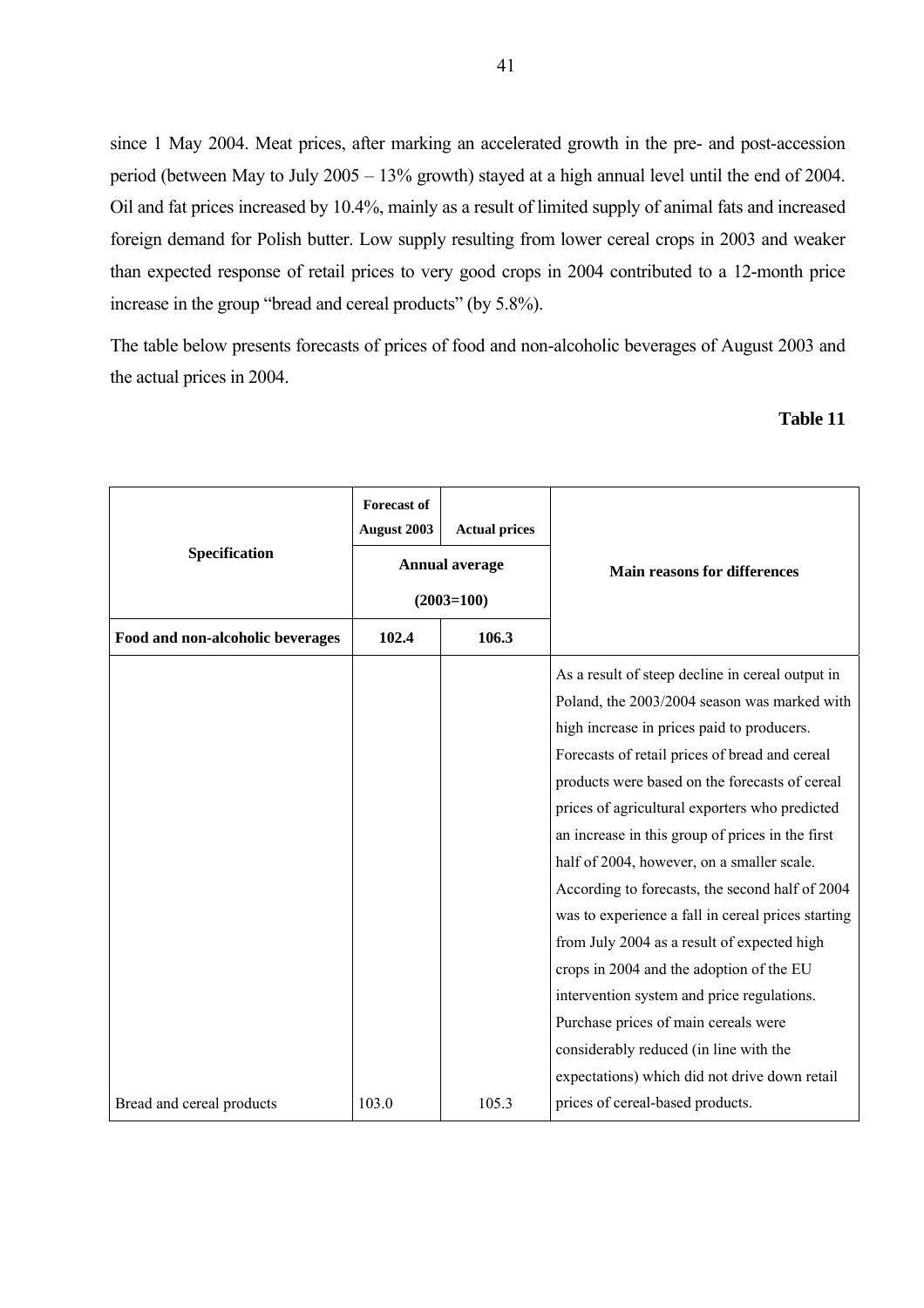| swine was expected to bring about successive<br>increases of pork meat prices. Prior to Poland's<br>accession to the EU meat prices in Poland were<br>also expected to be adjusted to the EU level.<br>However, the process was expected to be a<br>gradual and long-term one. As a result of price<br>increases recorded in the first months following<br>the accession, Polish agricultural prices were<br>aligned to the level of prices in other countries<br>of the enlarged EU. The main driver for the<br>increase in retail prices of meat was the<br>increased export volume of main meat types<br>(beef – total increase of 129%, to the EU $15$ –<br>172% increase), pork meat (total drop of<br>26.6%, to the EU – 70.8% increase) and<br>poultry meat (total increase of 14.2%, to the<br>103.1<br>109.6<br>$EU15 - 20\%$ increase).<br>Meat<br>100.3<br>100.5<br>Fish<br>Increase of milk prices as a result of increased<br>export volume from 418 tons in 2003 to 49617<br>tons in $2004 - i.e.$ a 118-times growth; 54.6%<br>100.8<br>105.1<br>increase in cheese and cottage cheese prices<br>Milk, cheeses, eggs<br>Increase of butter prices as a result of increased<br>total export volume by 195%; to the EU $15 -$<br>Oils and other fats<br>110.8<br>increase by 135.7%<br>100.7<br>101.5<br>103.1<br>Fruit<br>100.2<br>98.2<br>Vegetables<br>Increased domestic demand for sugar resulting<br>from consumers' concern about price increases<br>Sugar, honey, confectionery<br>following EU accession.<br>products<br>101.6<br>11,0<br>101.3<br>101.8 |                       |  | In the first half of 2004 the growing fall in |
|--------------------------------------------------------------------------------------------------------------------------------------------------------------------------------------------------------------------------------------------------------------------------------------------------------------------------------------------------------------------------------------------------------------------------------------------------------------------------------------------------------------------------------------------------------------------------------------------------------------------------------------------------------------------------------------------------------------------------------------------------------------------------------------------------------------------------------------------------------------------------------------------------------------------------------------------------------------------------------------------------------------------------------------------------------------------------------------------------------------------------------------------------------------------------------------------------------------------------------------------------------------------------------------------------------------------------------------------------------------------------------------------------------------------------------------------------------------------------------------------------------------------------------------------------------------------------------|-----------------------|--|-----------------------------------------------|
|                                                                                                                                                                                                                                                                                                                                                                                                                                                                                                                                                                                                                                                                                                                                                                                                                                                                                                                                                                                                                                                                                                                                                                                                                                                                                                                                                                                                                                                                                                                                                                                |                       |  |                                               |
|                                                                                                                                                                                                                                                                                                                                                                                                                                                                                                                                                                                                                                                                                                                                                                                                                                                                                                                                                                                                                                                                                                                                                                                                                                                                                                                                                                                                                                                                                                                                                                                |                       |  |                                               |
|                                                                                                                                                                                                                                                                                                                                                                                                                                                                                                                                                                                                                                                                                                                                                                                                                                                                                                                                                                                                                                                                                                                                                                                                                                                                                                                                                                                                                                                                                                                                                                                |                       |  |                                               |
|                                                                                                                                                                                                                                                                                                                                                                                                                                                                                                                                                                                                                                                                                                                                                                                                                                                                                                                                                                                                                                                                                                                                                                                                                                                                                                                                                                                                                                                                                                                                                                                |                       |  |                                               |
|                                                                                                                                                                                                                                                                                                                                                                                                                                                                                                                                                                                                                                                                                                                                                                                                                                                                                                                                                                                                                                                                                                                                                                                                                                                                                                                                                                                                                                                                                                                                                                                |                       |  |                                               |
|                                                                                                                                                                                                                                                                                                                                                                                                                                                                                                                                                                                                                                                                                                                                                                                                                                                                                                                                                                                                                                                                                                                                                                                                                                                                                                                                                                                                                                                                                                                                                                                |                       |  |                                               |
|                                                                                                                                                                                                                                                                                                                                                                                                                                                                                                                                                                                                                                                                                                                                                                                                                                                                                                                                                                                                                                                                                                                                                                                                                                                                                                                                                                                                                                                                                                                                                                                |                       |  |                                               |
|                                                                                                                                                                                                                                                                                                                                                                                                                                                                                                                                                                                                                                                                                                                                                                                                                                                                                                                                                                                                                                                                                                                                                                                                                                                                                                                                                                                                                                                                                                                                                                                |                       |  |                                               |
|                                                                                                                                                                                                                                                                                                                                                                                                                                                                                                                                                                                                                                                                                                                                                                                                                                                                                                                                                                                                                                                                                                                                                                                                                                                                                                                                                                                                                                                                                                                                                                                |                       |  |                                               |
|                                                                                                                                                                                                                                                                                                                                                                                                                                                                                                                                                                                                                                                                                                                                                                                                                                                                                                                                                                                                                                                                                                                                                                                                                                                                                                                                                                                                                                                                                                                                                                                |                       |  |                                               |
|                                                                                                                                                                                                                                                                                                                                                                                                                                                                                                                                                                                                                                                                                                                                                                                                                                                                                                                                                                                                                                                                                                                                                                                                                                                                                                                                                                                                                                                                                                                                                                                |                       |  |                                               |
|                                                                                                                                                                                                                                                                                                                                                                                                                                                                                                                                                                                                                                                                                                                                                                                                                                                                                                                                                                                                                                                                                                                                                                                                                                                                                                                                                                                                                                                                                                                                                                                |                       |  |                                               |
|                                                                                                                                                                                                                                                                                                                                                                                                                                                                                                                                                                                                                                                                                                                                                                                                                                                                                                                                                                                                                                                                                                                                                                                                                                                                                                                                                                                                                                                                                                                                                                                |                       |  |                                               |
|                                                                                                                                                                                                                                                                                                                                                                                                                                                                                                                                                                                                                                                                                                                                                                                                                                                                                                                                                                                                                                                                                                                                                                                                                                                                                                                                                                                                                                                                                                                                                                                |                       |  |                                               |
|                                                                                                                                                                                                                                                                                                                                                                                                                                                                                                                                                                                                                                                                                                                                                                                                                                                                                                                                                                                                                                                                                                                                                                                                                                                                                                                                                                                                                                                                                                                                                                                |                       |  |                                               |
|                                                                                                                                                                                                                                                                                                                                                                                                                                                                                                                                                                                                                                                                                                                                                                                                                                                                                                                                                                                                                                                                                                                                                                                                                                                                                                                                                                                                                                                                                                                                                                                |                       |  |                                               |
|                                                                                                                                                                                                                                                                                                                                                                                                                                                                                                                                                                                                                                                                                                                                                                                                                                                                                                                                                                                                                                                                                                                                                                                                                                                                                                                                                                                                                                                                                                                                                                                |                       |  |                                               |
|                                                                                                                                                                                                                                                                                                                                                                                                                                                                                                                                                                                                                                                                                                                                                                                                                                                                                                                                                                                                                                                                                                                                                                                                                                                                                                                                                                                                                                                                                                                                                                                |                       |  |                                               |
|                                                                                                                                                                                                                                                                                                                                                                                                                                                                                                                                                                                                                                                                                                                                                                                                                                                                                                                                                                                                                                                                                                                                                                                                                                                                                                                                                                                                                                                                                                                                                                                |                       |  |                                               |
|                                                                                                                                                                                                                                                                                                                                                                                                                                                                                                                                                                                                                                                                                                                                                                                                                                                                                                                                                                                                                                                                                                                                                                                                                                                                                                                                                                                                                                                                                                                                                                                |                       |  |                                               |
|                                                                                                                                                                                                                                                                                                                                                                                                                                                                                                                                                                                                                                                                                                                                                                                                                                                                                                                                                                                                                                                                                                                                                                                                                                                                                                                                                                                                                                                                                                                                                                                |                       |  |                                               |
|                                                                                                                                                                                                                                                                                                                                                                                                                                                                                                                                                                                                                                                                                                                                                                                                                                                                                                                                                                                                                                                                                                                                                                                                                                                                                                                                                                                                                                                                                                                                                                                |                       |  |                                               |
|                                                                                                                                                                                                                                                                                                                                                                                                                                                                                                                                                                                                                                                                                                                                                                                                                                                                                                                                                                                                                                                                                                                                                                                                                                                                                                                                                                                                                                                                                                                                                                                |                       |  |                                               |
|                                                                                                                                                                                                                                                                                                                                                                                                                                                                                                                                                                                                                                                                                                                                                                                                                                                                                                                                                                                                                                                                                                                                                                                                                                                                                                                                                                                                                                                                                                                                                                                |                       |  |                                               |
|                                                                                                                                                                                                                                                                                                                                                                                                                                                                                                                                                                                                                                                                                                                                                                                                                                                                                                                                                                                                                                                                                                                                                                                                                                                                                                                                                                                                                                                                                                                                                                                |                       |  |                                               |
|                                                                                                                                                                                                                                                                                                                                                                                                                                                                                                                                                                                                                                                                                                                                                                                                                                                                                                                                                                                                                                                                                                                                                                                                                                                                                                                                                                                                                                                                                                                                                                                |                       |  |                                               |
|                                                                                                                                                                                                                                                                                                                                                                                                                                                                                                                                                                                                                                                                                                                                                                                                                                                                                                                                                                                                                                                                                                                                                                                                                                                                                                                                                                                                                                                                                                                                                                                |                       |  |                                               |
|                                                                                                                                                                                                                                                                                                                                                                                                                                                                                                                                                                                                                                                                                                                                                                                                                                                                                                                                                                                                                                                                                                                                                                                                                                                                                                                                                                                                                                                                                                                                                                                |                       |  |                                               |
|                                                                                                                                                                                                                                                                                                                                                                                                                                                                                                                                                                                                                                                                                                                                                                                                                                                                                                                                                                                                                                                                                                                                                                                                                                                                                                                                                                                                                                                                                                                                                                                |                       |  |                                               |
|                                                                                                                                                                                                                                                                                                                                                                                                                                                                                                                                                                                                                                                                                                                                                                                                                                                                                                                                                                                                                                                                                                                                                                                                                                                                                                                                                                                                                                                                                                                                                                                |                       |  |                                               |
|                                                                                                                                                                                                                                                                                                                                                                                                                                                                                                                                                                                                                                                                                                                                                                                                                                                                                                                                                                                                                                                                                                                                                                                                                                                                                                                                                                                                                                                                                                                                                                                |                       |  |                                               |
|                                                                                                                                                                                                                                                                                                                                                                                                                                                                                                                                                                                                                                                                                                                                                                                                                                                                                                                                                                                                                                                                                                                                                                                                                                                                                                                                                                                                                                                                                                                                                                                |                       |  |                                               |
|                                                                                                                                                                                                                                                                                                                                                                                                                                                                                                                                                                                                                                                                                                                                                                                                                                                                                                                                                                                                                                                                                                                                                                                                                                                                                                                                                                                                                                                                                                                                                                                | Non-alcohol beverages |  |                                               |
| Other food<br>100.2<br>98.3                                                                                                                                                                                                                                                                                                                                                                                                                                                                                                                                                                                                                                                                                                                                                                                                                                                                                                                                                                                                                                                                                                                                                                                                                                                                                                                                                                                                                                                                                                                                                    |                       |  |                                               |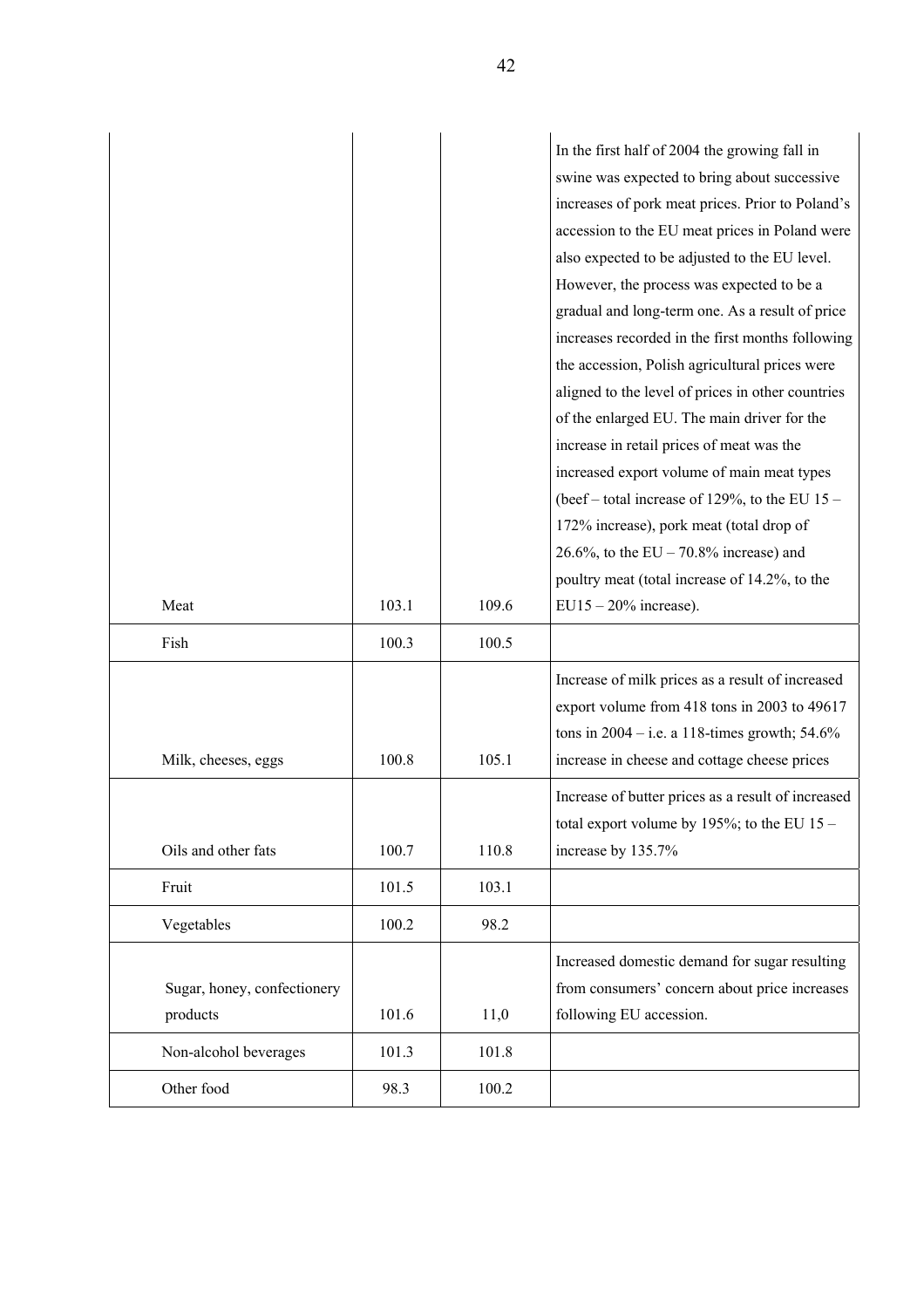Since 1 May 2004, the Polish agricultural and food sector has been affected by a demand shock resulting from the introduction of common market principles and extensive instruments of the Common Agricultural Policy.

Full opening of agricultural markets in the EU contributed, in the first few months following the EU accession, to a strong growth in external demand for Polish food on an unprecedented scale. As a result, the first few months following the EU accession saw a considerable increase in domestic prices of major agricultural raw materials, and consequently, prices of food and a considerable growth in inflation rate. September and October experienced a marked fall in current growth of food prices.

In the first half of 2004, the increased price competitiveness in international markets was strengthened by the very favourable for domestic exporters EUR/PLN exchange rate. Elimination of all restrictions in the trade in food between Poland and the EU has immediately revealed a high price competitiveness of many Polish food articles, mainly beef meat, poultry meat and dairy products (butter, powdered milk and ripening cheeses).

Growing participation of Polish exporters and producers in the EU trade and intervention mechanisms imposed by the Common Agricultural Policy will contribute, in the longer run, to price stabilization in the domestic market, yet at a considerably higher level than in the preaccession period (except for cereals for which the change in the support mechanism resulted in a stable price decrease following the 2004 crops). The factors behind the stabilisation of the Polish agricultural market until mid-2005 have included mainly high cereal crops in Poland and in the region which is translated into lower fodder prices and, with a certain time lag, lower meat prices.

At the same time, after 1 May 2004 the list of goods eligible for export subsidies was considerably extended. Until 1 May 2004 Poland benefited from export subsidies mainly for sugar, pork meat and powdered milk. At present, Polish exporters may apply for export subsidies from the EU budget for many new products, i.e. cream, butter, cheeses, beef and poultry meat and cereals. The latest data on foreign trade in agricultural and food products point at a sustained annual export growth despite appreciation of the zloty against foreign currencies.

### **Regulated prices**

In the analysed period, inflation in the group of regulated prices accelerated from 2.3%  $(y/y)$  in December 2003 to reach 3.7% (y/y) in December 2004. The leading driving force behind the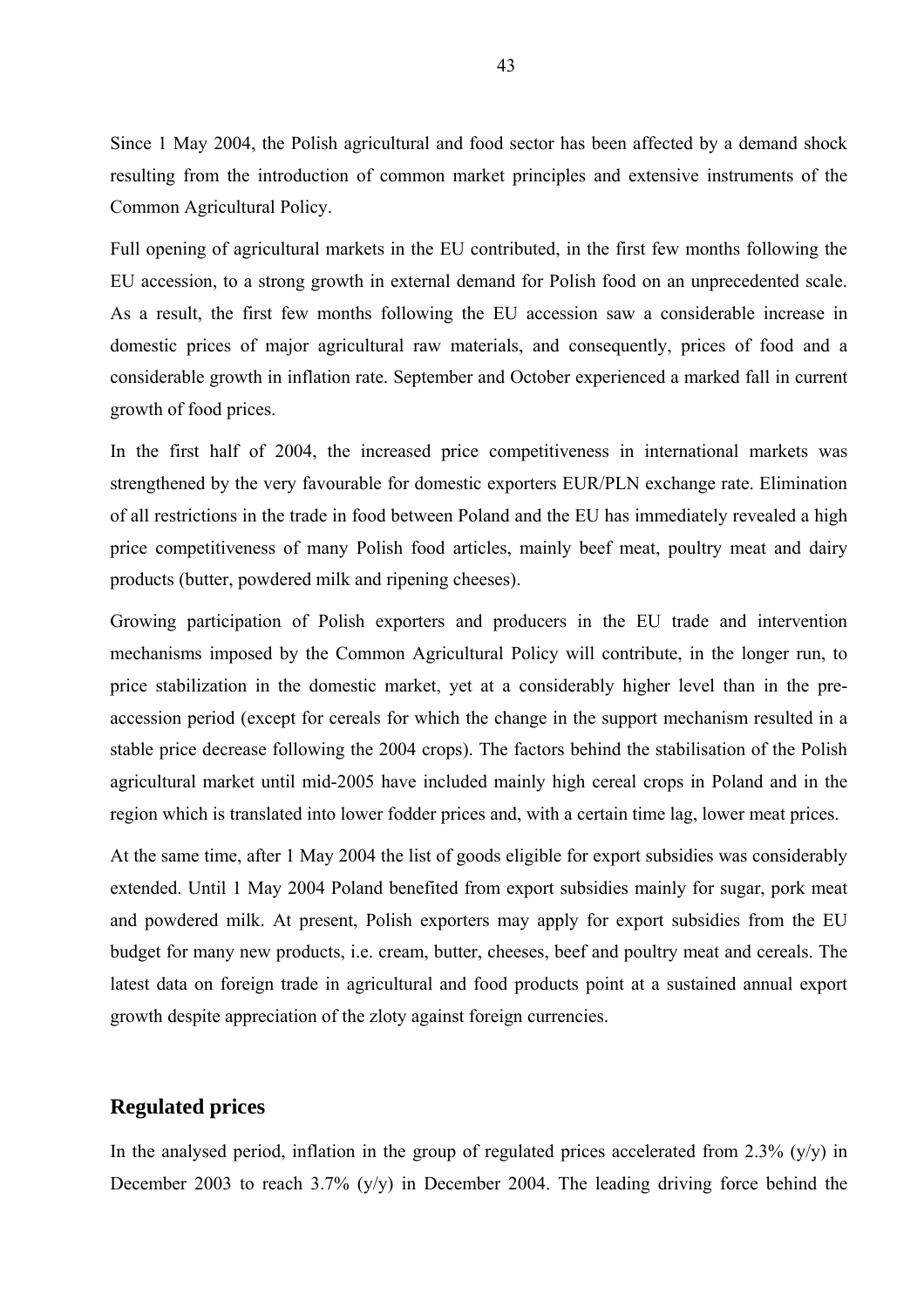increase in those prices were fuel price rises in the domestic market of 17.0% (y/y) in December 2004 mainly being the result of growing fuel prices in the world markets.

In the group of regulated prices, the growth rate in prices of the following products exceeded the average rate recorded for the group: fuel products (17.0%), tobacco products (7.5%) and gas (4.3%). The growth in fuel and oil prices was mainly a consequence of oil price increases in the world markets. Yet, the growth in tobacco product prices was driven by increased excise tax rate resulting from the need to adjust its value to the level required in the EU. The annual fall in prices was recorded in the group of alcoholic beverages only (drop of 0.8%).

No new tariffs for electrical energy and gas were introduced in 2004.

The table below presents the August 2003 regulated price forecasts and the actual prices in 2004.

|                     | August 2003<br>forecast | <b>Actual prices</b> |                                                                                                                                                                                                                                                                                                                                                                               |  |  |  |  |
|---------------------|-------------------------|----------------------|-------------------------------------------------------------------------------------------------------------------------------------------------------------------------------------------------------------------------------------------------------------------------------------------------------------------------------------------------------------------------------|--|--|--|--|
| Specification       | <b>Annual average</b>   |                      | <b>Main reasons for differences</b>                                                                                                                                                                                                                                                                                                                                           |  |  |  |  |
|                     | $(2003=100)$            |                      |                                                                                                                                                                                                                                                                                                                                                                               |  |  |  |  |
| Regulated prices    | 101.9                   | 103.2                |                                                                                                                                                                                                                                                                                                                                                                               |  |  |  |  |
| Alcoholic beverages | 99.4                    | 99.8                 |                                                                                                                                                                                                                                                                                                                                                                               |  |  |  |  |
| Tobacco products    | 103.1                   | 107.0                | Prices of tobacco products reported a stronger increase than the<br>one suggested by the excise tax increase. The average increase in<br>excise tax rate in 2004 amounted to approximately 9% which,<br>considering the share of this tax in the retail price, should push<br>tobacco product prices up by approximately 4%.                                                  |  |  |  |  |
| Fuel                | 100.9                   | 112.4                | - Considerable increases in oil prices. The average level of oil<br>prices in 2004 of 25 USD/b was adopted for the fuel price<br>forecasts in August 2003; the actual average level of oil prices in<br>2004 was 38.3 USD/b.<br>- Had the August 2003 forecast of fuel oil come true, the annual<br>increase in regulated prices would have reached 1.9% in<br>December 2004. |  |  |  |  |
| Electrical energy   | 103.7                   | 101.9                | No change in tariff in 2004                                                                                                                                                                                                                                                                                                                                                   |  |  |  |  |
| Gas                 | 104.9                   | 104.6                | No change in tariff                                                                                                                                                                                                                                                                                                                                                           |  |  |  |  |

**Table 12**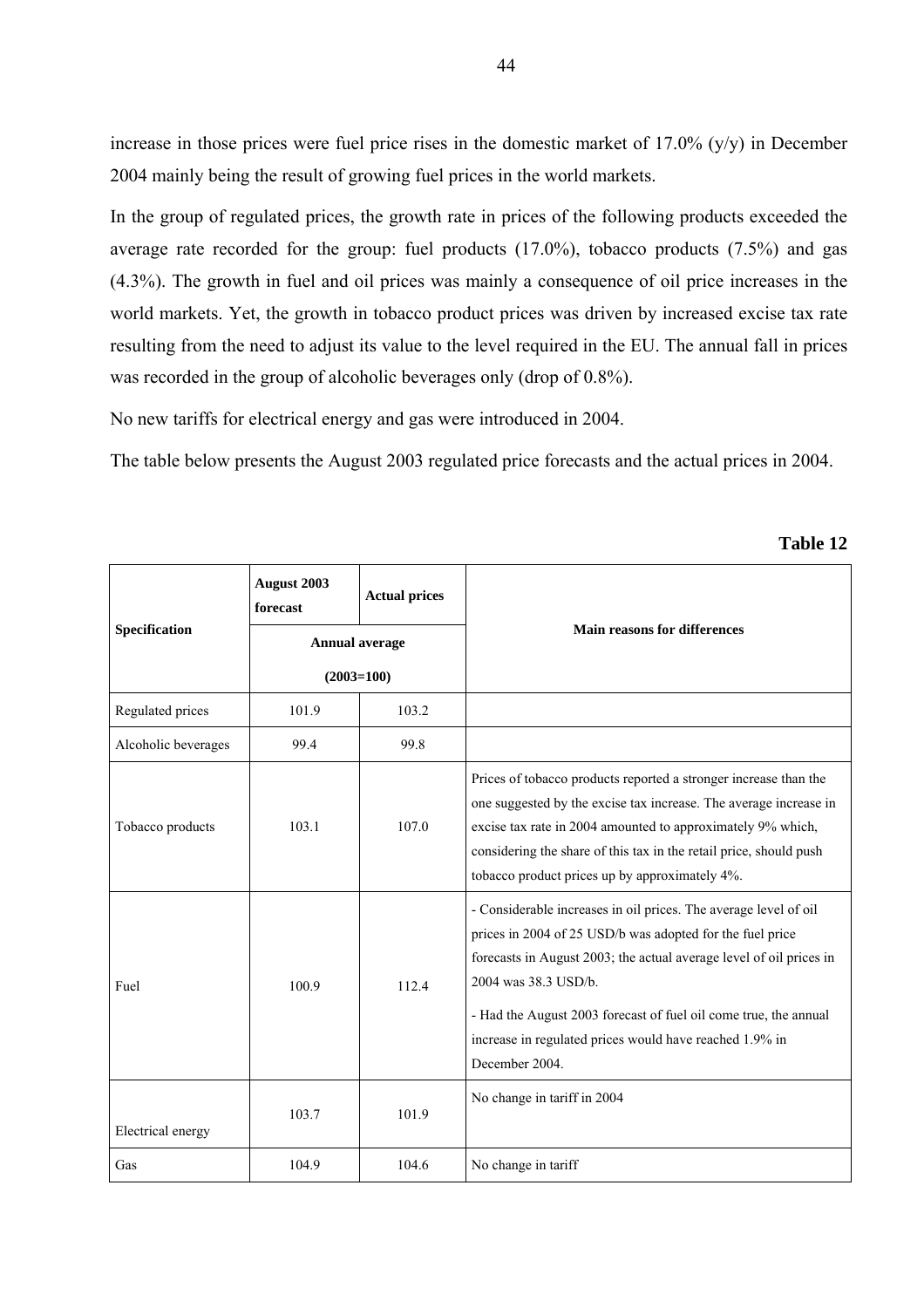| Hot water                           | 103.8  | 103.9 |
|-------------------------------------|--------|-------|
| Central heating                     | 102.6  | 101.4 |
| Other groups of<br>regulated prices | 101.,3 | 100.5 |

**The rate of growth of other consumer goods and services prices<sup>12</sup> increased from 1.1% (y/y)** recorded in December 2003 to 2.6% (y/y) in December 2004. Accelerated growth rate reported in this group of prices resulted mainly from increase of non-food prices in May 2004 and was related to regulations connected with Poland's accession to the EU i.e. change in VAT rates (increase from 7% to 22%) imposed on materials for housing construction and maintenance. The increase in the world prices brought up a considerable rise in fuels, with coke experiencing the most significant rise. As a result, the annual growth in non-food prices in the subsequent months of the second half of 2005 remained at a high level reaching 2.2% (y/y) in December 2004 against a fall of 0.1% (y/y) reported in this group of prices in December 2003. In 2004, services reported a growth in prices from 2.6%  $(y/y)$  in December 2003 to 3.4%  $(y/y)$  in December 2004; yet, this growth was weaker than the one registered in the group of non-food products.

 $12$  The group of other consumer goods and services prices includes prices of goods and services driven mostly by market mechanisms i.e. regulated prices are excluded from the group.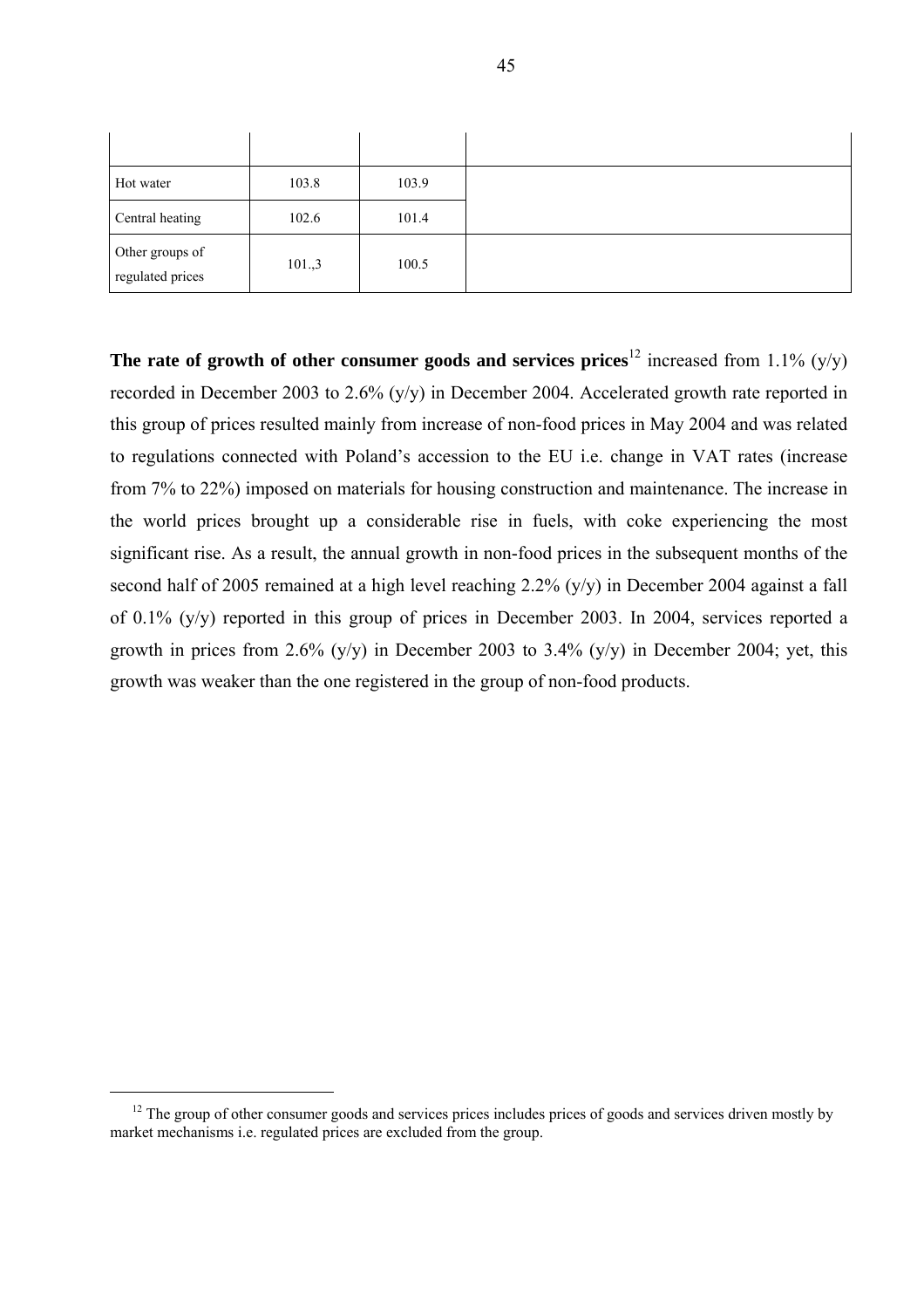



### **Changes in prices of other consumer goods and services (y/y).**

Source: GUS data, NBP calculations.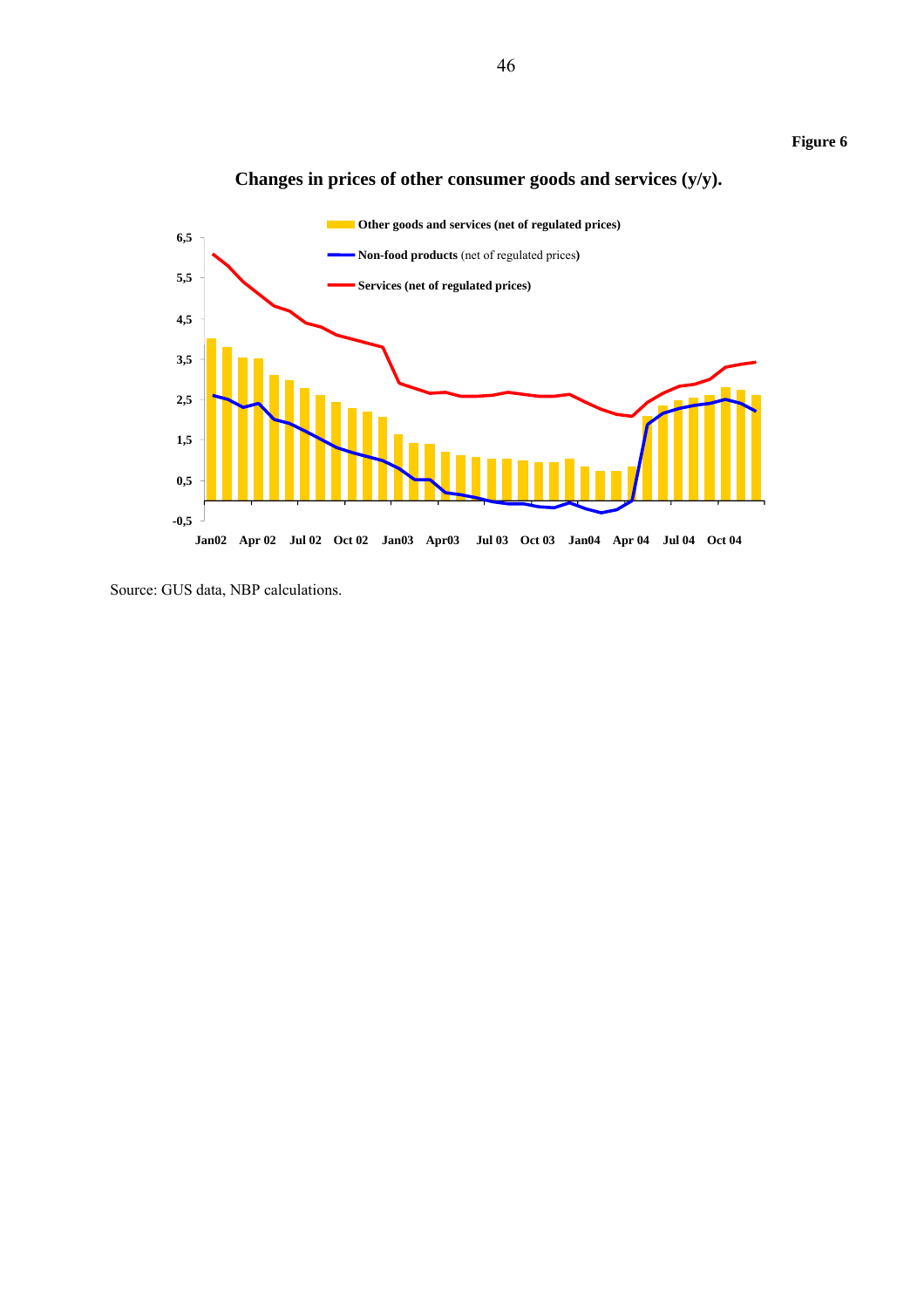# **APPENDIX 2. PRODUCER PRICES IN INDUSTRY**

2004 witnessed a strong growth in producer prices in industry (annual average growth of 7% against 2.6% growth recorded in 2003). The largest price increase was noted in mining and quarrying (23.7%); prices in the manufacturing section posted a 6.7% increase and in power production industry a 1.9% increase. Two sub-periods may be distinguished in the 2004 developments of producer prices index (PPI). In the first half of the year producer prices increased dynamically (by 2% q/q in Q1 and by 4.1% q/q in Q2) which supported annual price increase by more than 8%. The second half of the year was marked by price stability and a gradual fall in the annual PPI (particularly in Q4). In December 2004, the PPI growth totalled 5.2% y/y.

| <b>Table 13</b> |  |
|-----------------|--|
|-----------------|--|

|                                                         |                               | 2004        |              |                                                    |       |       |              |                         |       |       |  |
|---------------------------------------------------------|-------------------------------|-------------|--------------|----------------------------------------------------|-------|-------|--------------|-------------------------|-------|-------|--|
|                                                         | Estimated                     | $\mathbf I$ | $\mathbf{I}$ | Ш                                                  | IV    | I     | $\mathbf{I}$ | Ш                       | IV    |       |  |
| Specification                                           | weight<br>structure<br>$in\%$ |             |              | Corresponding period of the previous<br>$year=100$ |       |       |              | Previous quarter $=100$ |       | I-XII |  |
| <b>INDUSTRY PPI</b>                                     |                               |             |              |                                                    |       |       |              |                         |       |       |  |
| including:                                              | 100.0                         | 104.4       | 108.8        | 108.3                                              | 106.5 | 102.0 | 104.1        | 100.6                   | 99.7  | 107.0 |  |
| -mining and quarrying                                   | 5.0                           | 118.2       | 131.3        | 126.4                                              | 119.3 | 110.6 | 107.5        | 101.0                   | 99.3  | 123.7 |  |
| -manufacturing                                          | 84.7                          | 103.8       | 108.3        | 108.3                                              | 106.5 | 101.7 | 104.4        | 100.6                   | 99.7  | 106.7 |  |
| -production and supply of<br>electrical energy, gas and |                               |             |              |                                                    |       |       |              |                         |       |       |  |
| water                                                   | 10.3                          | 103.1       | 102.9        | 101.1                                              | 100.6 | 100.1 | 100.3        | 100.2                   | 100.0 | 101.9 |  |
| CONSTRUCTION                                            |                               | 99.7        | 102.1        | 103.7                                              | 104.6 | 100.4 | 102.3        | 101.5                   | 100.4 | 102.5 |  |
| Producer prices in the                                  |                               |             |              |                                                    |       |       |              |                         |       |       |  |
| domestic market                                         | 73.1                          | 103.5       | 108.6        | 109.3                                              | 108.8 | 101.9 | 104.6        | 101.6                   | 100.4 | 107.5 |  |

Source: GUS data

Producer prices inflation in 2004 was driven mainly by the increase in prices of raw materials and materials in the world markets and exchange rate fluctuations. Besides, since Q2 Poland witnessed higher inflationary pressure from demand factors as a result of its accession to the EU.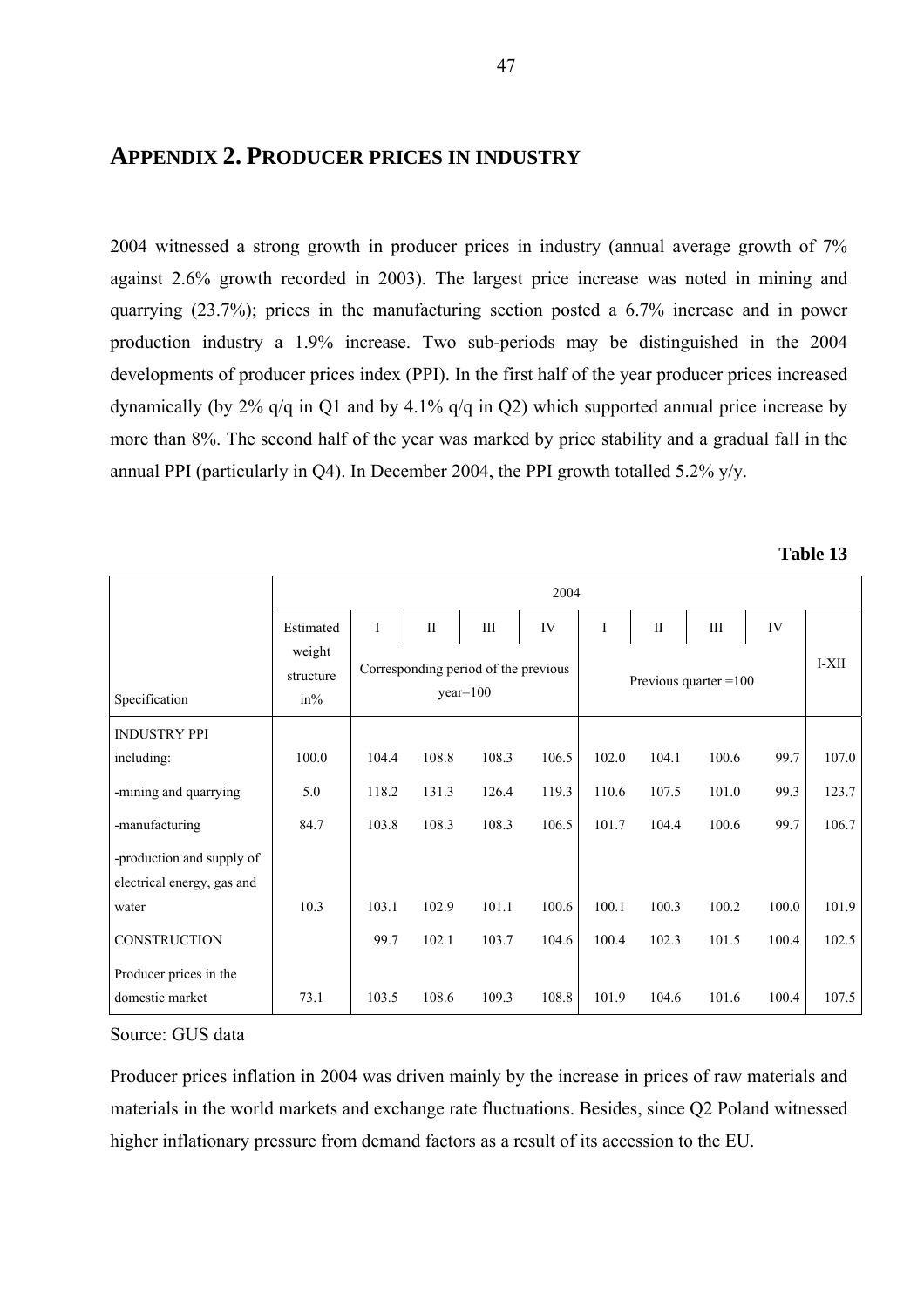First, 2004 saw an increase in prices of raw materials and materials in the world markets. Crude oil prices (Brent) expressed in USD posted an average annual increase of more than 31% which pushed up the average annual price indicator in division manufacture of coke and refined petroleum products by 37.4%. Copper prices in the world markets increased by more than 61% leading to more than 40% increase of prices in the metal ore mining division. The increase in prices of steel products of more than 50% in the international markets translated into 27.8% increase of prices in the metal manufacturing division. Coal prices in the international markets increased by more than 68% driving prices in the hard coal and brown coal mining division up by 23.1%.

#### **Figure 7**



**Growth rate of producer prices in industry and in particular sections** 

Second, price rise in 2004 Q1 was driven by zloty depreciation (increase of prices obtained in export trade, higher costs of imports).

Besides, as a result of Poland's accession to the EU, prices in food and beverages production rose (on average by 7.2% annually). Considering the importance of this section in industry (approximately 18% share), these increases had considerable impact on the total PPI.

On the other hand, the decline in price growth in the second half of 2004 was led by a fall in prices obtained in export trade, mainly, as a result of zloty appreciation (2004 Q 4 recorded a deflation in producer prices for export products on a year-over-year basis). On the other hand, as far as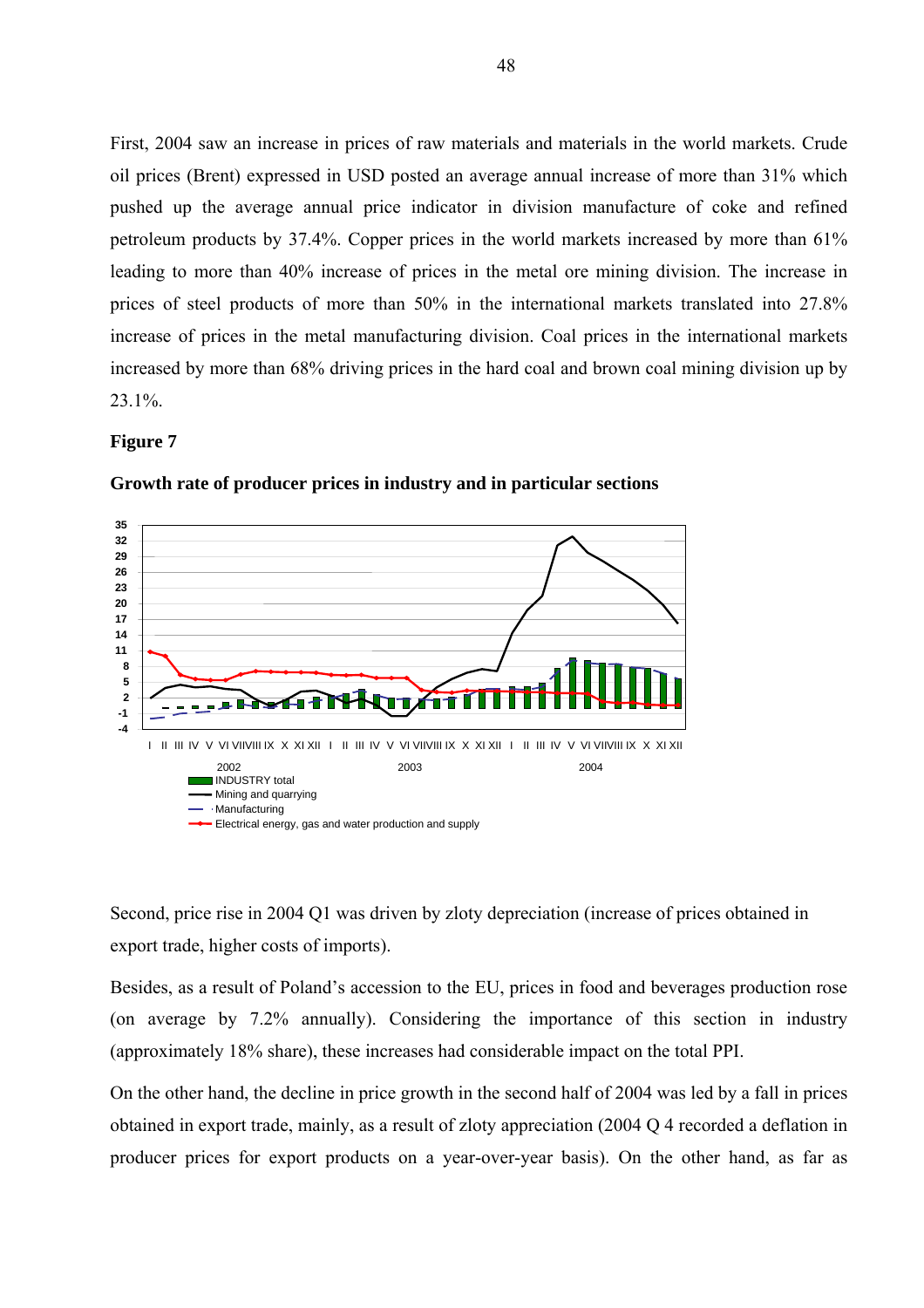domestic PPI is concerned, the period until the end of 2004 was marked by a high price growth rate (7.9% growth in December 2004).

### **Figure 8**

### **Total and domestic producer price index**



Estimated industry producer price index in the domestic market

The second half of 2004 saw prices of raw material in the world markets stabilise, except for crude oil prices, which contributed to the price stabilisation followed by the price fall in annual terms in sections largely dependent on raw materials i.e. metal production and coal mining.

In sections less dependent on raw materials and export production-oriented sections, the 2004 price increases were moderate; four sections (tobacco articles production, fibre mass and paper production, radio and television equipment production, medical instruments production) recorded an average annual deflation of producer prices.

Source: GUS data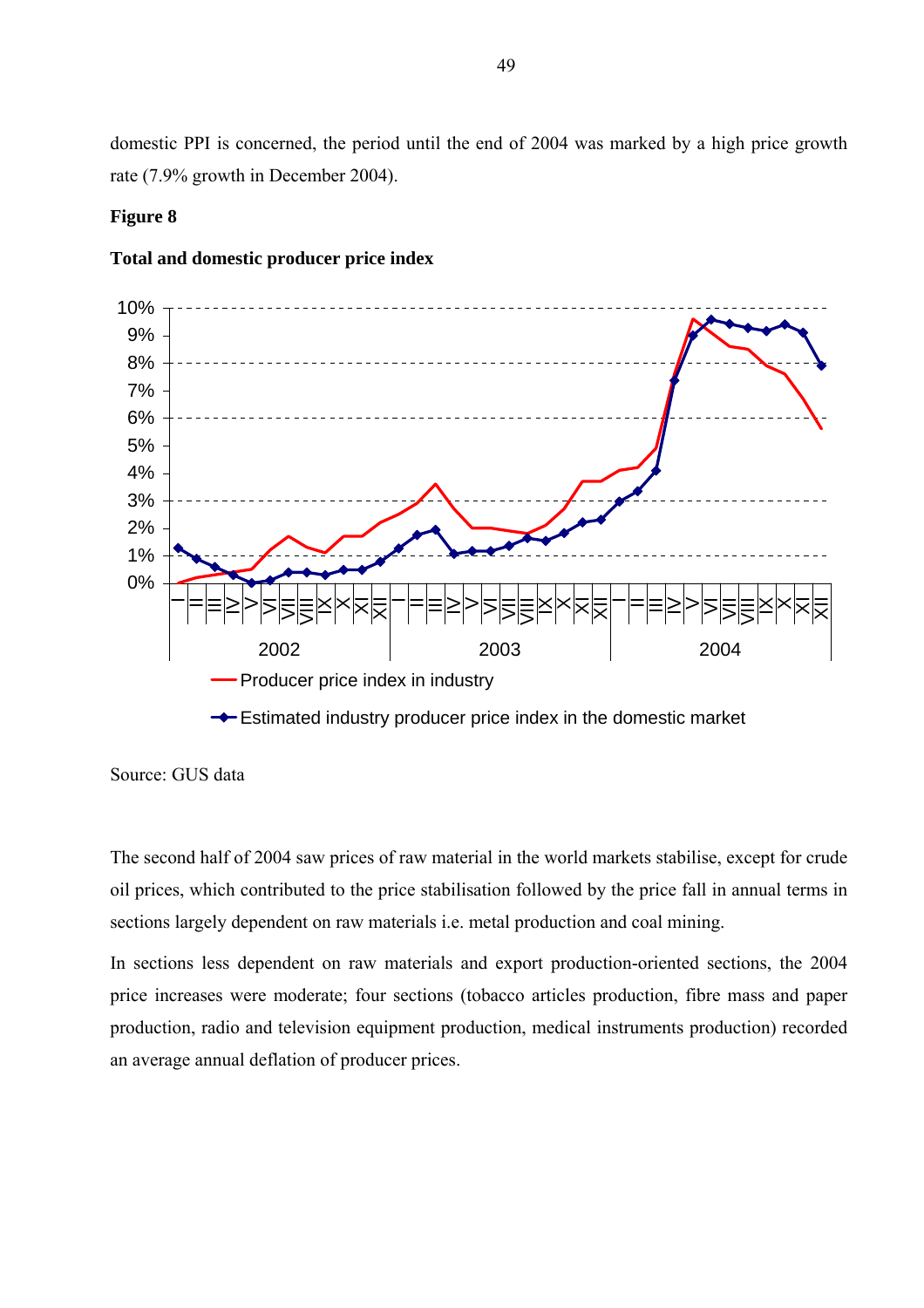# **APPENDIX 3. GDP AND DOMESTIC DEMAND**

In 2004, a 5% growth in domestic demand was recorded as compared with 2.6% growth in 2003. The accelerated growth of domestic demand stemmed mainly from the strong gross capital formation (12.1%), accompanied by higher level of total consumption (3.4%). In 2004, for the fifth consecutive year an improvement in net exports was recorded, while the pace of the reduction of its deficit was markedly lower than in 2003.

The equivalent of GDP on the side of production, namely the total value added  $13$  increased by 5.1% which resulted from strong revival in industry and market services (contribution to the total value added by 2.4 percentage point and 2.3 percentage point respectively). Recovery in the trade and repair sector<sup>14</sup> especially during the pre-accession boom was the main driving force behind accelerated revival in services. On the other hand, in industrial production increase was affected by growth in the manufacturing sector which was connected with the rising exports and improved competitiveness of the domestic market.

The GDP and domestic demand growth rates, and their relationship in the years 1996-2004 are shown in Table 14. The share of the domestic demand components in the GDP growth is shown in Figure 5; GDP and domestic demand dynamics by quarters are presented in Table  $15^{15}$ .



#### **Share of final demand components in the GDP growth**

<sup>&</sup>lt;sup>13</sup> GDP equals total added value increased by taxes on products (including import duties) and product subsidies.

<sup>&</sup>lt;sup>14</sup> 6.3% annual growth and 2.5 p.p. contribution to the increase in value added in the services section

 $15$  Contrary to the annual data, the quarterly data do not reflect the revision of national accounts as made by the CSO on 13 May, 2005.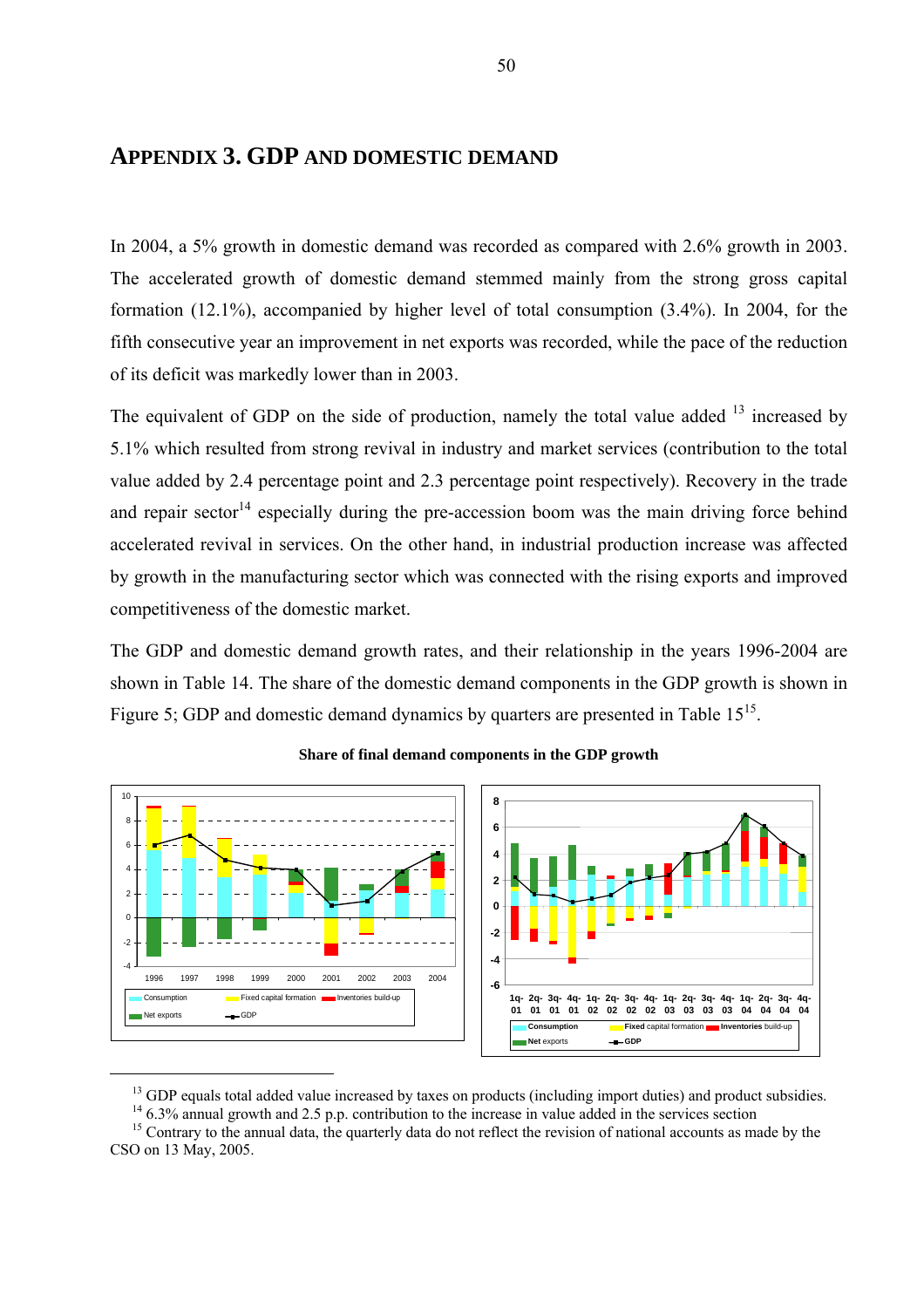Source: NBP calculations based on GUS data

#### **Table 14**

|                                                                     | 1996   | 1997                                            | 1998   | 1999   | 2000                            | 2001   | 2002   | 2003   | 2004   |  |
|---------------------------------------------------------------------|--------|-------------------------------------------------|--------|--------|---------------------------------|--------|--------|--------|--------|--|
|                                                                     |        | Dynamics (previous year $= 100$ , fixed prices) |        |        |                                 |        |        |        |        |  |
| <b>GDP</b>                                                          | 106.0  | 106.8                                           | 104.8  | 104.1  | 104.0                           | 101.0  | 101.4  | 103.8  | 105.4  |  |
| Domestic demand                                                     | 109.4  | 109.1                                           | 106.3  | 104.8  | 102.8                           | 98.4   | 100.8  | 102.6  | 105.0  |  |
| Consumption                                                         | 107.1  | 106.1                                           | 104.2  | 104.5  | 102.5                           | 101.7  | 102.7  | 102.5  | 103.4  |  |
| Individual consumption                                              | 108.6  | 106.9                                           | 104.8  | 105.2  | 102.8                           | 102.1  | 103.3  | 103.1  | 103.4  |  |
| Gross capital formation                                             | 119.5  | 120.8                                           | 113.8  | 106.1  | 103.9                           | 87.4   | 93.2   | 103.2  | 112.1  |  |
| Gross fixed capital<br>formation                                    | 119.7  | 121.7                                           | 114.2  | 106.8  | 102.7                           | 91.2   | 94.2   | 99.8   | 105.3  |  |
| <b>Exports</b>                                                      | 112.0  | 112.2                                           | 114.3  | 97.4   | 123.2                           | 103.1  | 104.8  | 114.2  | 110.2  |  |
| Imports                                                             | 128.0  | 121.4                                           | 118.5  | 101.0  | 115.6                           | 94.7   | 102.6  | 109.3  | 108.7  |  |
| Contribution of net exports to<br>GDP growth (percentage<br>points) | $-3.2$ | $-2.4$                                          | $-1.8$ | $-1.0$ | 1.0                             | 2.7    | 0.5    | 1.1    | 0.3    |  |
|                                                                     |        |                                                 |        |        | GDP structure in current prices |        |        |        |        |  |
| Domestic demand                                                     | 101.5  | 104.0                                           | 104.0  | 106.0  | 106.5                           | 103.7  | 103.3  | 102.5  | 102.0  |  |
| Consumption                                                         | 81.0   | 81.0                                            | 80.3   | 81.3   | 81.9                            | 82.9   | 84.5   | 83.6   | 81.9   |  |
| Capital formation                                                   | 20.5   | 23.0                                            | 24.6   | 24.9   | 24.7                            | 20.7   | 18.9   | 18.9   | 20.0   |  |
| Net exports                                                         | $-1.5$ | $-4.0$                                          | $-4.9$ | $-6.0$ | $-6.5$                          | $-3.7$ | $-3.3$ | $-2.5$ | $-2.0$ |  |

# **GDP and domestic demand 1996 – 2004**

Source: GUS data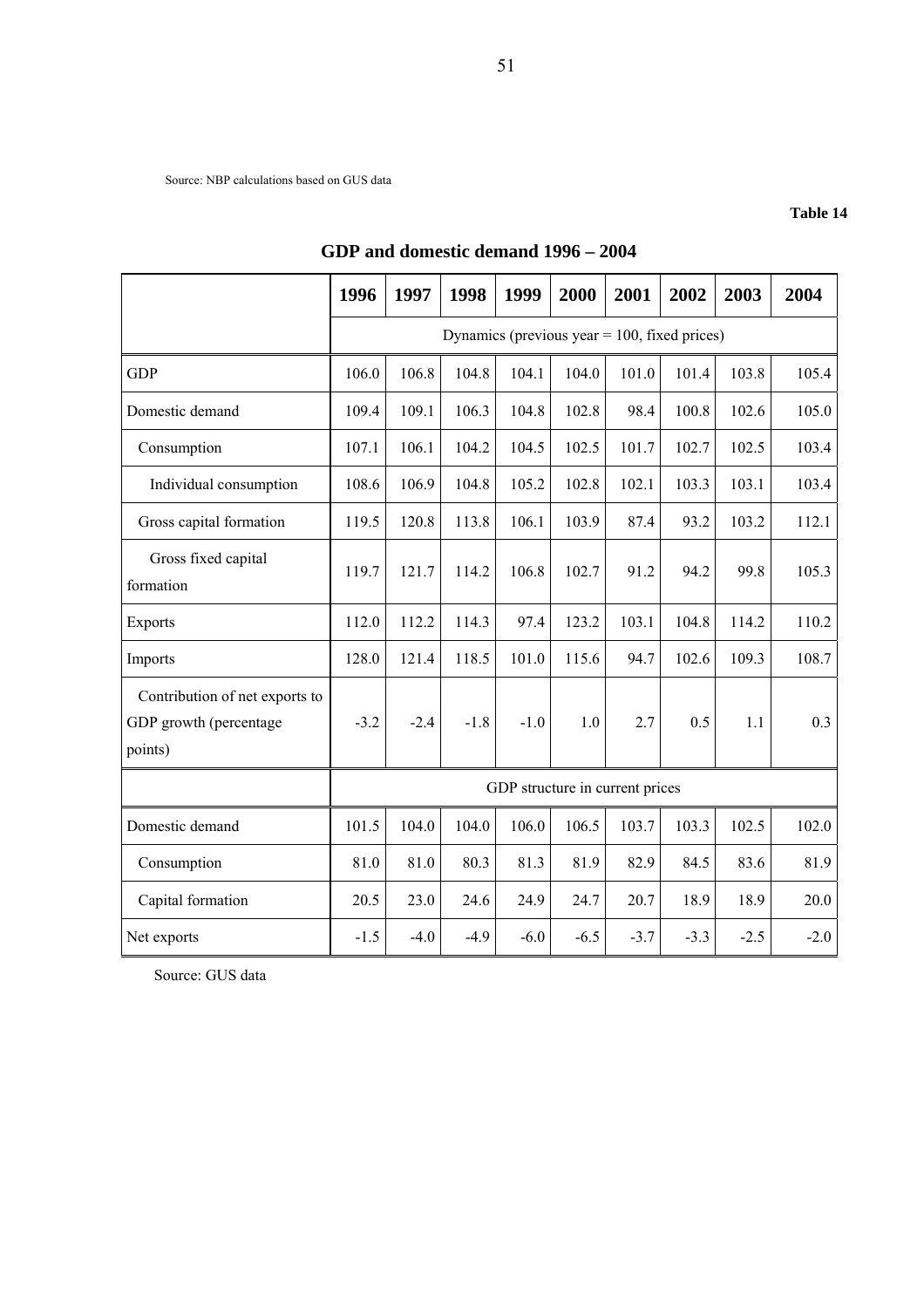|                                  |      |       | $J$ can $-$ 100) |           |                |           |
|----------------------------------|------|-------|------------------|-----------|----------------|-----------|
|                                  | Year | Q1    | Q2               | Q3        | Q <sub>4</sub> | $Q1 - Q4$ |
| Total value added                | 2004 | 106.4 | 105.6            | 104.5     | 103.8          | 105.0     |
|                                  | 2003 | 102.0 | 104.0            | 104.0     | 104.6          | 103.7     |
| Industry                         | 2004 | 114.4 | 112.7            | 107.4     | 105.1          | 109.7     |
|                                  | 2003 | 102.8 | 106.9            | 106.9     | 108.4          | 106.3     |
| Construction                     | 2004 | 96.1  | 97.2             | 96.8      | 101.4          | 98.6      |
|                                  | 2003 | 82.4  | 94.7             | 100.3     | 102.2          | 97.1      |
| Market services                  | 2004 | 105.7 | 105.1            | 104.9     | 104.2          | 105.0     |
|                                  | 2003 | 102.6 | 104.4            | 103.4     | 104.0          | 103.6     |
| <b>GDP</b>                       | 2004 | 106.9 | 106.1            | 104.8     | 103.9          | 105.3     |
|                                  | 2003 | 102.3 | 104.0            | 104.1     | 104.7          | 103.8     |
| Domestic demand                  | 2004 | 105.5 | 105.1            | 104.6     | 102.9          | 104.5     |
|                                  | 2003 | 102.6 | 102.1            | 102.5     | 102.7          | 102.5     |
| Total consumption                | 2004 | 103.3 | 103.5            | 102.9     | 101.5          | 102.8     |
|                                  | 2003 | 100.9 | 102.6            | 102.9     | 103.3          | 102.4     |
| Individual<br>consumption        | 2004 | 103.9 | 103.8            | 103.5     | 101.8          | 103.2     |
|                                  | 2003 | 101.3 | 103.8            | 103.5     | 103.8          | 103.1     |
| Gross capital<br>formation       | 2004 | 120.7 | 113.4            | 112.6     | 107.0          | 111.9     |
|                                  | 2003 | 115.6 | 99.7             | 100.9     | 101.0          | 102.8     |
| Gross fixed capital<br>formation | 2004 | 103.5 | 103.6            | 104.1     | 107.2          | 105.1     |
|                                  | 2003 | 96.3  | 98.9             | $101.0\,$ | 100.4          | 99.5      |

**GDP and domestic demand dynamics by quarters (corresponding period of the previous** 

**year = 100)** 

Source: GUS data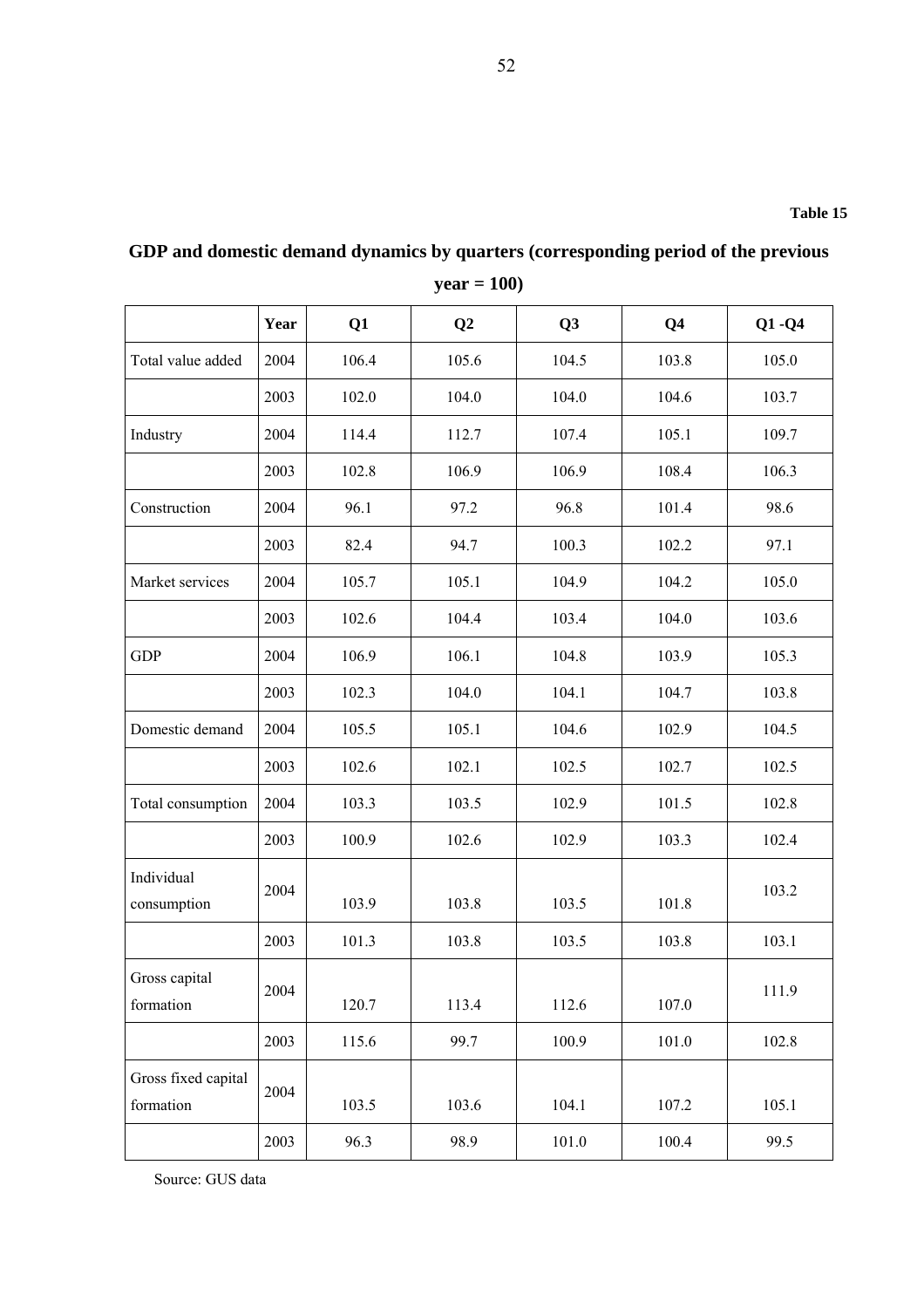High growth in gross capital formation in 2004 resulted from the rebuilding of the levels of tangible current assets after their steep decline in 2001-2002. Reduced growth in the build-up of inventories in 2004 Q4 shows that this process had been largely completed. Increased growth in the annual gross capital formation in 2004 was also driven by the increase in gross fixed capital formation recorded for the first time in four years (5.3%). 2004 Q 4 was marked by a particularly high growth in gross fixed capital formation. A clear rebound in investment was recorded in the corporate sector, particularly in manufacturing.

The growth rate of individual consumption in 2004 was stronger than a year ago and continued to exceed the growth rate of the purchasing power of households' gross disposable income. Despite further deterioration in the labour market conditions, real incomes on hired employment were at the previous year's level. Social benefits increased as well; however, their growth was lower than a year ago. Apart from higher disposable income, a major source of financing of the consumption growth in 2004 were increasing incomes from private business, incomes of private owners, unregistered incomes and the continuing, although weaker than a year ago, decline in household savings.

In 2004 the high growth rate in exports continued, which was supported by the improvement in the world business conditions, Poland's accession to the EU and the exchange rate of the zloty which was favourable for exporters. Import growth continued at a high level, however net export contribution to the GDP growth remained positive, albeit considerably lower than in 2003. 2004 saw further improvement in the external imbalance as measured with the fall in foreign savings<sup>16</sup> in relation to GDP to approximately 1.5% from the level of 2.2% recorded in 2003. The decline in foreign savings was accompanied by the rise in domestic savings in relation to GDP from 16.7% in 2003 to 18.6% in 2004 which was the result of clear improvement in the financial condition of enterprises. The savings rate in the economy was adversely affected by the widening deficit of public finance and a falling tendency of household savings.

<sup>&</sup>lt;sup>16</sup> According to national accounts.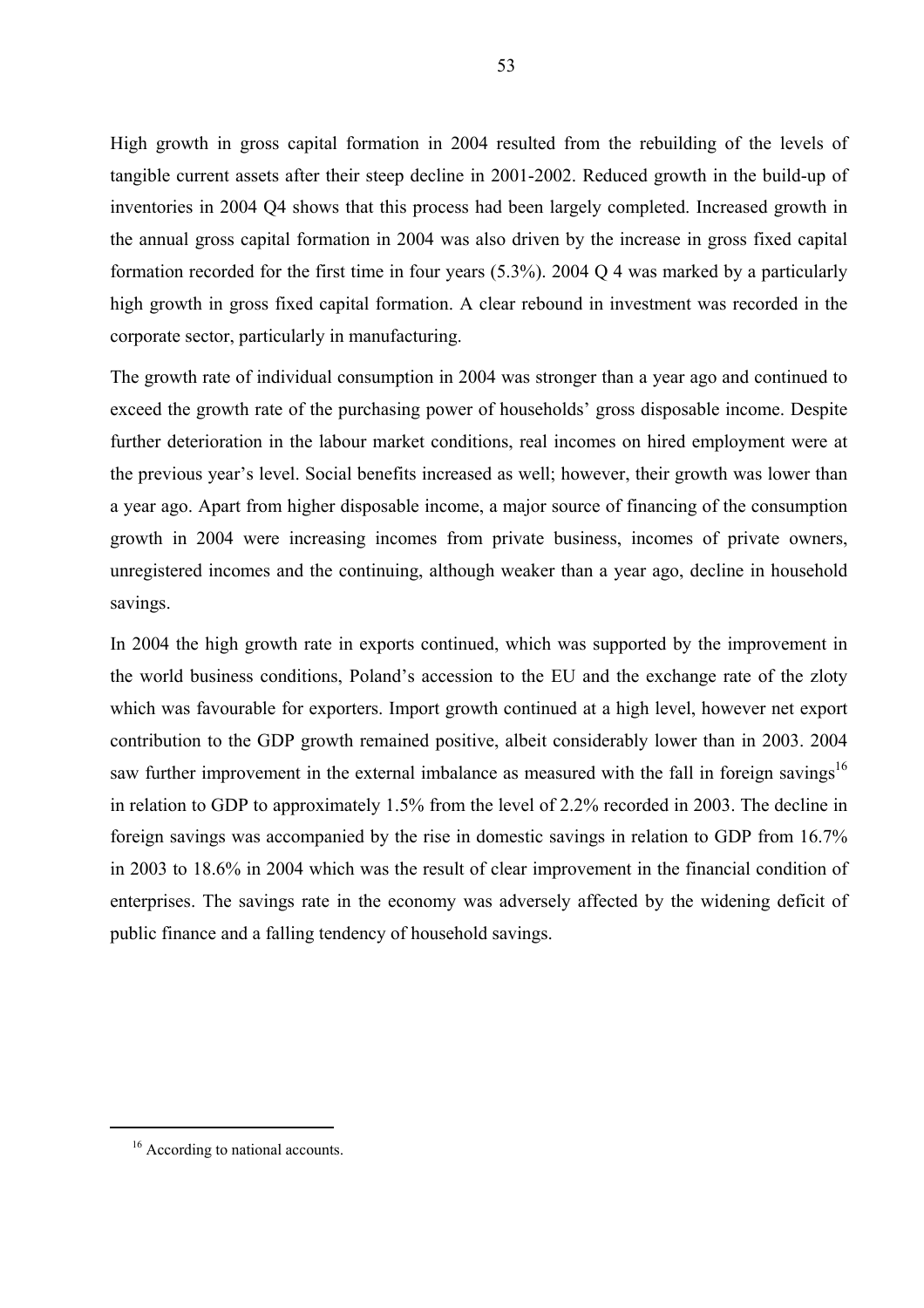# **APPENDIX 4. EXTERNAL IMBALANCE**

In 2004 the current account deficit decreased for the fifth consecutive year. According to preliminary estimates, it totalled EUR 2.96 billion, i.e. was EUR 1.15 billion lower than in 2003 and EUR 8.76 billion lower than in 1999. As a result, the current account deficit - as a percentage of GDP – fell during the last five years from 8.1% to 1.5%. The improvement in the current account deficit in 2004 resulted mainly from a positive balance on current transfers $^{17}$  and services and reduction in the trade deficit in goods. The current account deficit deepened further as a result of the increase in the negative balance in incomes.



Source: NBP data

Source: NBP data

 $17$  The improvement in the balance of this item of the current account was driven mainly by EU transfers whose net inflow recorded in this part of the balance of payments amounted to EUR 0.94 billion in 2004.The remaining part of the EU transfers of EUR 0.62 billion was registered of the capital account.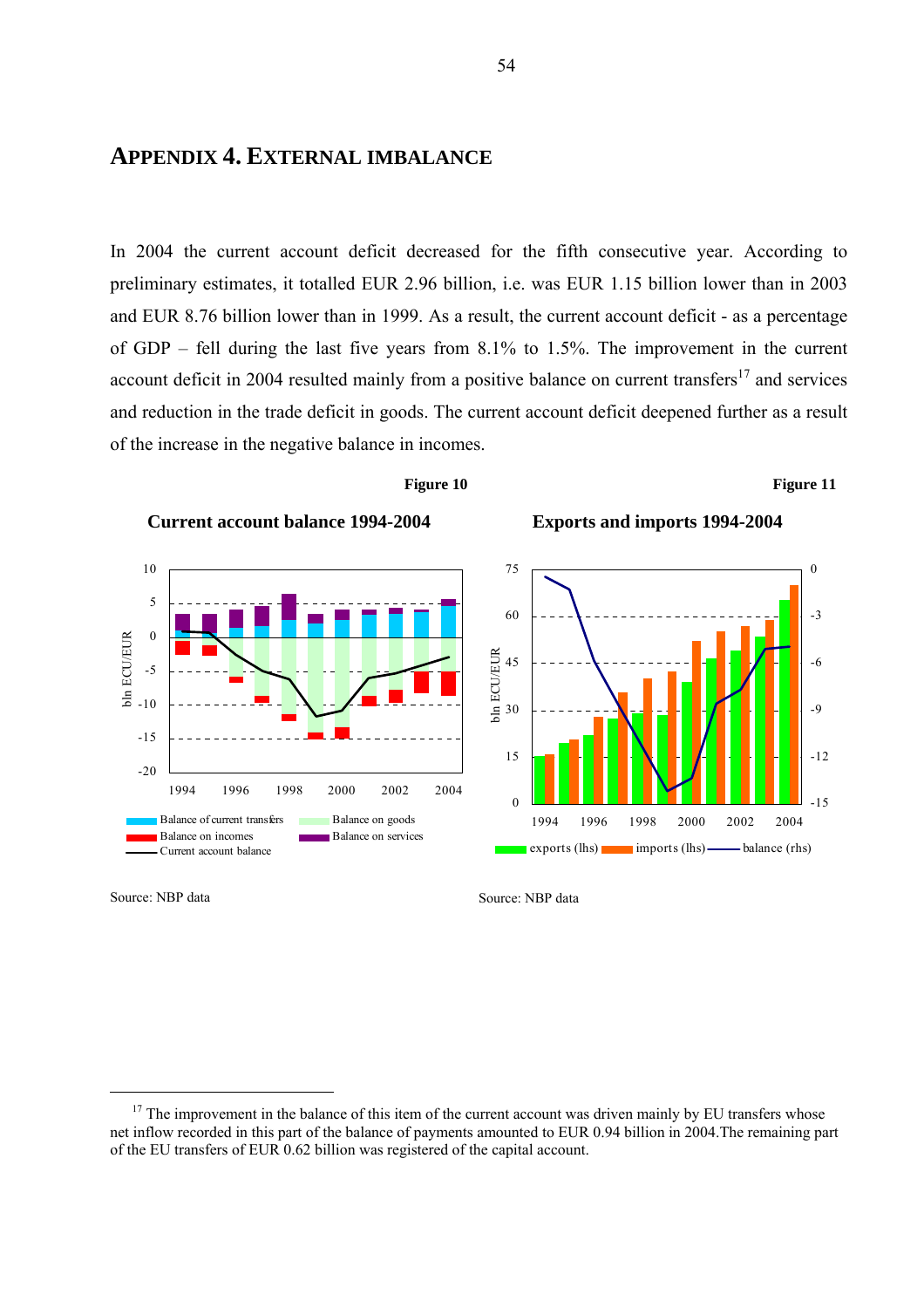The values of the balance of trade in goods were affected by the depreciation of the American dollar against the euro, lowering the dynamics of turnover expressed in euro against the dynamics in USD and PL $N^{18}$ .

The 2004 growth in the balance of trade in goods (in euro terms) was higher than the 2000 growth. Accelerated export growth was driven by:

- $\bullet$  increase in the import demand in economies of Poland's major trading partners<sup>19</sup>,
- activity of enterprises with foreign capital participation, as demonstrated by high export growth in groups with the biggest participation of foreign companies (plant and machinery and transport equipment). Additionally, in 2004 their share in the exports to Russia increased considerably,
- increase in the world demand for metallurgical products and coal pushing up their prices in the international markets,
- effects of EU accession. Poland's accession to the EU had a particularly positive impact on the sales of agricultural products. The growth in agricultural exports between May and December 2004 more than doubled as compared with the pre-accession period. On the one hand, it was the result of the elimination of customs duties in agricultural trade with the EU countries, and, on the other hand, export subsidies paid to Polish agricultural products exported to third countries.
- competitive advantage of Polish exporters against foreign partners measured with changes in the real effective rate of exchange deflated with unit labour costs (REER ULC). Improvement in the competitiveness measured in this way was clearly visible in the first half of 2004 (21% fall in REER ULC against the corresponding period of 2003). Since 2004 Q3 a gradual weakening in the competitive position of Polish exporters has been witnessed which was supported by zloty appreciation and a lower drop in unit labour costs in Poland. Overall, the

 $18 \text{ In } 2004$ , export receipts denominated in EUR increased by 22.0% against the previous year. This increase almost doubled as compared with the 2003 increase (9.1%). The value of import expenditure grew by 19.1% against 3.3% growth recorded in 2002. In 2004, the value of export receipts expressed in USD grew by 33.8% (against 30.5% growth recorded in 2003) while the value of import expenditure grew by 30.6% against 23.6% growth recorded in 2003. The PLN-expressed value of export receipts in 2004 grew by 25.1% (against 24.5% growth recorded in 2003) and the value of import expenditure grew by 22.3% (against 17.9% growth in 2003).

<sup>&</sup>lt;sup>19</sup> Accelerated economic growth in Germany (GDP rose by 1.6% in 2004 after a three year period of stagnation). led to a nearly doubling of the rate of growth of exports to this country as compared to the previous year.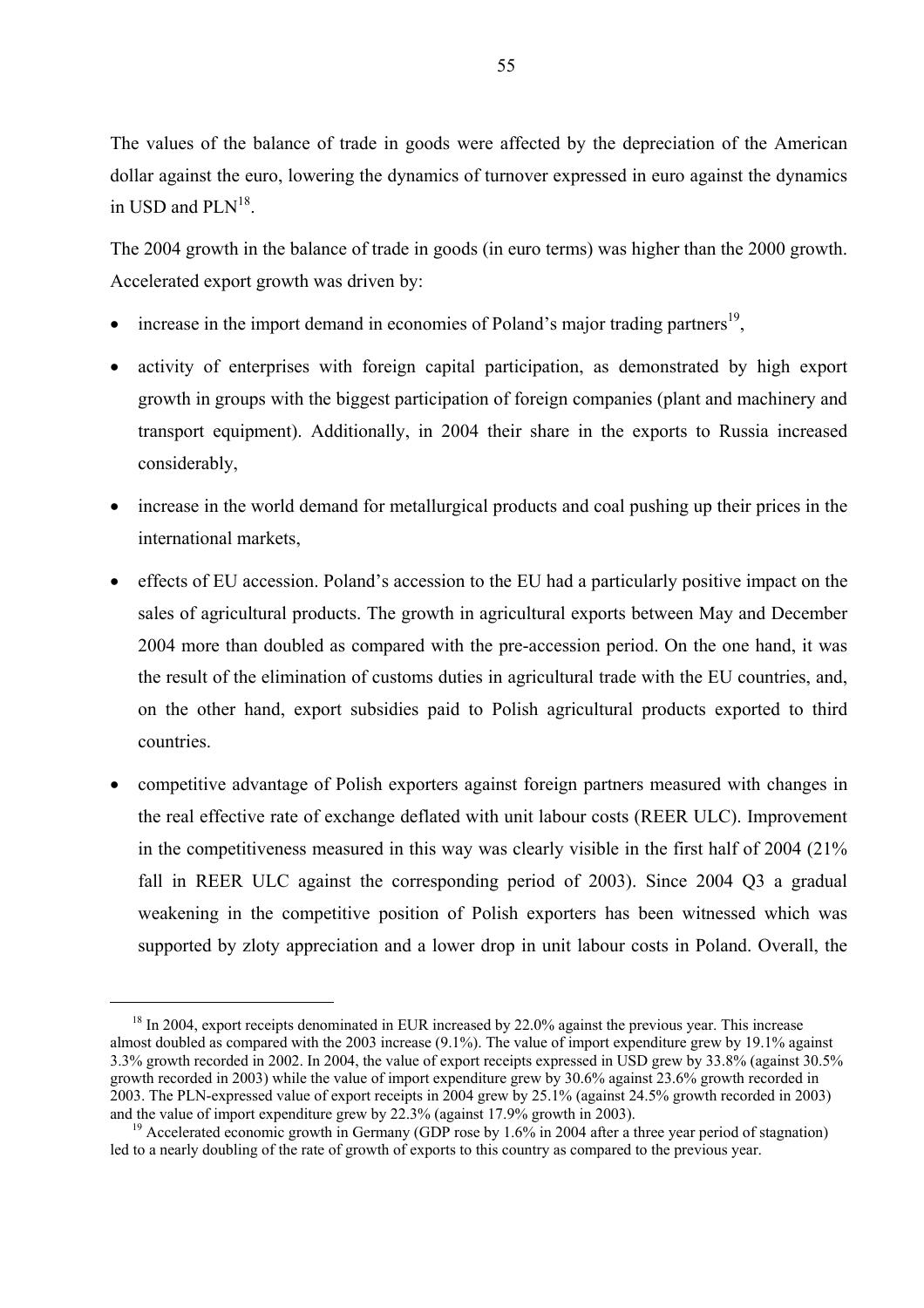average REER ULC in 2004 decreased by 11.1% combined with a fall in the unit labour costs in manufacturing expressed in zloty by 8.8% as compared with 200320

Import growth accelerated as a result of the following factors:

- increase in the supply imports connected with the growth in export-bound production,
- higher prices of raw materials, mainly crude oil, in the world markets,
- at the beginning of 2004, anticipated EU accession connected with implementation of higher VAT rates.

#### **Figure 12**



### **Current account deficit versus foreign investment inflow 1996-2004**



2004 witnessed an improvement in the financing structure of the current account deficit (Figure 12 and Table 16). It was fully financed and even exceeded by the inflow of long-term foreign capital in the form of direct investment (against nearly 85% in 2003). This improvement resulted from a marked reduction in the current account deficit with direct investment being kept at the existing level (EUR 3.5 billion). The above mentioned inflow was concurrent with the inflow of portfolio

 $20$  REER ULC for 2004 Q4 were computed using the ECB estimates.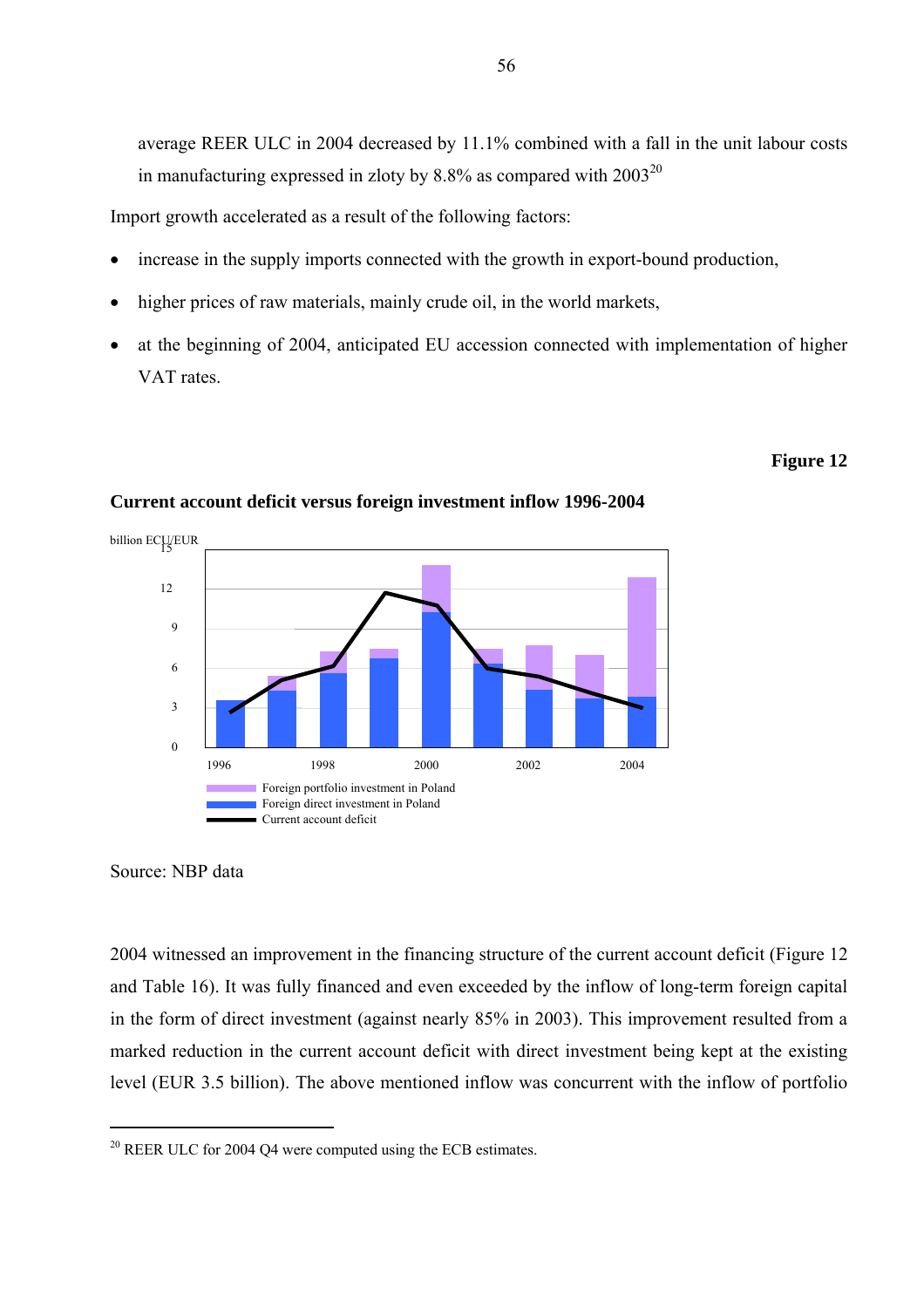investment of EUR 8.0 billion, mainly debt securities. The majority of warning indicators remained at a safe level.

#### **Table 16**

| <b>Warning indicator</b>                                                        | 2001      | 2002     | 2003     | 2004     |
|---------------------------------------------------------------------------------|-----------|----------|----------|----------|
| Current account balance / GDP                                                   | $-2.9\%$  | $-2.7\%$ | $-2.2\%$ | $-1.5\%$ |
| Trade balance /GDP                                                              | $-4.2\%$  | $-3.8\%$ | $-2.8\%$ | $-2.3%$  |
| Direct investment/ current account balance                                      | $107.7\%$ | $76.7\%$ | 84.9%    | 143.8%   |
| (Current account balance – direct investment)/ GDP                              | $0.2\%$   | $-0.6\%$ | $-0.3\%$ | $-11\%$  |
| Foreign debt servicing <i>/Exports</i> of goods and services                    | 31.5%     | 28.2%    | $30.7\%$ | 20.5%    |
| Foreign reserves expressed in terms of monthly imports of<br>goods and services | 5.5       | 5.1      | 4.8      | 4.0      |

# **Major warning indicators**

Source: NBP calculations based on the balance of payment on a transaction basis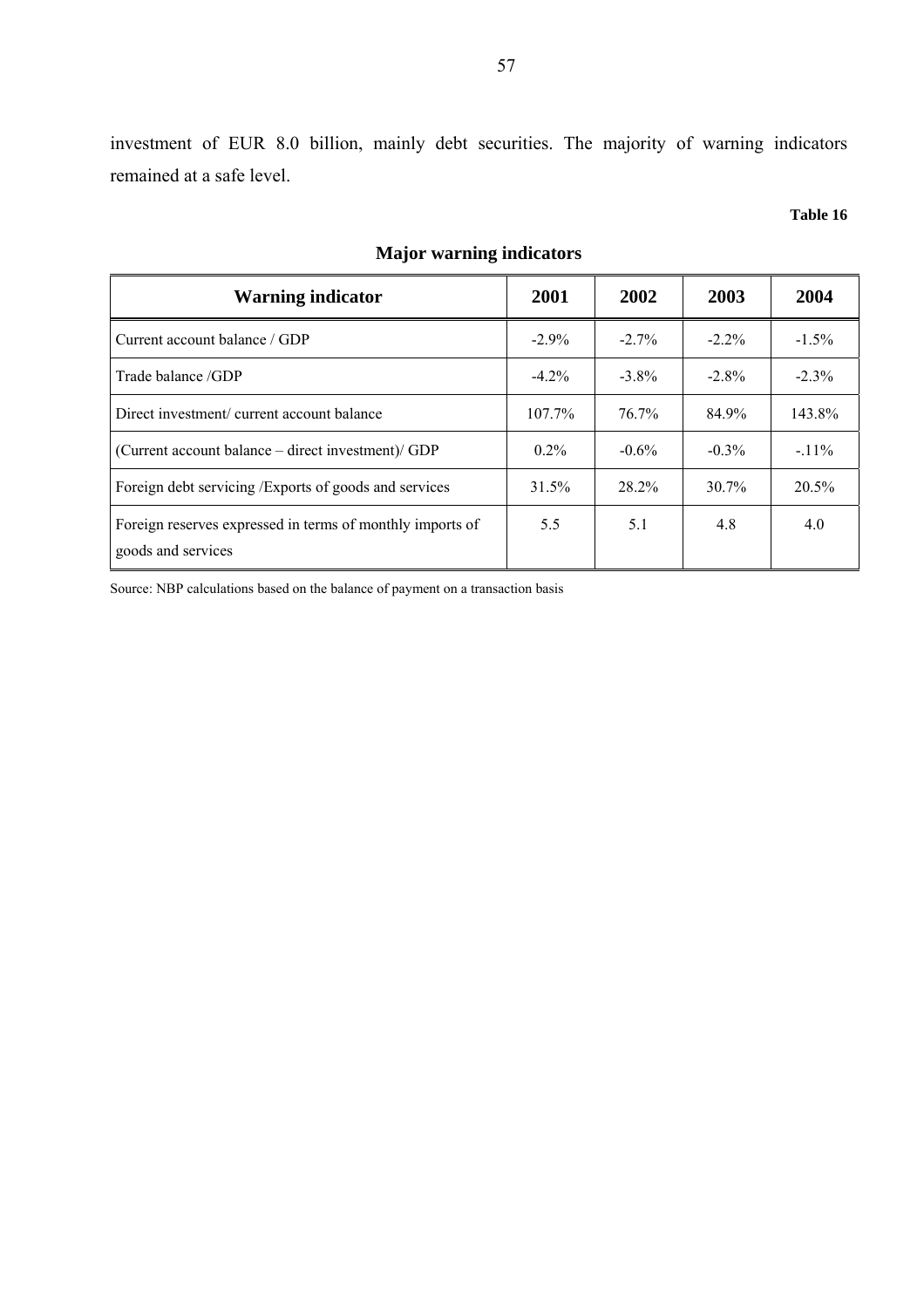# **APPENDIX 5. THE MONEY SUPPLY**

In 2004 the indebtedness of households in the banking sector reported a significant increase. In the first two quarters of 2004, the deposits of households decreased, but in the second half of the year the trend was halted. In the final months of 2004 a build-up was observed in households' deposits in the banking sector. In 2004 a negative annual growth rate in corporate loans was observed. However, at the end of 2004 the indebtedness of this sector in commercial banks, adjusted for exchange rate fluctuations, stood at a level comparable to that recorded in December 2003. Limited lending was accompanied by a considerable increase in deposits in corporate accounts. Nominal changes of deposits and credits were affected by a strong impact of zloty appreciation observed from 2004 Q2.

### **Loans to households**

2004 brought a climb in the value of loans to households. The sector's indebtedness in commercial banks rose in nominal terms by 13.5 billion zloty (13.3%). Adjusted for the impact of exchange rate fluctuations the growth was even bigger and amounted to 18.0 billion zloty (18.1%). Two periods of strong acceleration in the growth rate of loans were recorded in 2004 – April and October. Conducive to the significant lending rise in April were intensified purchases connected with fears of price rises after Poland's accession to the EU. In October, the recordbreaking accretion in household loans was the result of fund raising for the purchase of shares of bank PKO BP and WSiP publishing house, both privatised in a public offering.

The 2004 growth in household indebtedness was mainly fuelled by housing loans, but starting from the middle of the year the contribution of consumer loans in total claims on this sector was on the rise. Adjusted for the impact of exchange rate fluctuations, in the whole of 2004 the accretion in housing loans accounted for 65.3% of the total growth in household indebtedness, while consumer loans were responsible for 33.9% of the growth. However, while in the first half of 2004 the total growth in claims on households resulted from the hike in housing loans, in the second half of the year the contribution of consumer lending to the total credit growth for this sector slightly outpaced the share of housing loans. In December 2004, the contribution of housing credit in the household debt structure was equal to 43.1%, and in the case of consumer loans it amounted to 56.1%.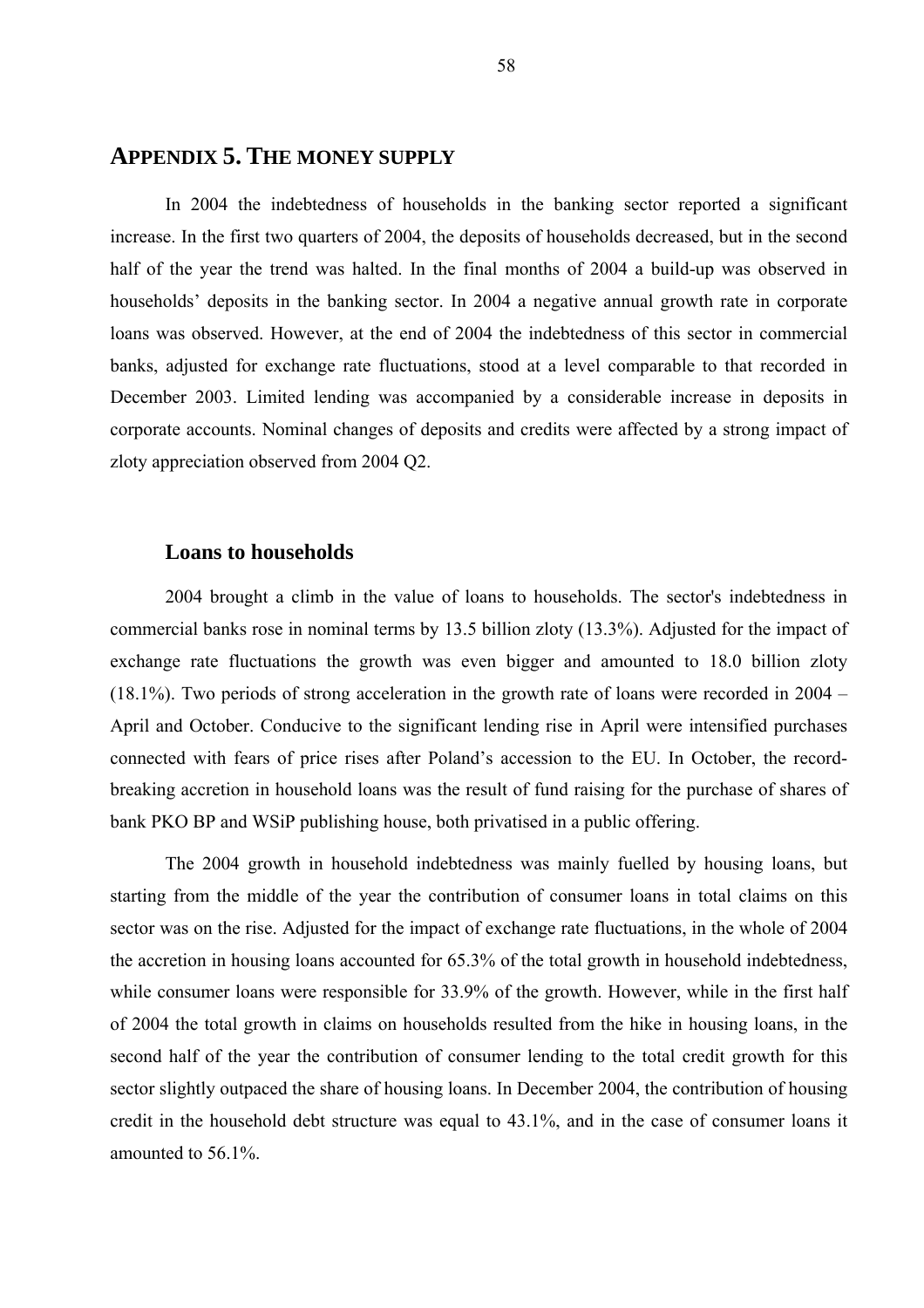2004 saw a rise in the average weighted interest on household loans – in December 2004 it reached 10.4% against 9.6% in January. Upward push on the cost of credit was exerted by the rises of the NBP's interest rates, while the growing competition in the sector of commercial banks and non-banking financial institutions, paired with a general improvement in the economic standing of households acted towards more liberal loan granting conditions.

#### **Figure 13**



# **Annual growth rate of claims on enterprises and households in the banking sector adjusted for exchange rate fluctuations**

Source: NBP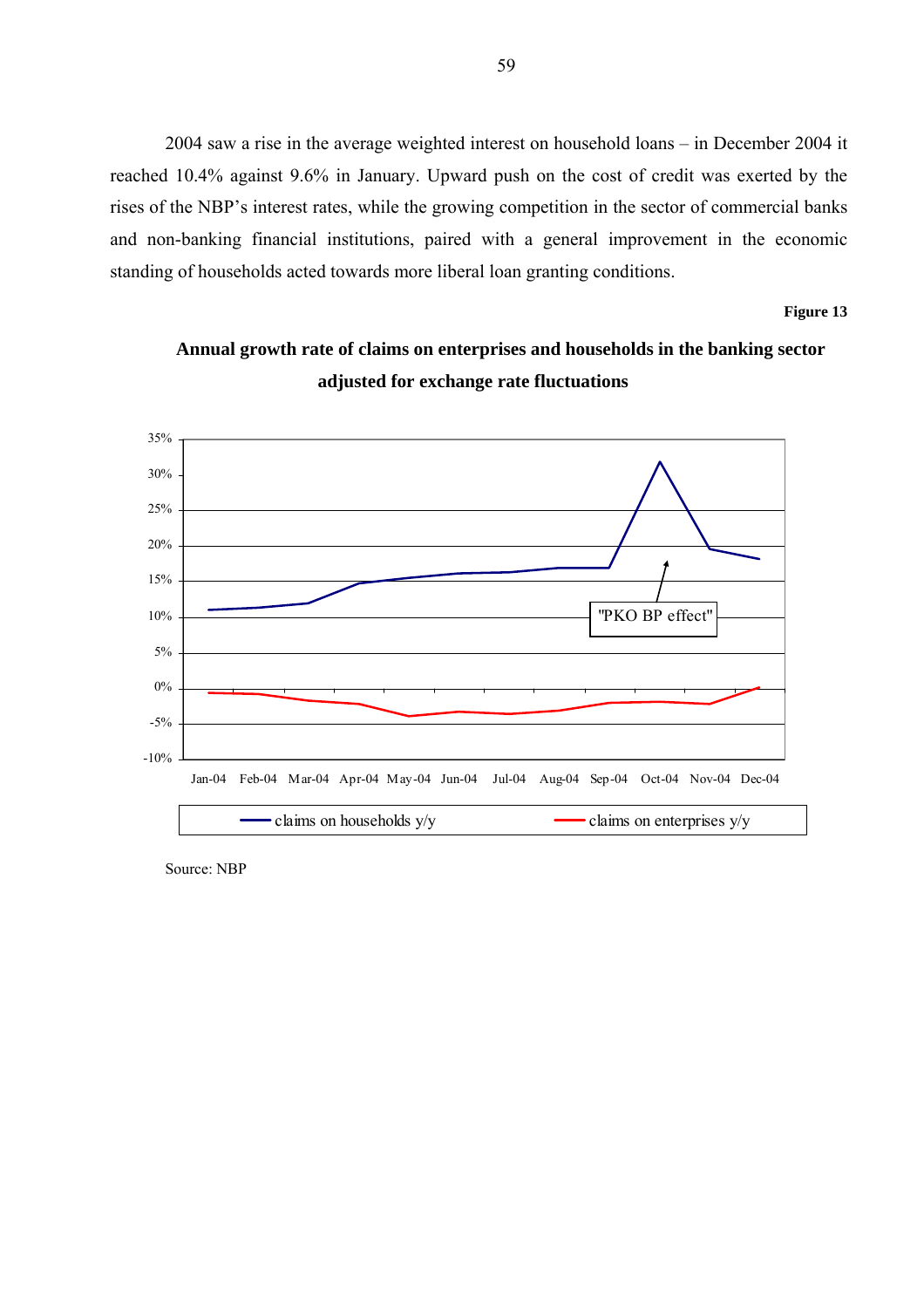# **Annual growth rate of housing loans to households (%, left-hand axis) and the interest rates on housing loans (%, right-hand axis)**



Source: NBP

#### **Loans to enterprises**

The economic recovery did not find full reflection in the corporate credit market. 2004 marked a slight growth in the lending volume for the sector. Even though nominal claims on enterprises in the banking sector slid down by 5.2 billion zloty (-3.9%), the drop was in full the result of zloty appreciation. Adjusted for the impact of exchange rate fluctuations, the indebtedness of the corporate sector in commercial banks rose by 0.1 billion zloty (0.1%).

Almost throughout the whole 2004 the annual growth rate of claims on enterprises, adjusted for exchange rate fluctuations, assumed negative values; only in December it was above zero. Following a drop in corporate loans in the first half of 2004, in the last months of the year a rise was observed, mainly due to working capital loans. This small growth in loans may be the result of a significant improvement of the financial standing of enterprises which occurred in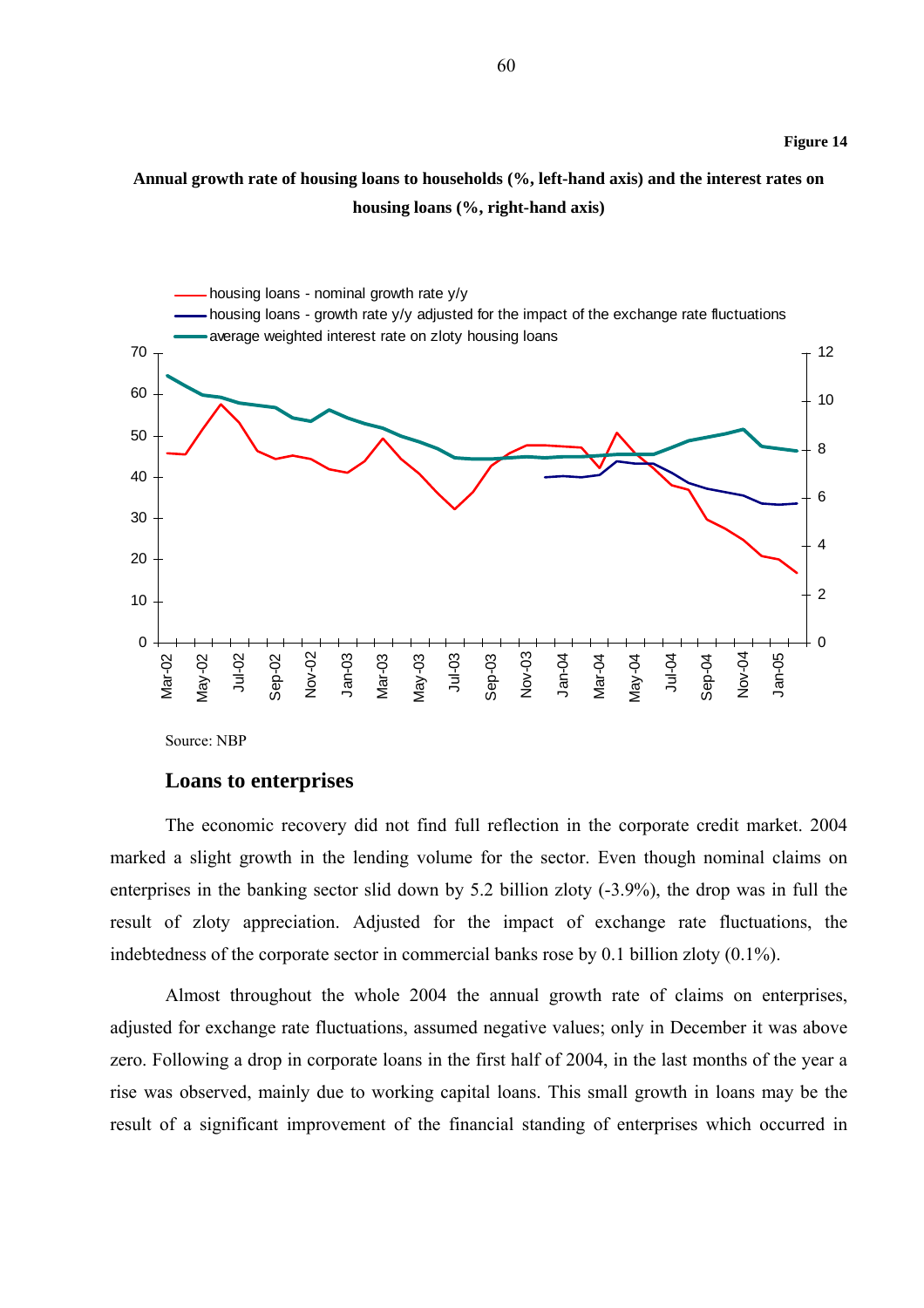2004. As enterprises have considerable own funds at their disposal they are able to finance their current activities without incurring debts in the banking sector.

Weighted average interest on corporate loans rose from 7.1% in January 2004 to 8.3% in December 2004. The NBP's survey studies indicate that in 2004 the level of loan interest rate was still not perceived by the entrepreneurs as a barrier to the development of their activity.

### **Deposits of households**

In the first half of 2004 a drop in household deposits occurred. However the annual growth rate of commercial banks' claims to this sector, adjusted for exchange rate fluctuations, was steadily rising and in September started to assume positive values. In December 2004 the deposits of households were 0.2 billion zloty (0.1%) higher than a year before. Adjusted for the impact of exchange rate fluctuations, the growth was considerably bigger as it amounted to 5.9% billion zloty  $(3.1\%)$ .

The banking sector is not the only place where households deposit their financial surpluses. In 2004, similarly to the previous year, the growth pace of financial assets of households held in non-banking financial institutions was well ahead of the increase in bank deposits. In the period, the value of investment fund units, Credit Unions deposits, government bonds and Treasury bills rose by 6.4 billion zloty (12.2%). This leads to the change in the structure of financial assets of households and a drop in the contribution of bank deposits therein.

### **Deposits of enterprises**

2004 marked a dynamic accretion of deposits in corporate accounts. Throughout the year the annual growth rate in this category exceeded 20%. In December 2004 corporate deposit level was 16.9 billion zloty (24.8%) bigger than 12 months earlier, while adjusted for exchange-ratefluctuation its growth came to 19.8 billion zloty (29.2%).

Strong rising tendency of corporate loans can be attributed to increased gains and the improvement of the financial standing of the sector amid the economic revival. The accretion of assets on the corporate accounts was particularly high in the period preceding Poland's EU accession. This accumulation was, on the one hand, accompanied by a strong rise in industrial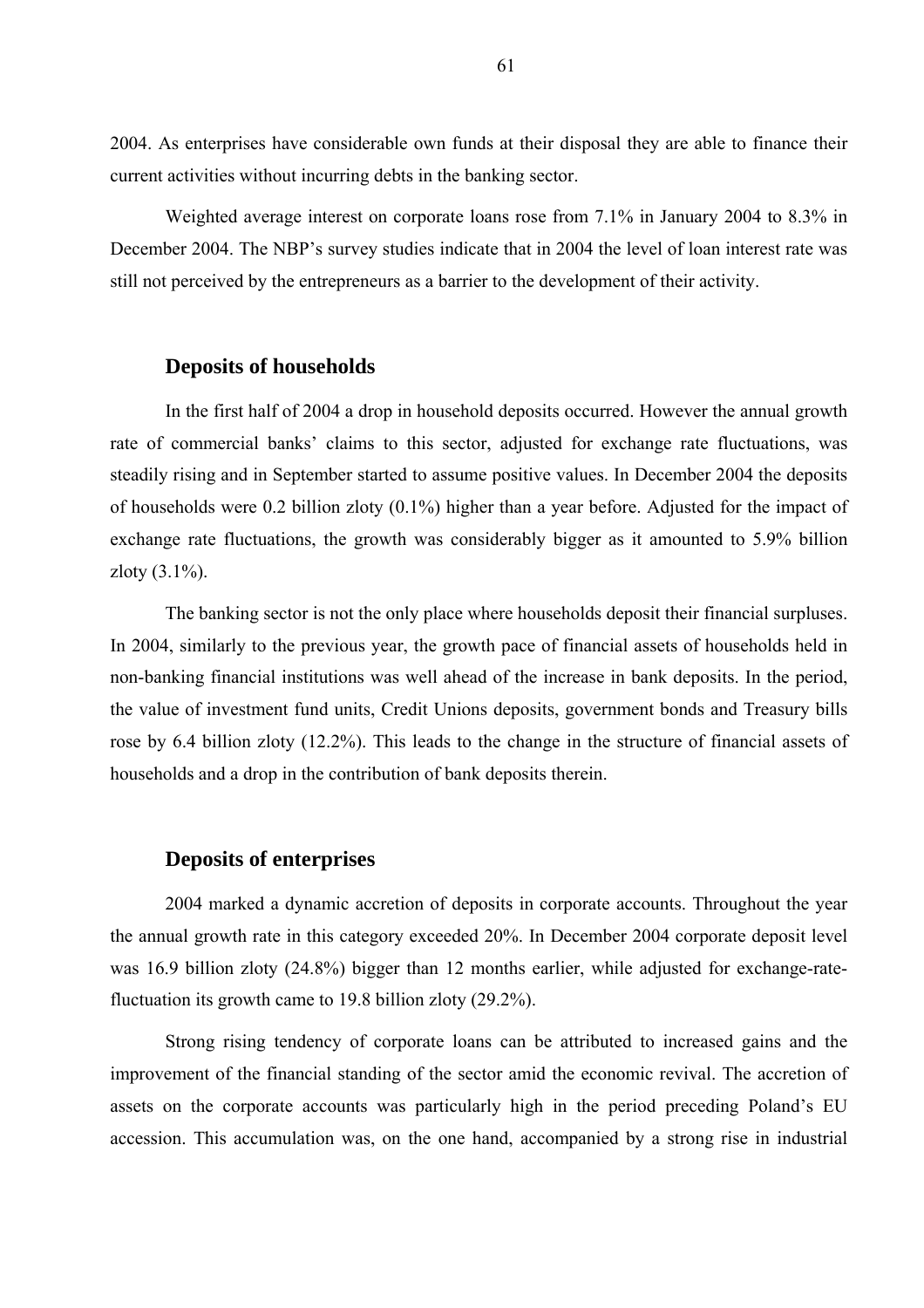output and retail sales brought about by intensified purchases of households, but a weak increase in investments on the other.

#### **Figure 15**

# **Annual growth rate of corporate and household deposits in the banking sector in adjusted for the impact of exchange rate fluctuations**



Source: NBP

### **Monetary aggregates**

The above discussed tendencies in the loan and deposit market find support in the changes to the main monetary aggregates (Table 17). In 2004 M3 money supply grew in nominal terms by 29.4 billion zloty (8.7%). Adjusted for the exchange rate fluctuations this growth was even larger as it equalled 38.3 billion zloty (11.3%). In consequence, in 2004 the annual growth rate of broad money supply was characterised with a rising trend. The rate grew from 4.8% in January to 11.3% in December 2004.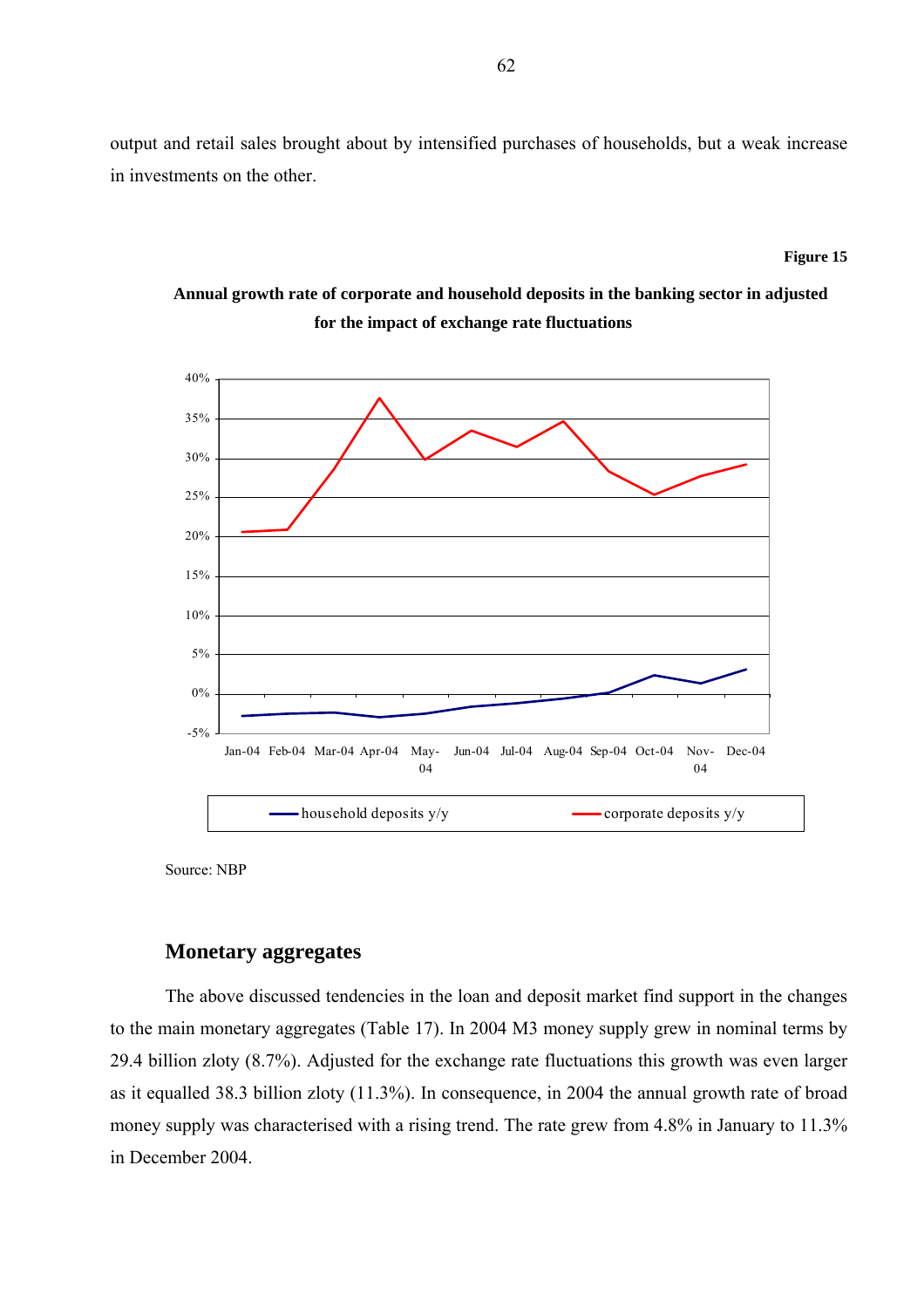2004 brought a sizeable fall in the growth dynamics of notes and coin in circulation excluding bank vault cash. The annual growth rate of cash decreased from 15.9% in January to 3.2% in December 2004. These changes should be interpreted as return to balance after a period of a very high growth rate of notes and coin in circulation, which had persisted ever since the start of 2002. The contribution of currency in circulation excluding vault cash in M3 money aggregate fell from 14.5% in December 2003 to 13.7% at the end of 2004.

**Table 9** 

| Specification                                              | As of<br>31 Dec 2003 | As of<br>31 Dec 2004 | Growth        | <b>Annual</b><br>nominal<br>growth rate | <b>Annual</b><br>real<br>growth<br>rate <sup>a</sup> |
|------------------------------------------------------------|----------------------|----------------------|---------------|-----------------------------------------|------------------------------------------------------|
|                                                            | <b>PLN</b> billion   |                      | $\frac{0}{0}$ |                                         |                                                      |
| I. M1 money supply                                         | 158 064.7            | 175 780.4            | 17 715.7      | 11.2                                    | 6.5                                                  |
| II. M3 money supply                                        | 340 048.9            | 369 470.1            | 29 421.2      | 8.7                                     | 4.1                                                  |
| 1. Notes and coin in circulation<br>(excluding vault cash) | 49 417.0             | 50 775.5             | 1 3 5 8 . 6   | 2.7                                     | $-1.6$                                               |
| 2. Deposits and other liabilities                          | 288 347.3            | 311 747.9            | 23 400.5      | 8.1                                     | 3.6                                                  |
| 2.1. Households                                            | 192 441.5            | 192 585.1            | 143.5         | 0.1                                     | $-4.1$                                               |
| 2.2. Non-monetary financial<br>institutions                | 8 9 4 1.5            | 11 336.5             | 2 3 9 5 .0    | 26.8                                    | 21.4                                                 |
| 2.3. Non-financial corporations                            | 68 236.1             | 85 174.0             | 16 937.9      | 24.8                                    | 19.6                                                 |
| 2.4. Non-profit institutions<br>serving households         | 8 5 7 6 .7           | 8937.9               | 361.3         | 4.2                                     | $-0.2$                                               |
| 2.5. Local governments                                     | 8 791.1              | 11 320.7             | 2 5 2 9 . 6   | 28.8                                    | 23.3                                                 |

#### **Money supply in 2003-2004**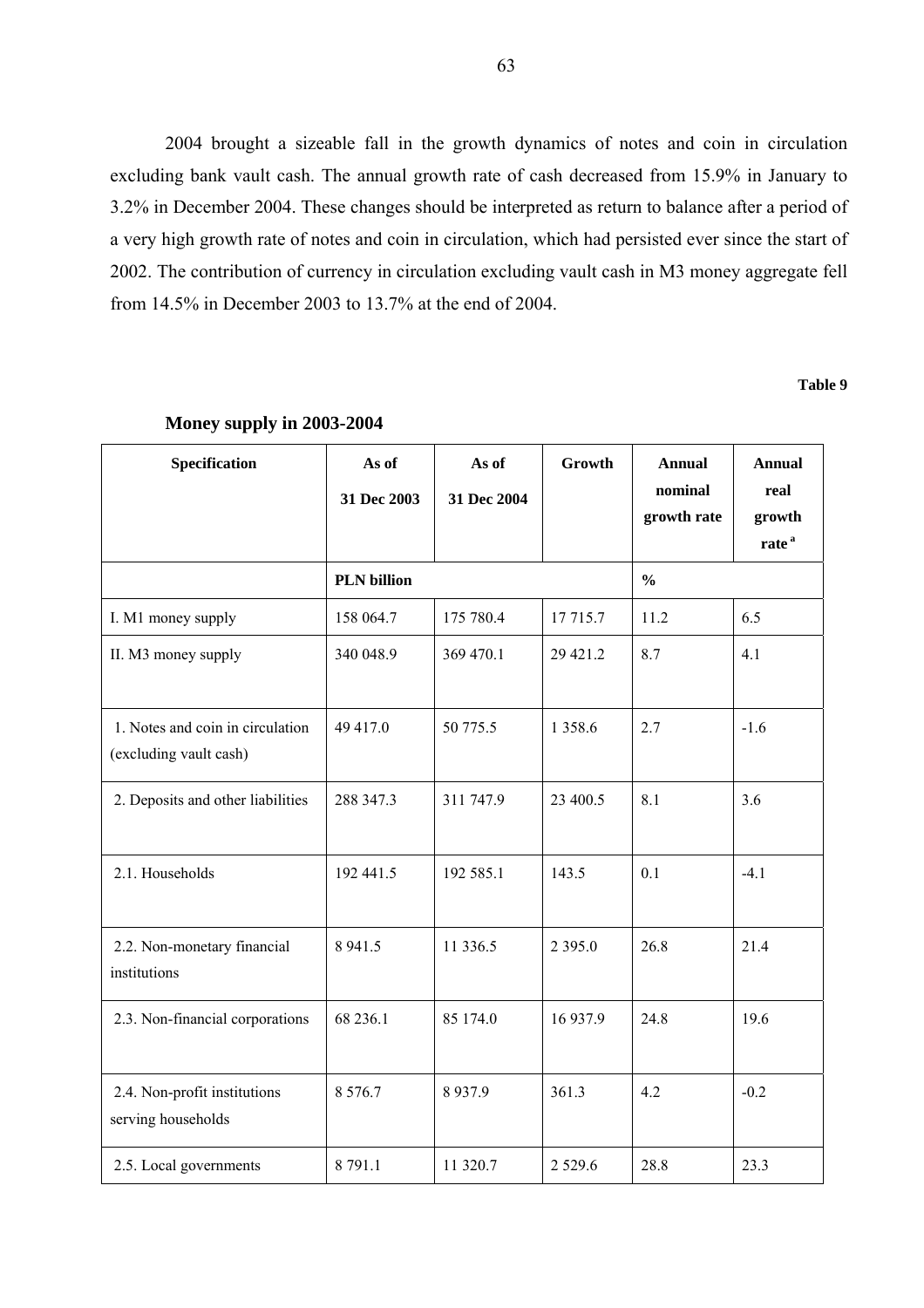| 2.6. Social security funds | 1 3 6 0.4   | 2 3 9 3 .6 | 1 0 3 3 .2  | 75.9  | 68.5  |
|----------------------------|-------------|------------|-------------|-------|-------|
| 3. Other M3 components     | 2 2 8 4 . 6 | 6 9 4 6.7  | 4 6 6 2 . 1 | 204.1 | 191.3 |

<sup>a</sup> Deflated by the CPI

Source: NBP

**Table 10** 

# **Claims of the banking system 2003-2004**

| <b>Specification</b>                          | As of<br>31 Dec 2003 | As of<br>31 Dec 2004 | Growth    | <b>Annual</b><br>nominal<br>growth rate | <b>Annual</b><br>real<br>growth<br>rate <sup>a</sup> |  |
|-----------------------------------------------|----------------------|----------------------|-----------|-----------------------------------------|------------------------------------------------------|--|
|                                               | <b>PLN</b> billion   |                      |           | $\frac{0}{0}$                           |                                                      |  |
| Total claims                                  | 264 268.1            | 271 812.1            | 7 5 4 4.0 | 2.9                                     | $-1.5$                                               |  |
| Households                                    | 101 970.3            | 115 485.9            | 13 515.6  | 13.3                                    | 8.5                                                  |  |
| Non-monetary financial<br>institutions        | 11 394.6             | 10 170.3             | $-1224.3$ | $-10.7$                                 | $-14.5$                                              |  |
| Non-financial corporations                    | 132 365.1            | 127 201.5            | $-5163.6$ | $-3.9$                                  | $-8.0$                                               |  |
| Non-profit institutions serving<br>households | 826.3                | 773.3                | $-53.0$   | $-6.4$                                  | $-10.4$                                              |  |
| Local governments                             | 12 852.7             | 13 377.7             | 525.0     | 4.1                                     | $-0.3$                                               |  |
| Social security funds                         | 4 8 5 9.1            | 4 803.4              | $-55.7$   | $-1.1$                                  | $-5.3$                                               |  |

a Deflated by the CPI

Source: NBP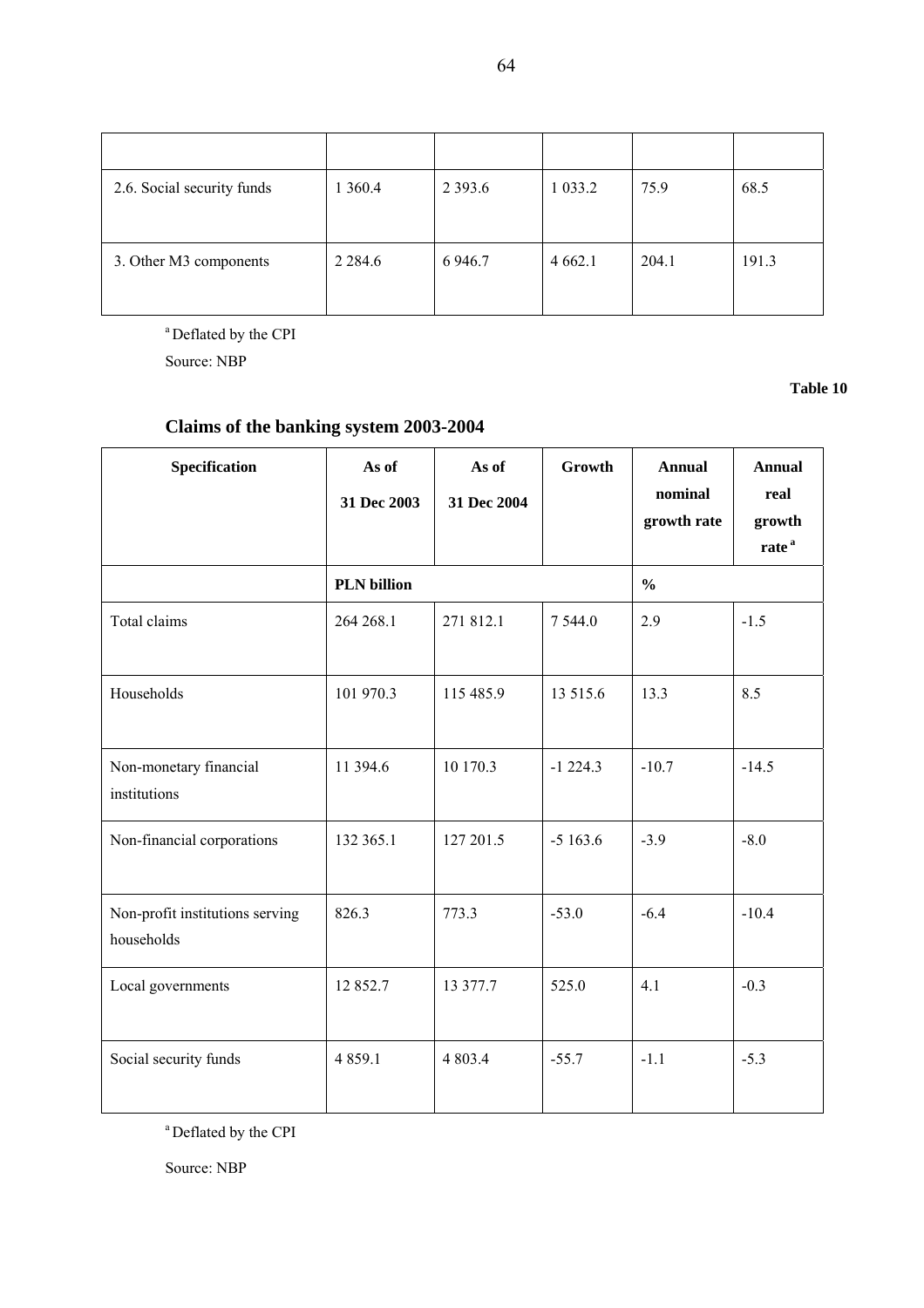

**Annual nomina growth rate of M1 and M3 aggregates**

Source: NBP

**Figure 16**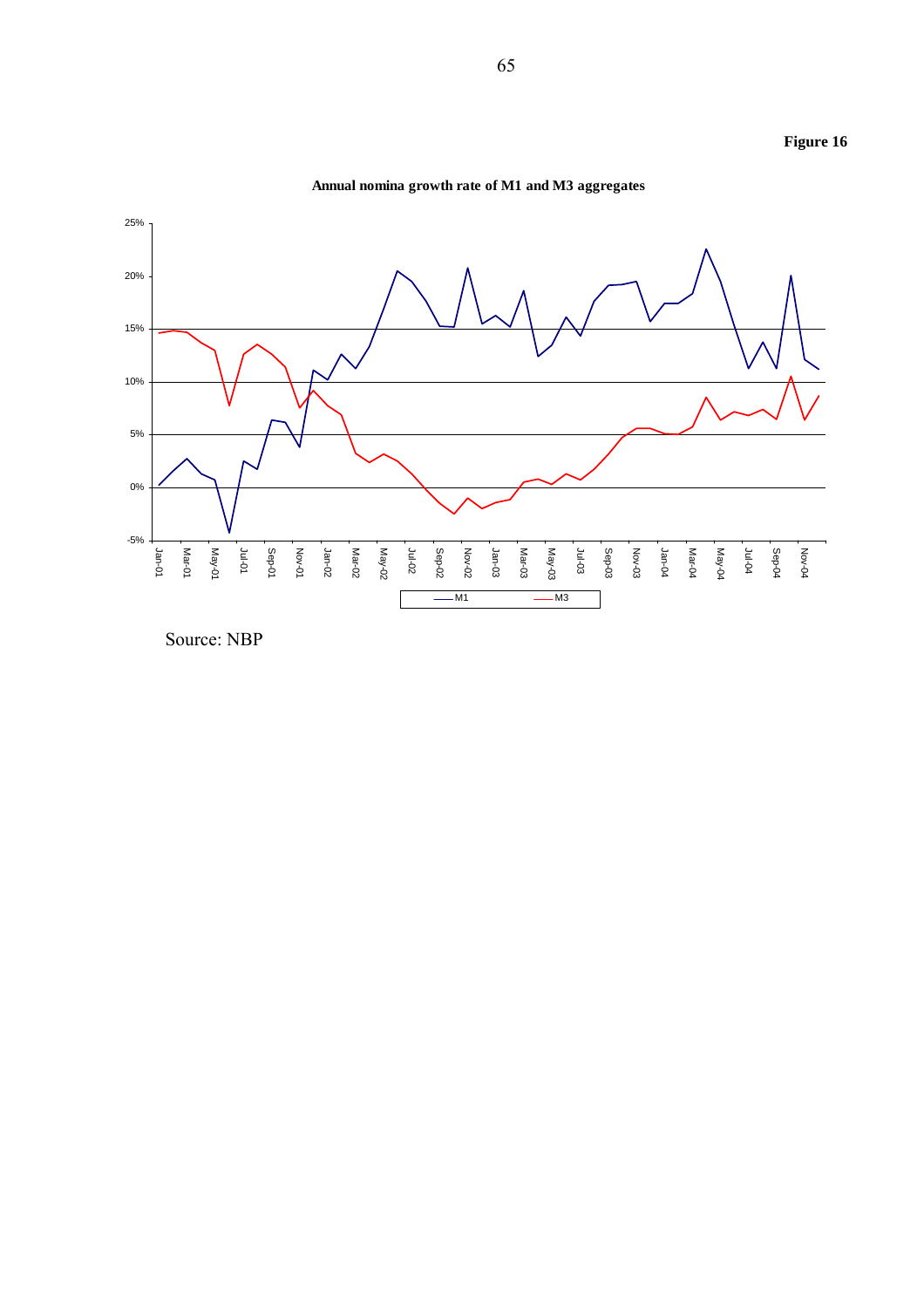# **APPENDIX 6. VOTING RECORDS OF MONETARY POLICY COUNCIL MEMBERS ON MOTIONS AND RESOLUTIONS IN 2004**

| <b>Date</b>    | Subject matter of motion or resolution         | <b>MPC</b> decision |      | <b>Voting of the Council members</b> |
|----------------|------------------------------------------------|---------------------|------|--------------------------------------|
| 30 March 2004. | Resolution on the rate of reserve requirement  |                     |      | For: L.Balcerowicz                   |
|                | of banks and the interest rate on the reserve  |                     |      | J.Czekaj                             |
| requirement    |                                                |                     |      | D.Filar                              |
|                |                                                |                     |      | S.Nieckarz                           |
|                |                                                |                     |      | M.Noga                               |
|                |                                                |                     |      | S.Owsiak                             |
|                |                                                |                     |      | M.Pietrewicz                         |
|                |                                                |                     |      | A.Sławiński                          |
|                |                                                |                     |      | H. Wasilewska-Trenkner               |
|                |                                                |                     |      | A. Wojtyna                           |
| 31 March 2004. | Resolution on the Rules and Regulations of the |                     | For: | L.Balcerowicz                        |
|                | Monetary Policy Council                        |                     |      | J.Czekaj                             |
|                |                                                |                     |      | D.Filar                              |
|                |                                                |                     |      | S.Nieckarz                           |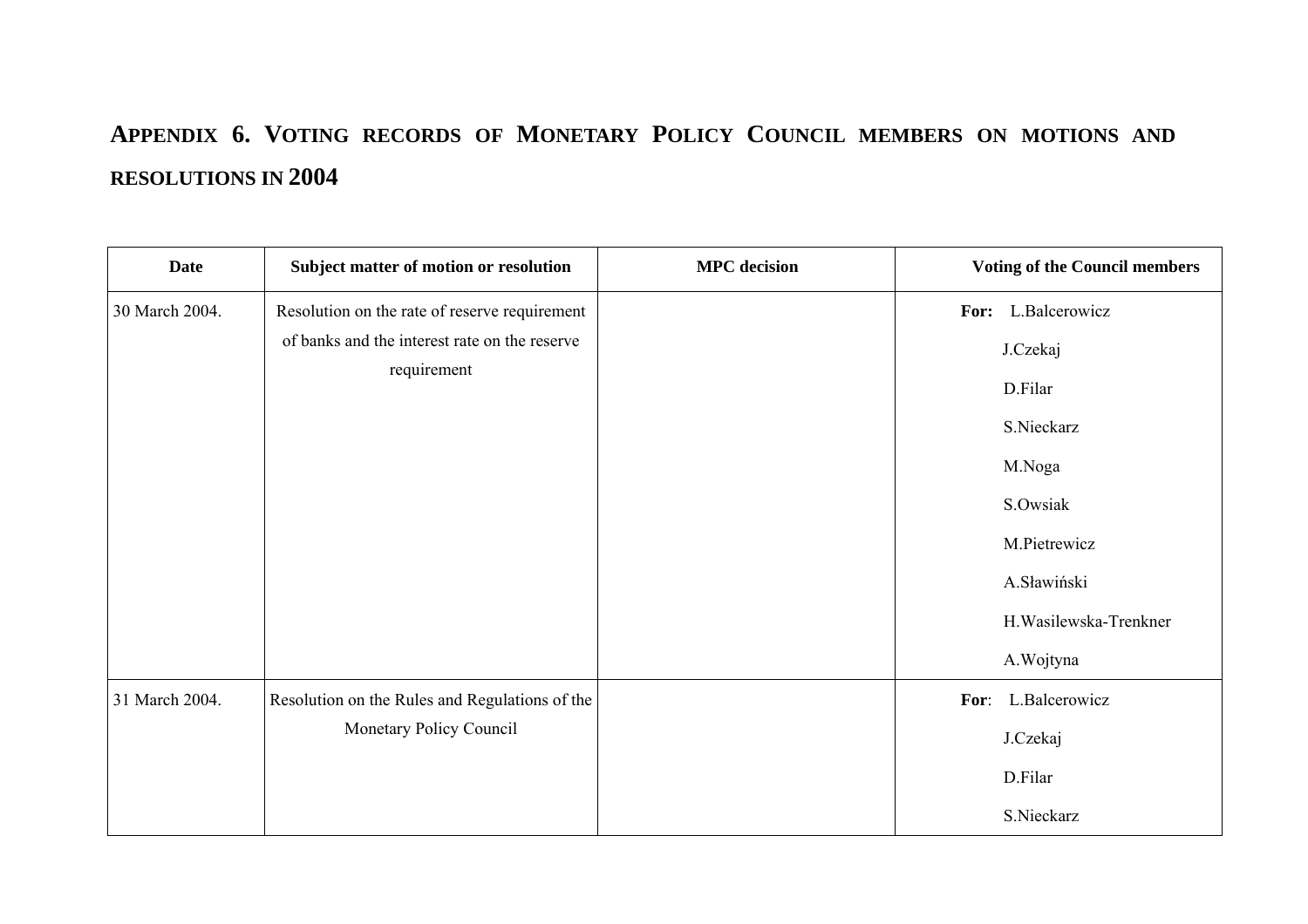|                |                                                               |  |          | M.Noga                 |
|----------------|---------------------------------------------------------------|--|----------|------------------------|
|                |                                                               |  | S.Owsiak |                        |
|                |                                                               |  |          | M.Pietrewicz           |
|                |                                                               |  |          | A.Sławiński            |
|                |                                                               |  |          | H. Wasilewska-Trenkner |
|                |                                                               |  |          | A.Wojtyna              |
| 26 April 2004. | Resolution on approving the National Bank of                  |  | For:     | L.Balcerowicz          |
|                | Poland's annual financial statement as of 31<br>December 2003 |  |          | J.Czekaj               |
|                |                                                               |  |          | D.Filar                |
|                |                                                               |  |          | S.Nieckarz             |
|                |                                                               |  |          | M.Noga                 |
|                |                                                               |  |          | S.Owsiak               |
|                |                                                               |  |          | M.Pietrewicz           |
|                |                                                               |  |          | A.Sławiński            |
|                |                                                               |  |          | H. Wasilewska-Trenkner |
|                |                                                               |  |          | A.Wojtyna              |
| 27 April 2004. | Motion to change the monetary policy bias to                  |  | For:     | L.Balcerowicz          |
|                | tightening                                                    |  |          | J.Czekaj               |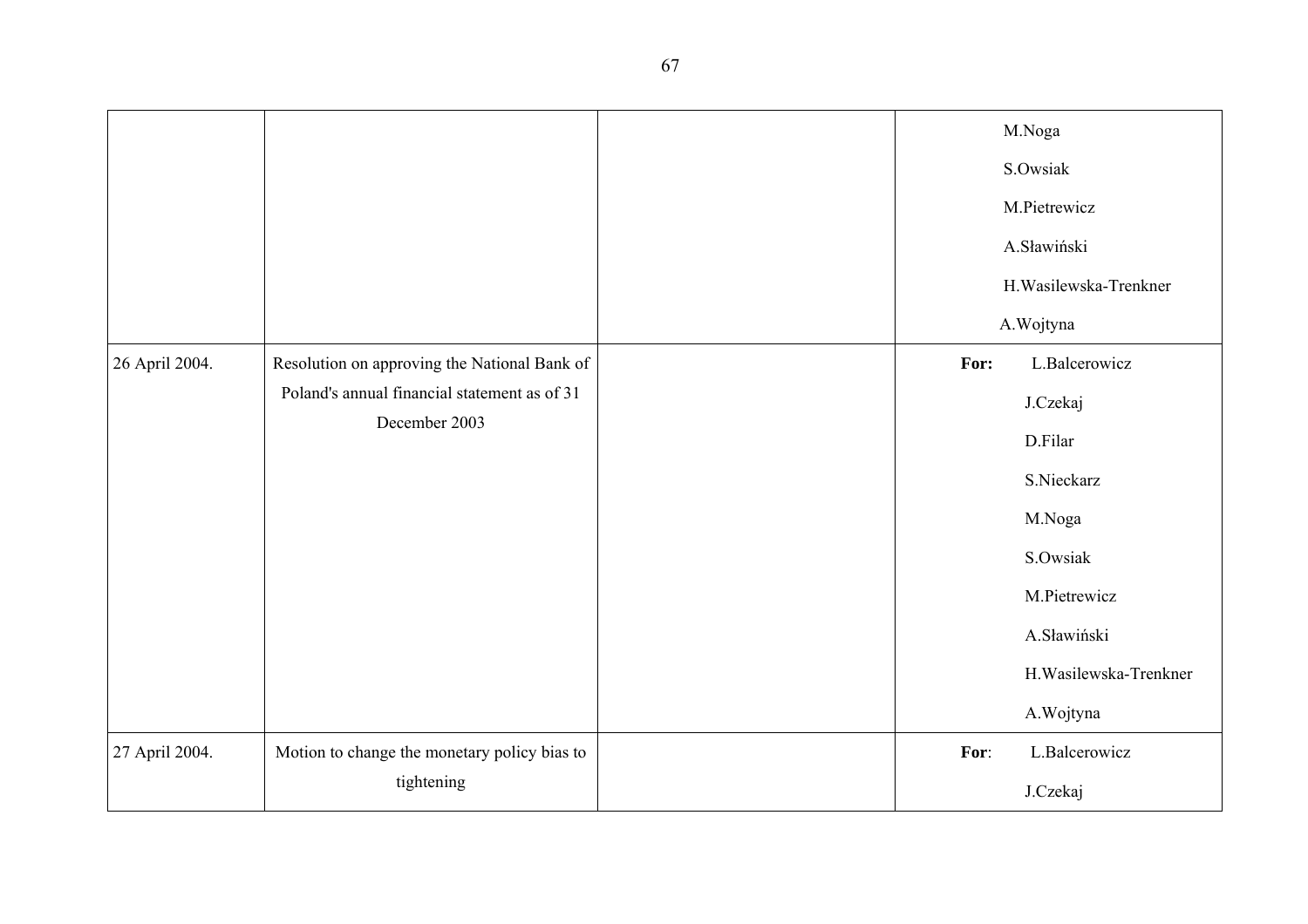|             |                                           |  |      | D.Filar                    |
|-------------|-------------------------------------------|--|------|----------------------------|
|             |                                           |  |      | M.Noga                     |
|             |                                           |  |      | S.Owsiak                   |
|             |                                           |  |      | A.Sławiński                |
|             |                                           |  |      | H.Wasilewska-Trenkner      |
|             |                                           |  |      | A.Wojtyna                  |
|             |                                           |  |      | <b>Against: S.Nieckarz</b> |
|             |                                           |  |      | M.Pietrewicz               |
| 18 May 2004 | Resolution on approving the Report on NBP |  | For: | L.Balcerowicz              |
|             | Operations in 2003                        |  |      | J.Czekaj                   |
|             |                                           |  |      | D.Filar                    |
|             |                                           |  |      | S.Nieckarz                 |
|             |                                           |  |      | M.Noga                     |
|             |                                           |  |      | S.Owsiak                   |
|             |                                           |  |      | M.Pietrewicz               |
|             |                                           |  |      | A.Sławiński                |
|             |                                           |  |      | H.Wasilewska-Trenkner      |
|             |                                           |  |      | A.Wojtyna                  |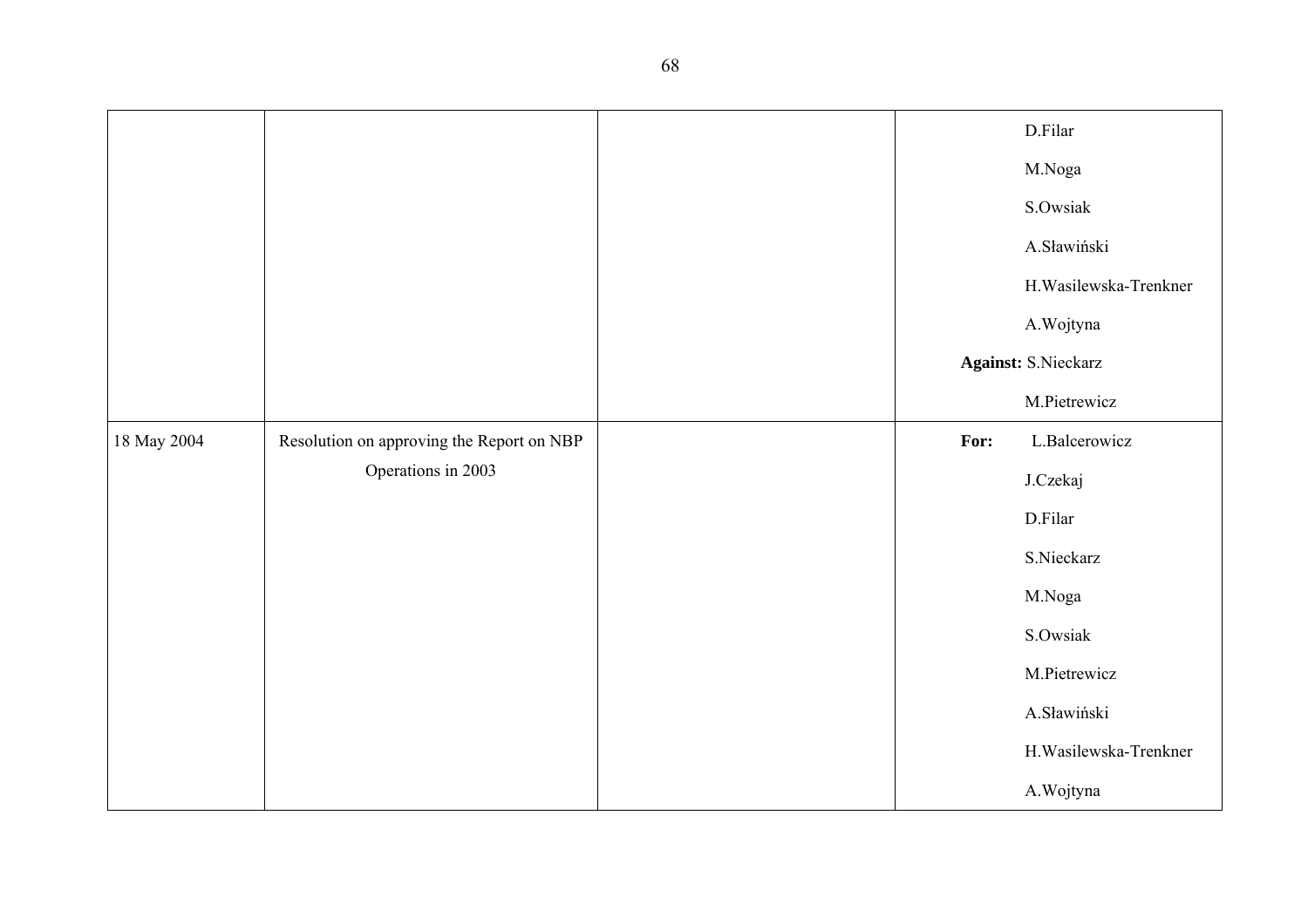| 18 May 2004. | Resolution on approving the Report on          | For: | L.Balcerowicz         |
|--------------|------------------------------------------------|------|-----------------------|
|              | Monetary Policy Implementation in 2003         |      | J.Czekaj              |
|              |                                                |      | D.Filar               |
|              |                                                |      | S.Nieckarz            |
|              |                                                |      | M.Noga                |
|              |                                                |      | S.Owsiak              |
|              |                                                |      | M.Pietrewicz          |
|              |                                                |      | A.Sławiński           |
|              |                                                |      | H.Wasilewska-Trenkner |
|              |                                                |      | A.Wojtyna             |
| 18 May 2004. | Resolution on the assessment of the activities | For: | L.Balcerowicz         |
|              | of the NBP Management Board as regards the     |      | J.Czekaj              |
|              | monetary policy implementation in 2003         |      | D.Filar               |
|              |                                                |      | S.Nieckarz            |
|              |                                                |      | M.Noga                |
|              |                                                |      | S.Owsiak              |
|              |                                                |      | M.Pietrewicz          |
|              |                                                |      | A.Sławiński           |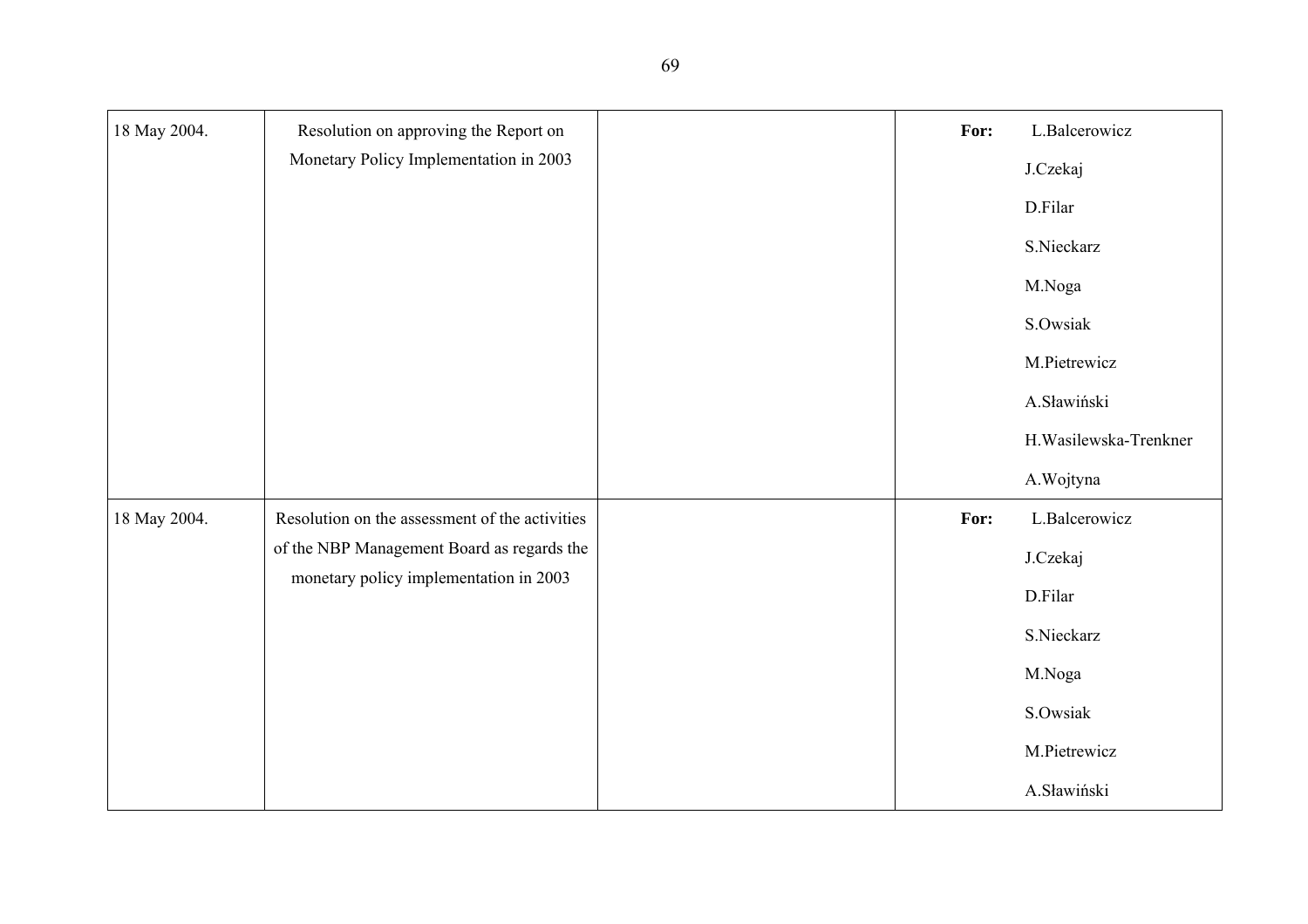|               |                                                           |                                             |      | H. Wasilewska-Trenkner |
|---------------|-----------------------------------------------------------|---------------------------------------------|------|------------------------|
|               |                                                           |                                             |      | A.Wojtyna              |
| 30 June 2004. | Motion to raise all interest rates by 0.25                | Motion did not receive a majority vote      | For: | M.Pietrewicz           |
|               | percentage point.                                         |                                             |      | Against: L.Balcerowicz |
|               |                                                           |                                             |      | J.Czekaj               |
|               |                                                           |                                             |      | D.Filar                |
|               |                                                           |                                             |      | S.Nieckarz             |
|               |                                                           |                                             |      | M.Noga                 |
|               |                                                           |                                             |      | S.Owsiak               |
|               |                                                           |                                             |      | A.Sławiński            |
|               |                                                           |                                             |      | H. Wasilewska-Trenkner |
|               |                                                           |                                             |      | A.Wojtyna              |
| 30 June 2004. | Resolution on the reference rate, interest on             | All interest rates raised by 0.5 percentage | For: | L.Balcerowicz          |
|               | refinancing loans, interest on term deposits              | point                                       |      | J.Czekaj               |
|               | and the rediscount rate at the National Bank of<br>Poland |                                             |      | D.Filar                |
|               |                                                           |                                             |      | S.Nieckarz             |
|               |                                                           |                                             |      | M.Noga                 |
|               |                                                           |                                             |      | S.Owsiak               |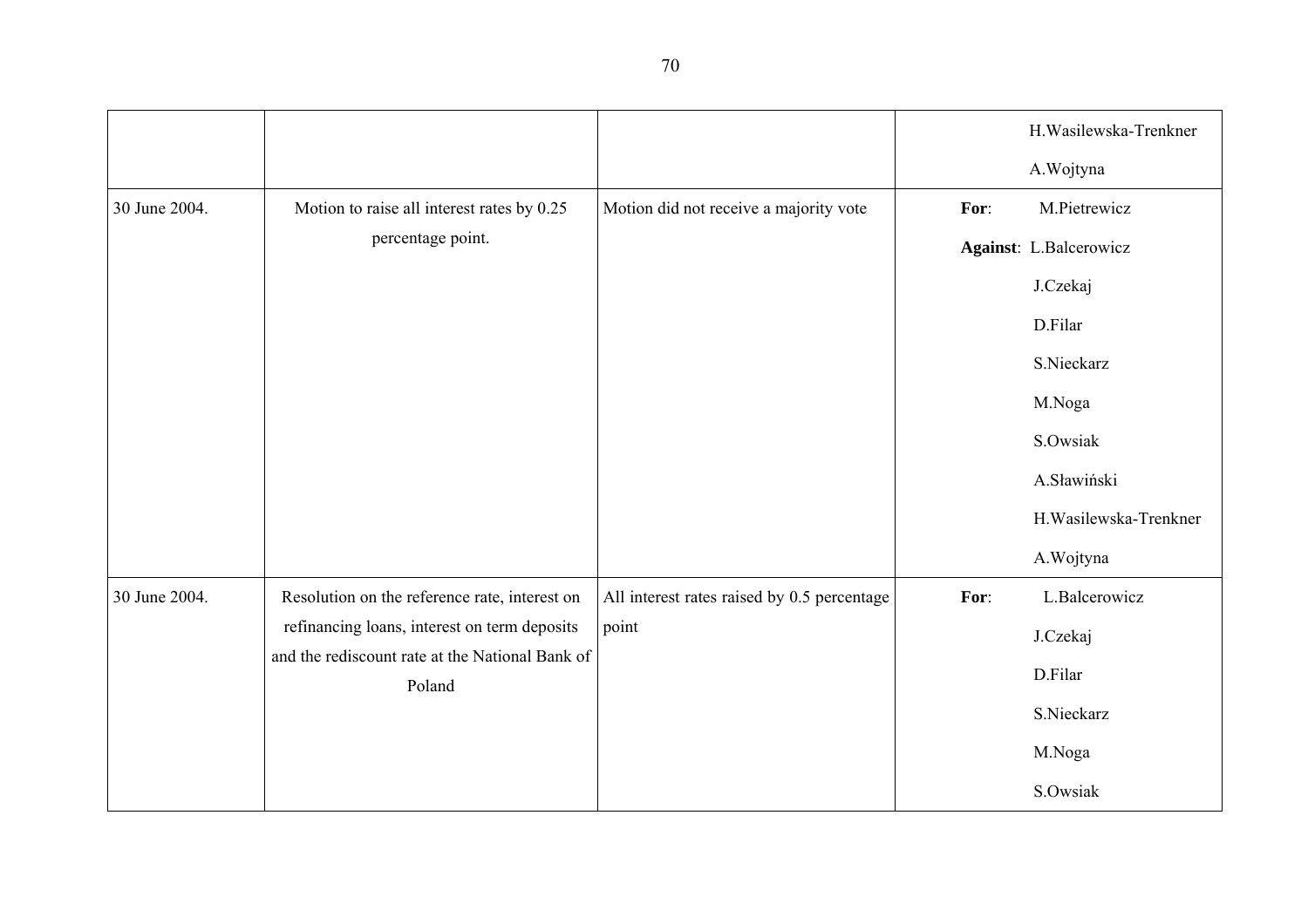|               |                                            |                                        |      | A.Sławiński            |
|---------------|--------------------------------------------|----------------------------------------|------|------------------------|
|               |                                            |                                        |      | H.Wasilewska-Trenkner  |
|               |                                            |                                        |      | A.Wojtyna              |
|               |                                            |                                        |      | Against: M.Pietrewicz  |
| 28 July 2004. | Motion to raise all interest rates by 0.5  | Motion did not receive a majority vote | For: | L.Balcerowicz          |
|               | percentage point.                          |                                        |      | D.Filar                |
|               |                                            |                                        |      | Against: J.Czekaj      |
|               |                                            |                                        |      | S.Nieckarz             |
|               |                                            |                                        |      | M.Noga                 |
|               |                                            |                                        |      | S.Owsiak               |
|               |                                            |                                        |      | M.Pietrewicz           |
|               |                                            |                                        |      | A.Sławiński            |
|               |                                            |                                        |      | H. Wasilewska-Trenkner |
|               |                                            |                                        |      | A.Wojtyna              |
| 28 July 2004. | Motion to raise all interest rates by 0.25 | Motion received a majority vote        | For: | L.Balcerowicz          |
|               | percentage points                          |                                        |      | D.Filar                |
|               |                                            |                                        |      | M.Noga                 |
|               |                                            |                                        |      | A.Sławiński            |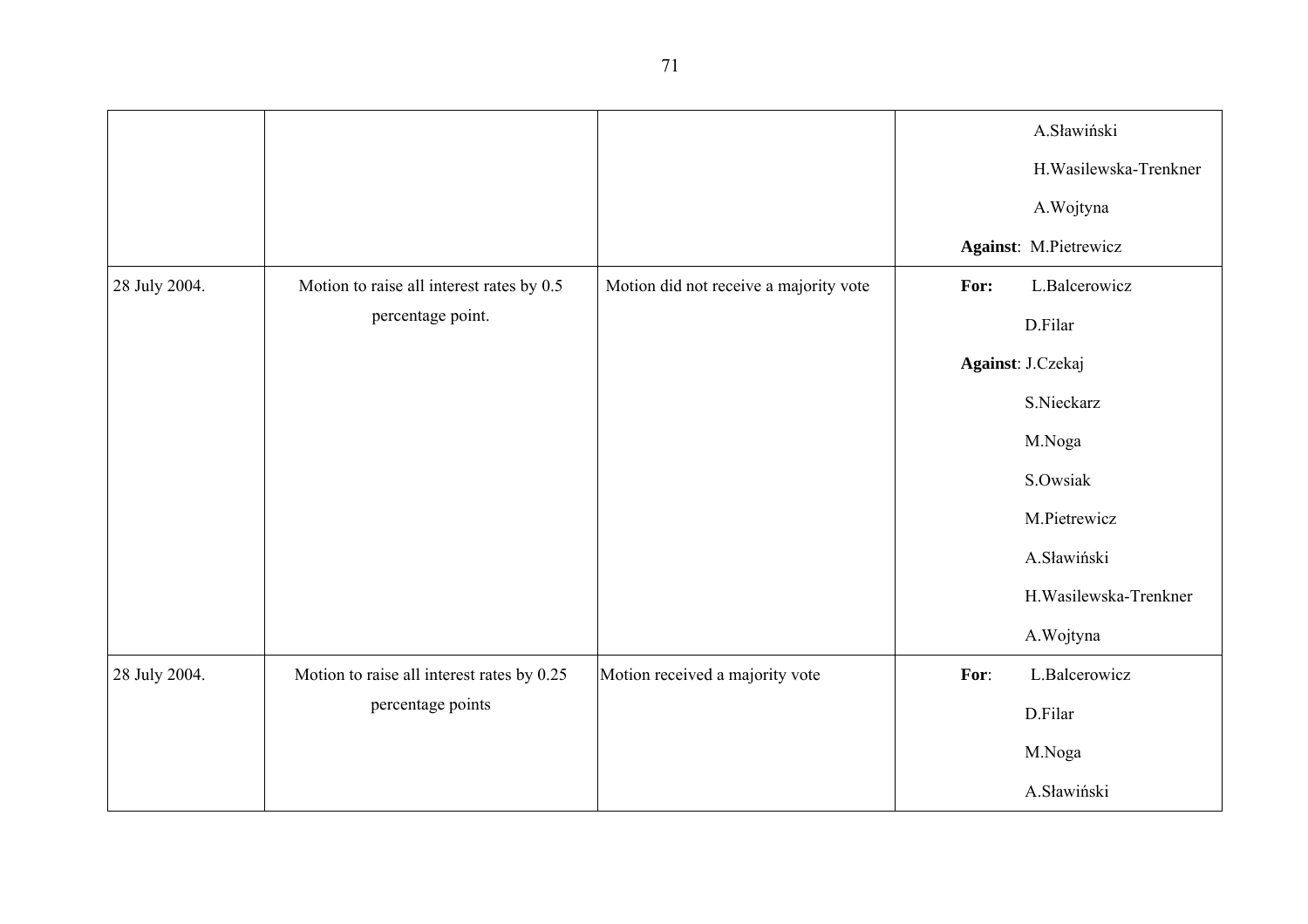|                |                                                                                                 |                                               |      | H. Wasilewska-Trenkner |
|----------------|-------------------------------------------------------------------------------------------------|-----------------------------------------------|------|------------------------|
|                |                                                                                                 |                                               |      | A.Wojtyna              |
|                |                                                                                                 |                                               |      | Against: J.Czekaj      |
|                |                                                                                                 |                                               |      | S.Nieckarz             |
|                |                                                                                                 |                                               |      | S.Owsiak               |
|                |                                                                                                 |                                               |      | M.Pietrewicz           |
| 28 July 2004   | Resolution on the reference rate, interest on                                                   | All<br>interest rates<br>raised<br>by<br>0.25 | For: | L.Balcerowicz          |
|                | refinancing loans, interest on term deposits<br>and the rediscount rate at the National Bank of | percentage point                              |      | D.Filar                |
|                | Poland                                                                                          |                                               |      | M.Noga                 |
|                |                                                                                                 |                                               |      | A.Sławiński            |
|                |                                                                                                 |                                               |      | H. Wasilewska-Trenkner |
|                |                                                                                                 |                                               |      | A.Wojtyna              |
|                |                                                                                                 |                                               |      | Against: J.Czekaj      |
|                |                                                                                                 |                                               |      | S.Nieckarz             |
|                |                                                                                                 |                                               |      | S.Owsiak               |
|                |                                                                                                 |                                               |      | M.Pietrewicz           |
| 25 August 2004 | Motion to raise all interest rates by 0.5                                                       | Motion received a majority vote               | For: | L.Balcerowicz          |
|                | percentage points                                                                               |                                               |      | J.Czekaj               |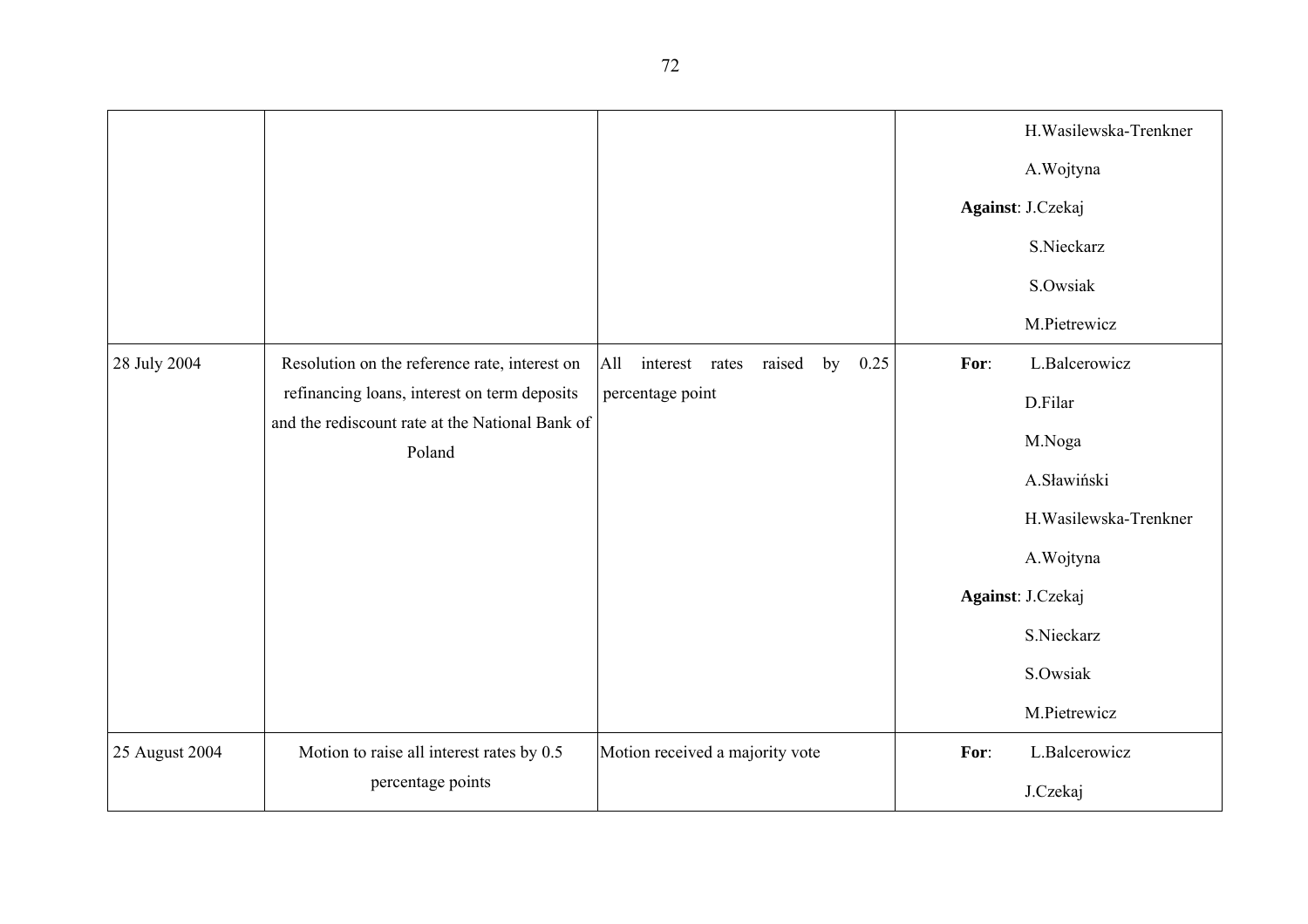|                |                                            |                                        |                       | D.Filar                    |
|----------------|--------------------------------------------|----------------------------------------|-----------------------|----------------------------|
|                |                                            |                                        |                       |                            |
|                |                                            |                                        |                       | M.Noga                     |
|                |                                            |                                        |                       | S.Owsiak                   |
|                |                                            |                                        |                       | A.Sławiński                |
|                |                                            |                                        |                       | H. Wasilewska-Trenkner     |
|                |                                            |                                        |                       | A.Wojtyna                  |
|                |                                            |                                        |                       | <b>Against: S.Nieckarz</b> |
|                |                                            |                                        |                       | M.Pietrewicz               |
| 25 August 2004 | Motion to raise all interest rates by 0.25 | Motion did not receive a majority vote | For:                  | S.Nieckarz                 |
|                | percentage points                          |                                        |                       | M.Pietrewicz               |
|                |                                            |                                        | Against:L.Balcerowicz |                            |
|                |                                            |                                        |                       | J.Czekaj                   |
|                |                                            |                                        |                       | D.Filar                    |
|                |                                            |                                        |                       | M.Noga                     |
|                |                                            |                                        |                       | S.Owsiak                   |
|                |                                            |                                        |                       | A.Sławiński                |
|                |                                            |                                        |                       | H.Wasilewska-Trenkner      |
|                |                                            |                                        |                       | A.Wojtyna                  |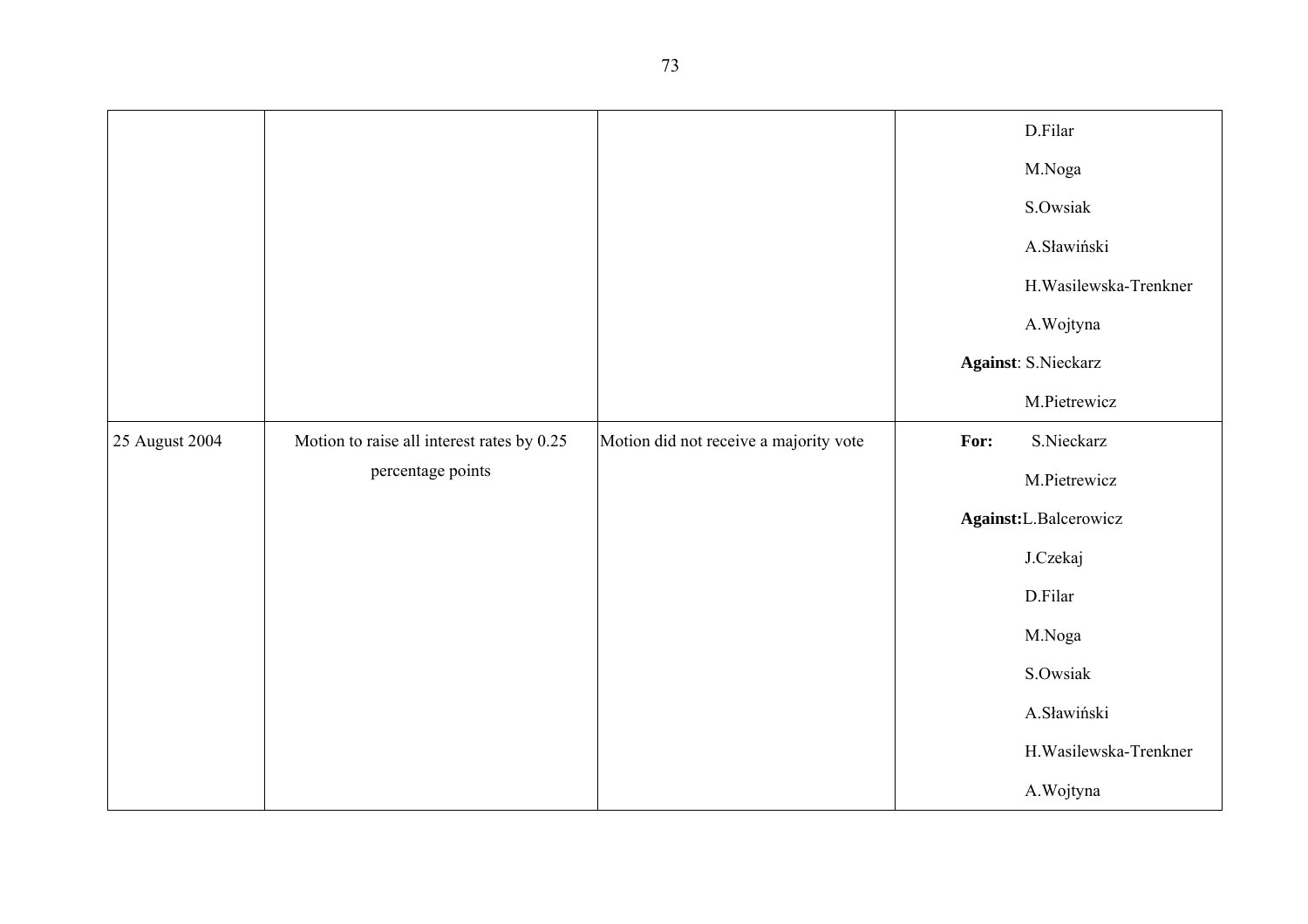| 25 August 2004    | Resolution on the reference rate, interest on                             | All interest rates raised by 0.5 percentage | For: | L.Balcerowicz              |
|-------------------|---------------------------------------------------------------------------|---------------------------------------------|------|----------------------------|
|                   | refinancing loans, interest on term deposits                              | point                                       |      | J.Czekaj                   |
|                   | and the rediscount rate at the National Bank of<br>Poland                 |                                             |      | D.Filar                    |
|                   |                                                                           |                                             |      | M.Noga                     |
|                   |                                                                           |                                             |      | S.Owsiak                   |
|                   |                                                                           |                                             |      | A.Sławiński                |
|                   |                                                                           |                                             |      | H. Wasilewska-Trenkner     |
|                   |                                                                           |                                             |      | A. Wojtyna                 |
|                   |                                                                           |                                             |      | <b>Against: S.Nieckarz</b> |
|                   |                                                                           |                                             |      | M.Pietrewicz               |
| 28 September 2004 | Resolution on establishing the upper limit for                            |                                             | For: | L.Balcerowicz              |
|                   | liabilities incurred by the National Bank of                              |                                             |      | J.Czekaj                   |
|                   | Poland by way of loans from foreign banking<br>and financial institutions |                                             |      | D.Filar                    |
|                   |                                                                           |                                             |      | S.Nieckarz                 |
|                   |                                                                           |                                             |      | M.Noga                     |
|                   |                                                                           |                                             |      | S.Owsiak                   |
|                   |                                                                           |                                             |      | M.Pietrewicz               |
|                   |                                                                           |                                             |      | A.Sławiński                |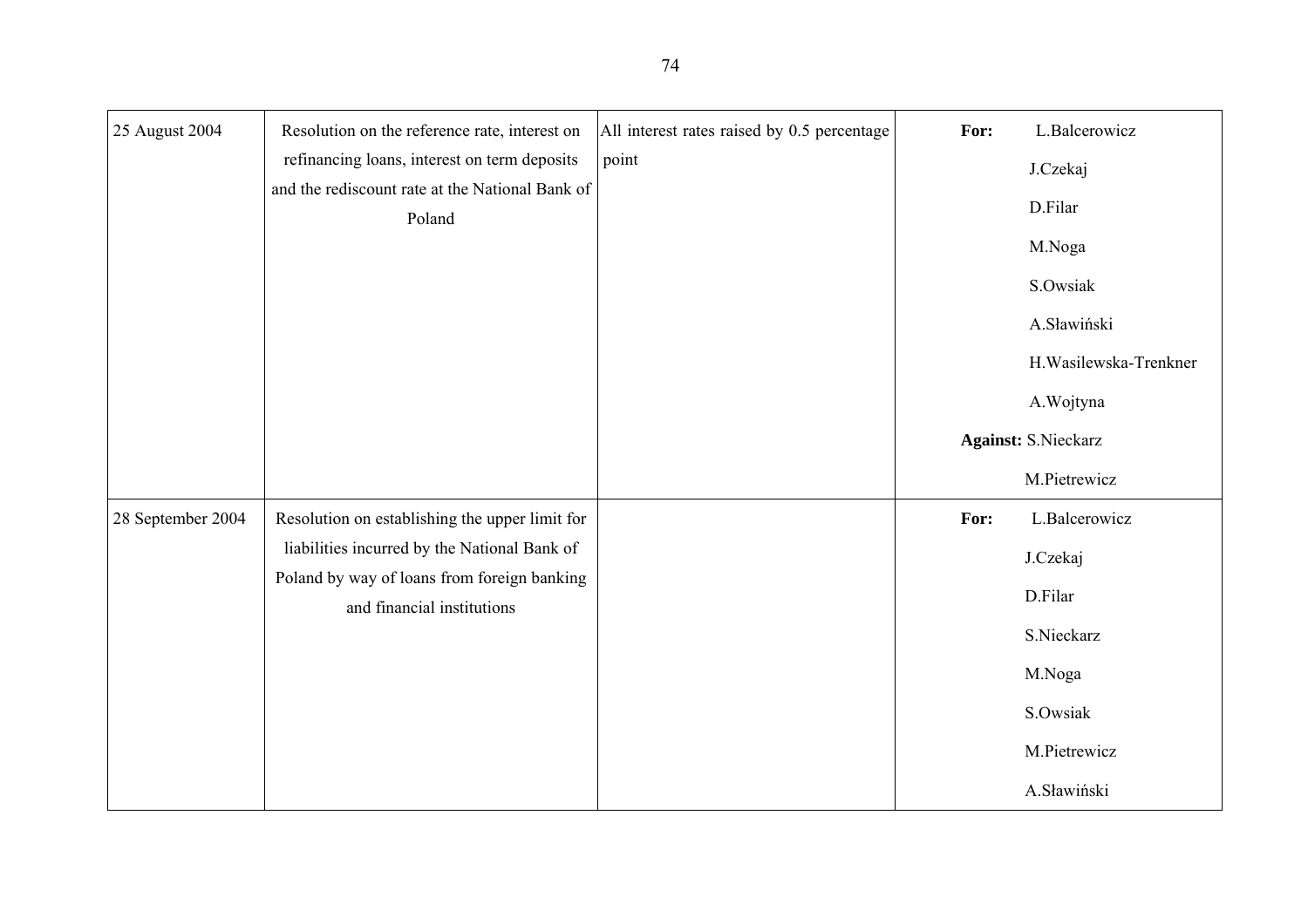|                   |                                                                                                                                    |  |      | H. Wasilewska-Trenkner     |
|-------------------|------------------------------------------------------------------------------------------------------------------------------------|--|------|----------------------------|
|                   |                                                                                                                                    |  |      | A.Wojtyna                  |
| 28 September 2004 | Resolution on establishing the monetary policy                                                                                     |  | For: | L.Balcerowicz              |
|                   | guidelines for 2005                                                                                                                |  |      | J.Czekaj                   |
|                   |                                                                                                                                    |  |      | D.Filar                    |
|                   |                                                                                                                                    |  |      | M.Noga                     |
|                   |                                                                                                                                    |  |      | S.Owsiak                   |
|                   |                                                                                                                                    |  |      | A.Sławiński                |
|                   |                                                                                                                                    |  |      | H. Wasilewska-Trenkner     |
|                   |                                                                                                                                    |  |      | A.Wojtyna                  |
|                   |                                                                                                                                    |  |      | <b>Against: S.Nieckarz</b> |
|                   |                                                                                                                                    |  |      | M.Pietrewicz               |
| 26 October 2004   | Resolution to change the resolution on                                                                                             |  | For: | L.Balcerowicz              |
|                   | accounting policies, the structure of assets and<br>liabilities in the balance sheet and the profit<br>and loss account of the NBP |  |      | J.Czekaj                   |
|                   |                                                                                                                                    |  |      | D.Filar                    |
|                   |                                                                                                                                    |  |      | S.Nieckarz                 |
|                   |                                                                                                                                    |  |      | M.Noga                     |
|                   |                                                                                                                                    |  |      | S.Owsiak                   |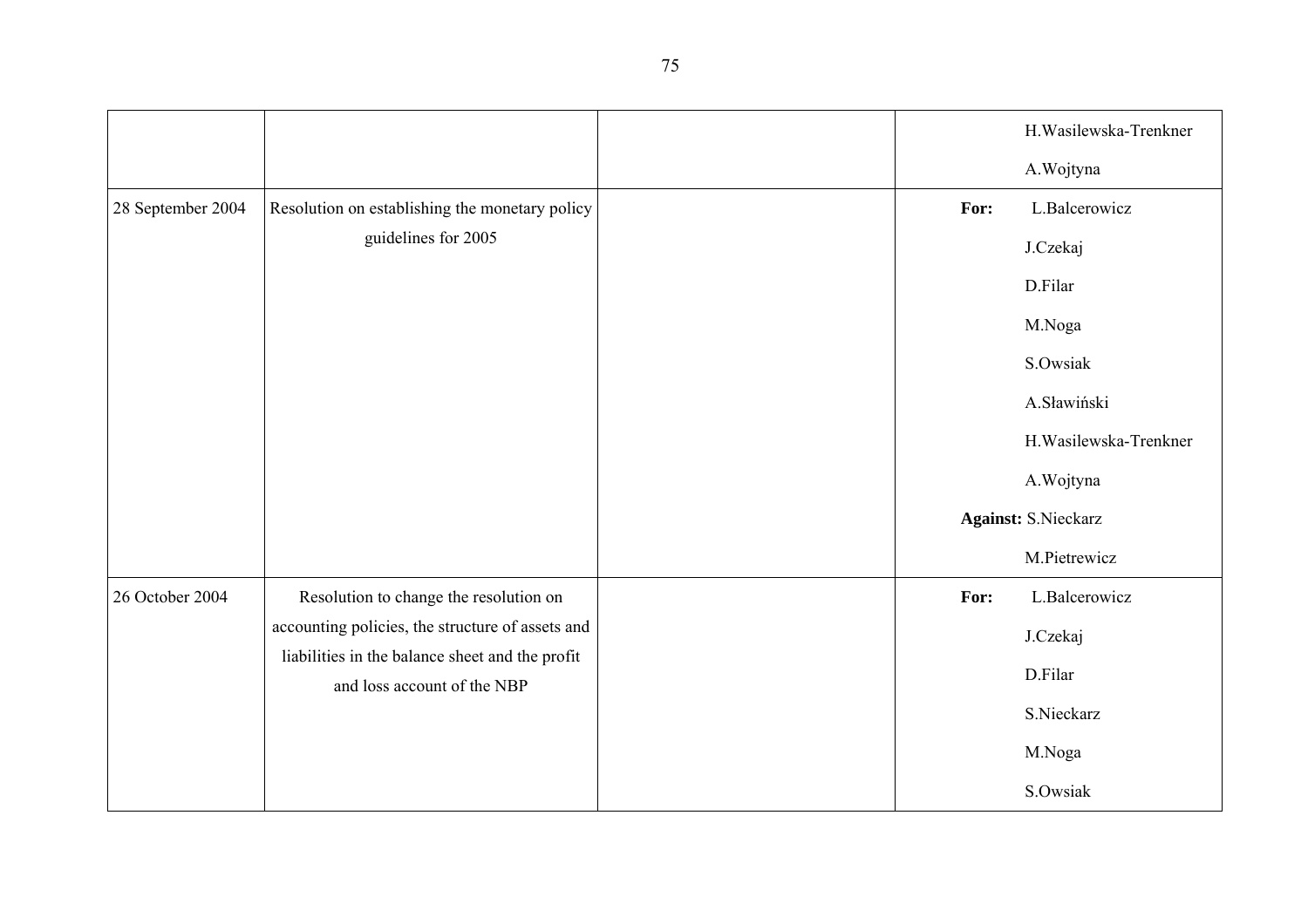|                   |                                              |      | M.Pietrewicz           |
|-------------------|----------------------------------------------|------|------------------------|
|                   |                                              |      | A.Sławiński            |
|                   |                                              |      | H. Wasilewska-Trenkner |
|                   |                                              |      | A.Wojtyna              |
| 23 November 2004. | Resolution on approving the National Bank of | For: | L.Balcerowicz          |
|                   | Poland's financial plan for 2005             |      | J.Czekaj               |
|                   |                                              |      | D.Filar                |
|                   |                                              |      | M.Noga                 |
|                   |                                              |      | S.Owsiak               |
|                   |                                              |      | M.Pietrewicz           |
|                   |                                              |      | A.Sławiński            |
|                   |                                              |      | H. Wasilewska-Trenkner |
|                   |                                              |      | A.Wojtyna              |
|                   |                                              |      | S.Nieckarz was absent  |
| 23 November 2004  | Resolution on appointing a chartered         | For: | L.Balcerowicz          |
|                   | accountant to audit NBP annual financial     |      | J.Czekaj               |
|                   | statement for the business year 2004         |      | D.Filar                |
|                   |                                              |      | M.Noga                 |